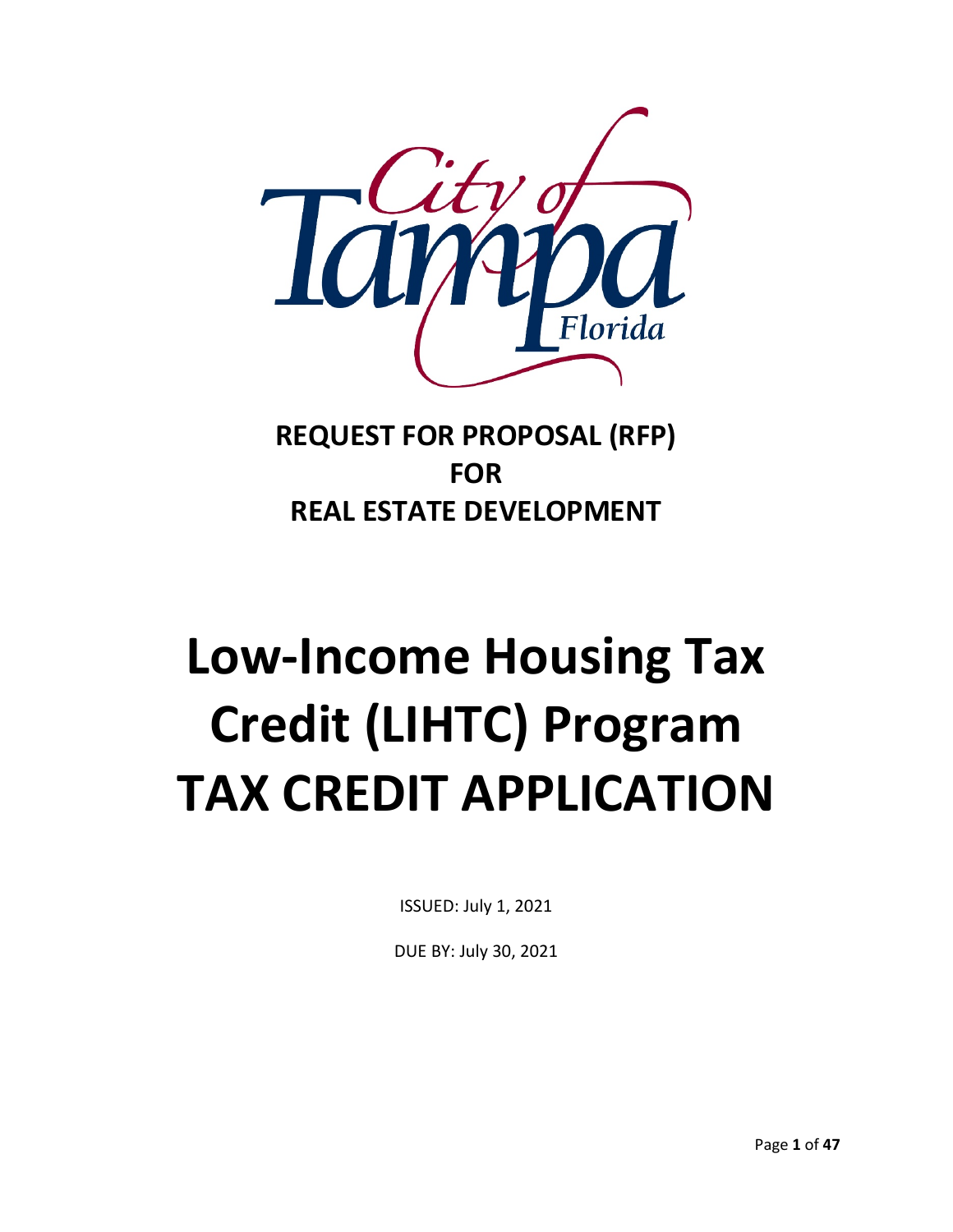## **Table of Contents**

| L.  |         |  |
|-----|---------|--|
|     |         |  |
|     |         |  |
|     |         |  |
|     |         |  |
|     |         |  |
|     |         |  |
| II. |         |  |
|     | $A_{1}$ |  |
|     |         |  |
| Ш.  |         |  |
|     | Α.      |  |
|     |         |  |
| IV. |         |  |
|     | Α.      |  |
|     |         |  |
|     |         |  |
|     |         |  |
| V.  |         |  |
|     |         |  |
|     |         |  |
|     |         |  |
| VI. |         |  |
|     |         |  |
|     |         |  |
|     |         |  |
|     |         |  |
|     |         |  |
|     |         |  |
|     |         |  |
|     |         |  |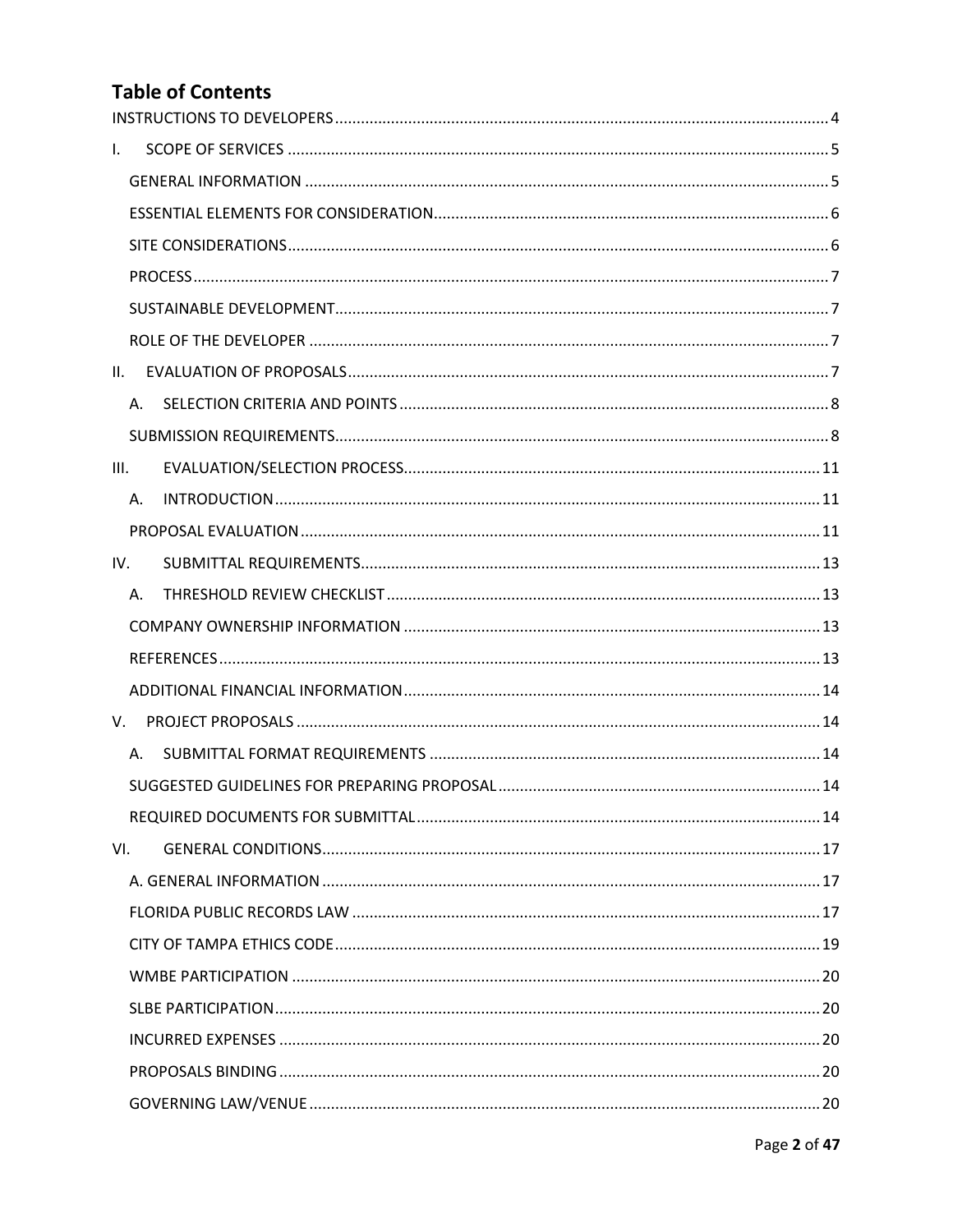| 7 <sup>2</sup> |  |
|----------------|--|
|                |  |
| VII.           |  |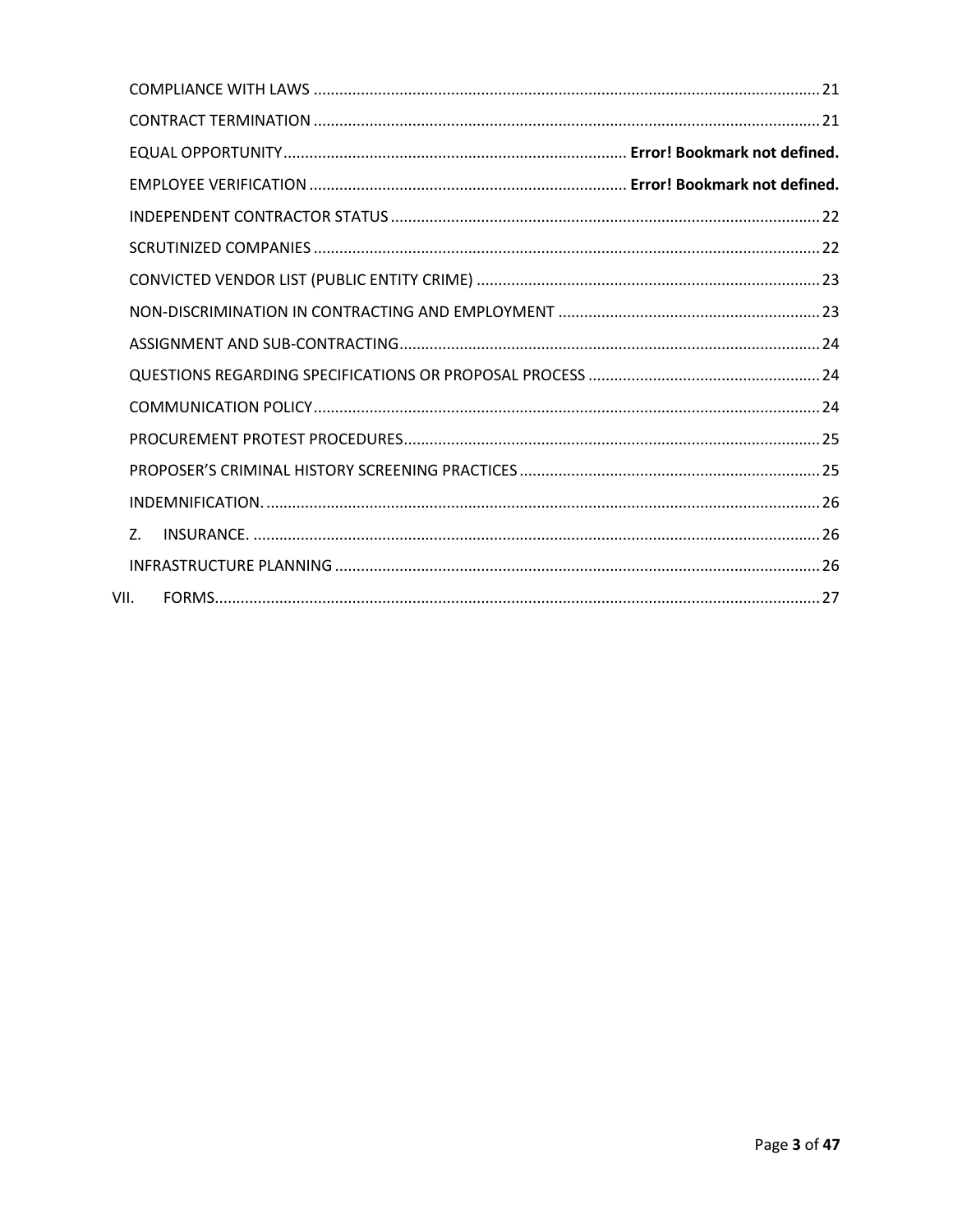## <span id="page-3-0"></span>**INSTRUCTIONS TO DEVELOPERS**

Developers responding to this RFP must complete ALL items requested in the RFP package.

PROPOSALS MUST BE RECEIVED NO LATER THAN 12:00 PM (EST), July 30, 2021. The proposal must be typed. The original shall have signatures in **blue ink**. Incomplete proposals or proposals submitted after the published deadline **will not** be considered.

**A TECHNICAL ASSISTANCE WORKSHOP** will be held virtually on **Thursday**, **July 15, 2021, at 10:30 AM (EST)**. A link to the Virtual Technical Assistance Workshop will be placed on the City's website where the RFP Announcement is located.

After the Technical Assistance Workshop, all questions regarding the RFP must be submitted in writing to[: kayon.henderson@tampagov.net.](mailto:kayon.henderson@tampagov.net) Questions shall only be submitted by e-mail, no other inquiries will be responded to.

Clarification questions are due by **July 19, 2021 at 11:59am EST.** Responses will be provided on or before July 20, 2021 at 5:00 p.m.

Questions received via email regarding the RFP will be addressed by the City and answers will be provided by Addendum per the schedule noted above. The City reserves the right to notify the Developer by Addendum that the City will no longer allow additional questions regarding the RFP.

**Attached are important instructions and specifications regarding responses to this RFP. Failure to follow these instructions may result in Developer disqualification.**

Submission of Proposals by regular mail, hand delivery, or express mail must be in a sealed envelope/box with the Developer's name and return address indicated. **Type or print the RFP Title on the envelope/box**. Address the Proposal envelope/box as follows:

City of Tampa Purchasing Department Tampa Municipal Office Building 306 E. Jackson Street, 2nd Floor Tampa, Florida 33602

The above address is appropriate for mailing, hand delivery, and express mail.

The Tampa Municipal Office Building is a controlled access building and all visitors are required to wear a mask and obtain a Visitor's Pass prior to visiting the Purchasing Department.

No proposals shall be accepted after the time and date specified above. The Proposal Opening shall be open to the Public. Proposals received after the due date and time shall be rejected. Offers by telegram, telephone, transmitted by facsimile (FAX) machine or electronic mail (email) are not acceptable. No proposal may be withdrawn or modified after the time fixed for the opening of the RFP.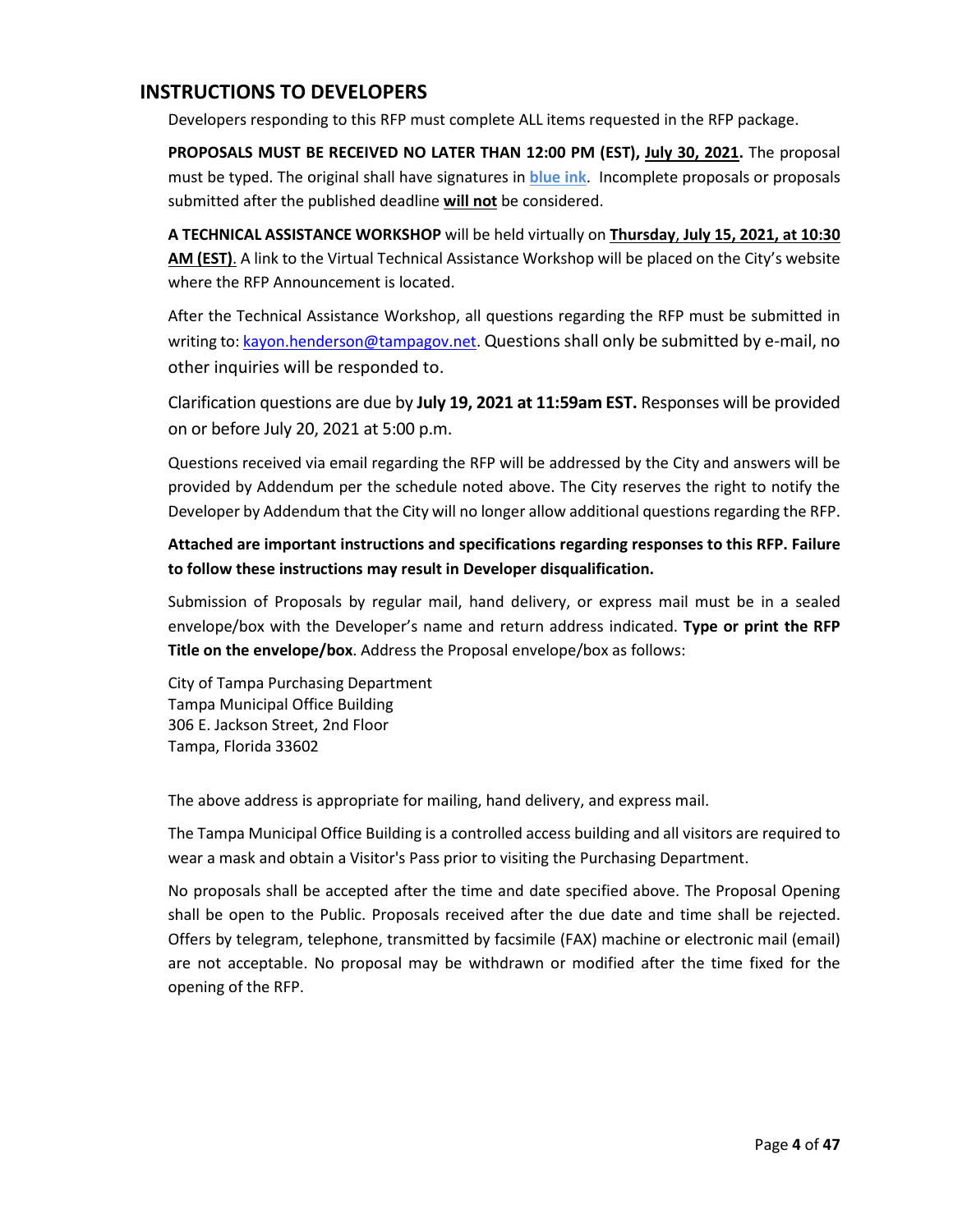## <span id="page-4-0"></span>**I. SCOPE OF SERVICES**

#### <span id="page-4-1"></span>**GENERAL INFORMATION**

The City of Tampa's Housing and Community Development (HCD) Division seeks to support the development of multi-family housing to address the needs outlined in the City's Consolidated Plan.

The low-income housing tax credit (LIHTC) program is the federal government's primary policy tool for encouraging the development and rehabilitation of affordable rental housing. The program awards developers federal tax credits to offset construction costs in exchange for agreeing to reserve a certain fraction of units that are rent-restricted and for lower-income households. There are two types of LIHTCs available to developers. The so-called 9% credit is generally reserved for new construction and is intended to deliver up to a 70% subsidy. The so-called 4% credit is typically used for rehabilitation projects utilizing at least 50% in federally tax-exempt bond financing and is designed to deliver up to a 30% subsidy.

The 9 percent LIHTC plays a vital role in the production and rehabilitation of affordable rental housing across the United States and is considered to be an extremely successful and efficient method for facilitating the production and rehabilitation of affordable housing. On average, 50 percent of the total financing for 9 percent LIHTC projects comes from equity derived from the credit. Many states have used the 9 percent LIHTC as their primary tool to facilitate the production and rehabilitation of affordable rental housing. In areas with high area median incomes and high rents, the 9 percent LIHTC can effectively create new and preserve existing rental housing with below-market rents. Because of the higher incomes in these areas, LIHTC developments are financially feasible since LIHTC rents, while below-market, are tied to the AMI of the metropolitan area and as such will be higher in these areas than in areas with lower median incomes, leading to better cash flows for the property.

Under this RFP, the City of Tampa is seeking to award Local Government Area Opportunity (LGAO) funding in an amount not to exceed the Minimum required by FHFC. For purpose of this RFP please assume \$750,000; however, the actual award will not exceed FHFC minimum.

The City of Tampa may provide a letter of support and a financial commitment to proposed development projects that address the need for affordable housing while de-concentrating areas of poverty, affirmatively further Fair Housing and Housing Choice objectives, meets one or more of the goals and objectives of the City's Consolidated Plan and effectively achieves the essential elements for consideration noted below.

The City will provide HOME or SHIP funds to support the selected project(s). There will be only one selection for the 9% tax credit application. Applicants not selected may be considered for the 4% tax credit application.

The letter of support will be valid for the current Florida Housing Finance Agency Tax Credit and Bond applications due on or before August 31, 2021. The letters of commitment will be valid for one year from the date of issuance and may be renewed at the City's discretion. During the one-year period a formal agreement must be negotiated and approved by the City Council.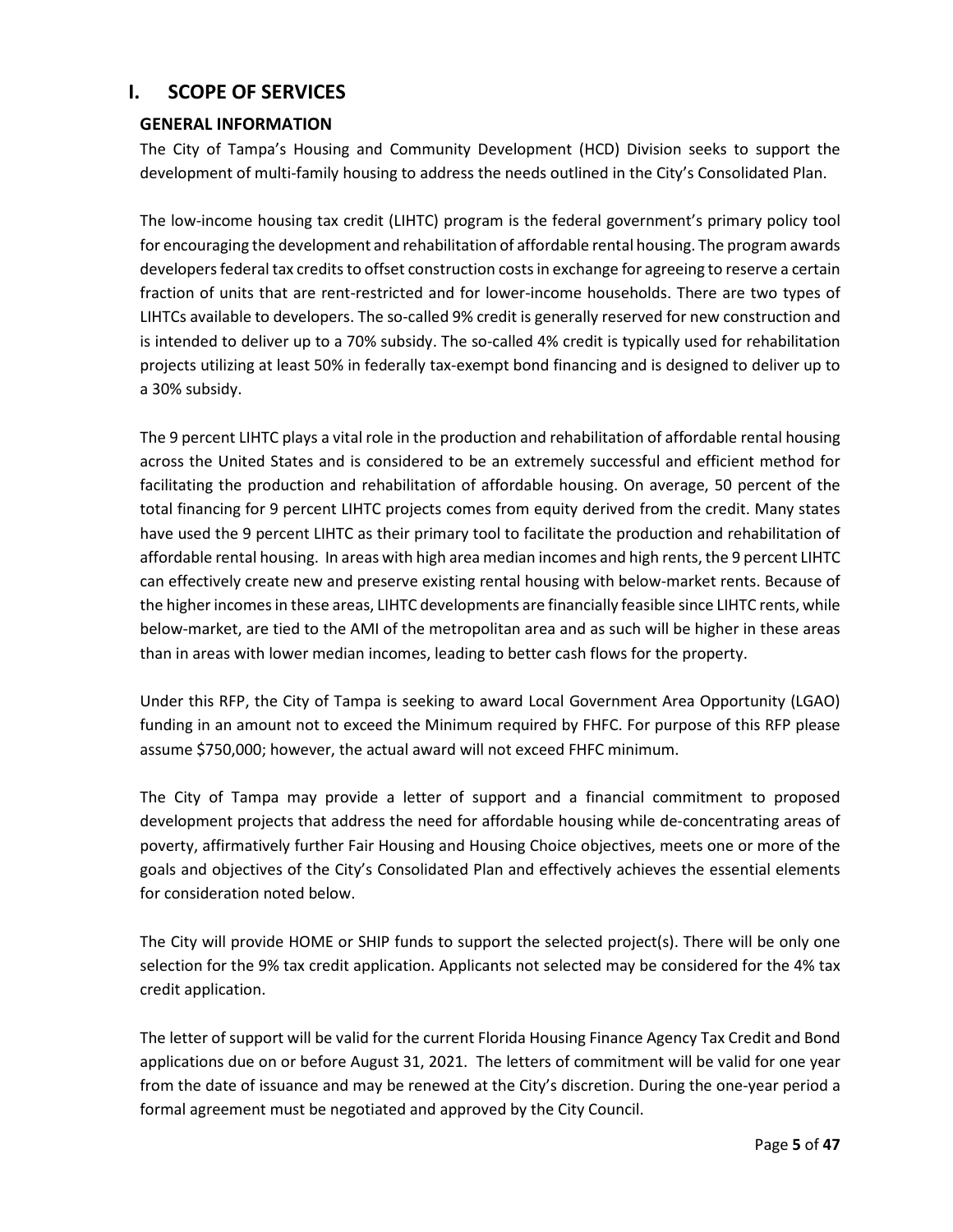#### <span id="page-5-0"></span>**ESSENTIAL ELEMENTS FOR CONSIDERATION**

Following are essential elements that are strongly recommended to be considered in the design of this development.

- Demonstrated history of the applicant team in effectively dealing with regulatory compliance associated with the use of federal and/or state housing-related funds, especially HOME or SHIP program funds.
- Inclusion of a preliminary environmental review.
- Evidence that the affected community has successfully been engaged in the development process.
- Estimate of the total project cost, including design, planning, hard and soft construction cost, property acquisition, infrastructure, furniture, fixtures and contingencies, etc.
- A narrative description of the project to include the following information:
	- o Population to be served.
	- $\circ$  Project benefits (i.e. # of affordable housing units, increase in tax base, job creation, green building elements, handicap accessibility, homeless units set aside, etc.).
	- o Status of funding commitments.
	- $\circ$  Project timeline (completion and lease-up). Include all key dates, including anticipated timing of permits and credit underwriting, Housing Credit closing date, completion of construction, rent up, and stabilization.
- A detailed description of the nature of the project to be constructed and/or rehabbed, including acres, square feet, number of stories, number of units, unit size, amenities, etc.
- General site plan showing building positioning on site, right-of-way ingress, egress, access points and circulation, location of nearest bus stop and transit routes.
- Demonstration that the land use designation and zoning district allow for the project being contemplated for development.
- Map showing other affordable housing projects in the area within a 5-mile radius.
- Renderings and photos of the proposed project.

It is understood that the project proposed has not yet been fully developed; we are seeking concise documents that provide the pertinent information. The proposal should provide sufficient information to enable the City to assess how well the project will meet the goals outlined in the City's Consolidated Plan and community's needs. Each Application shall be reviewed for feasibility and ability of the Applicant to proceed with construction of the Development.

#### <span id="page-5-1"></span>**SITE CONSIDERATIONS**

The Development should be sensitive to, and compatible with, the surrounding neighborhoods in both design and scale, while achieving the optimized housing goals and community benefits. The development must also comply with all land use, zoning, comprehensive plan, and future land use designations. Amenities for bicyclists and pedestrians to connect to HART's transit system is highly encouraged.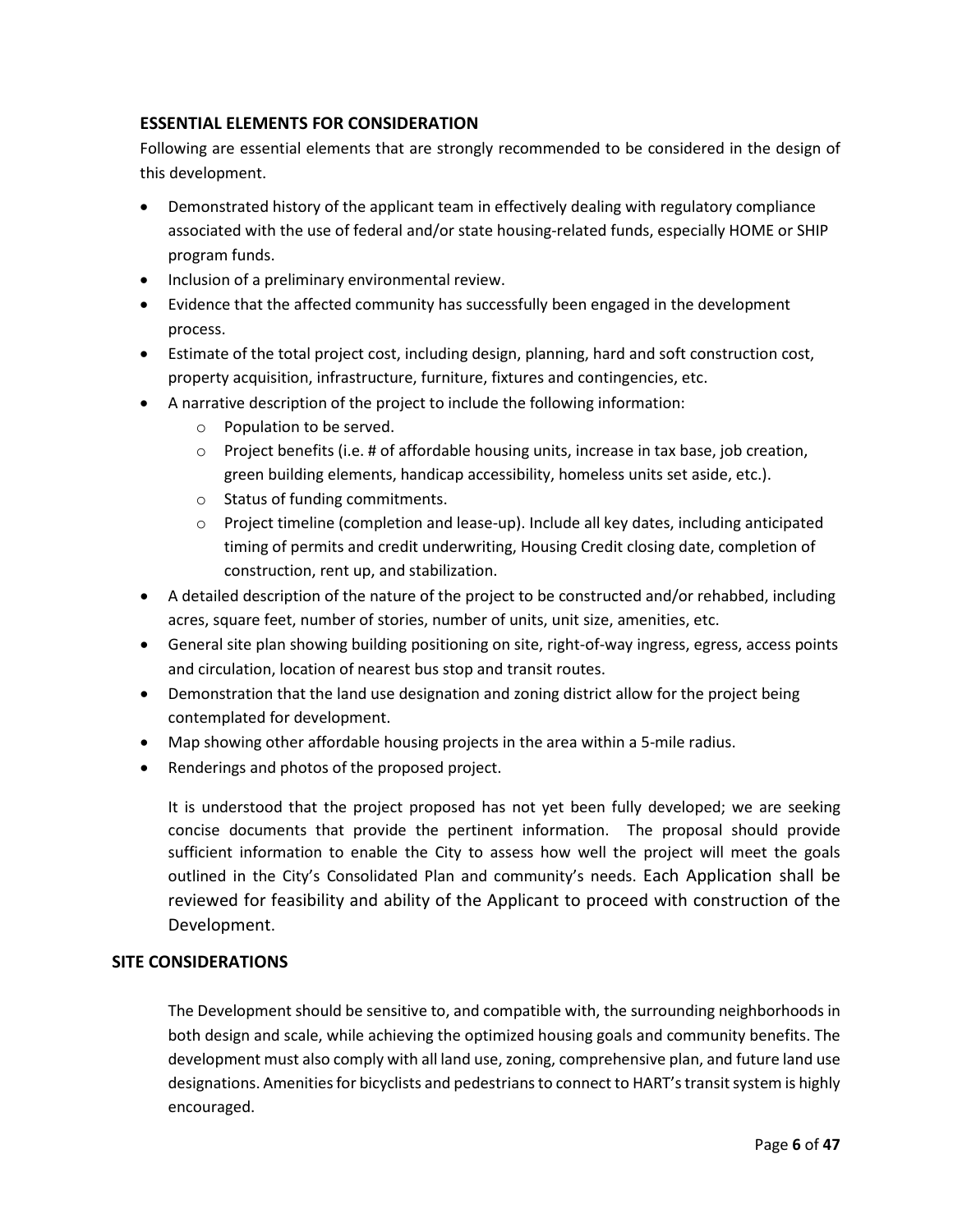#### <span id="page-6-0"></span>**PROCESS**

The City seeks developers, development firms, and development teams to submit sufficient information to enable the City to select qualified development entities. These developers may be invited to participate in a secondary proposal presentation process to enable a final selection.

Community engagement with regular updates is required. Employment Business Opportunities and commitments as a part of the development and build process is strongly encouraged.

The City of Tampa shall review and provide a recommendation to the City Council for approval of the selected development plan prior to the selected Developer proceeding to the development stage.

#### <span id="page-6-1"></span>**SUSTAINABLE DEVELOPMENT**

The selected developer acknowledges and agrees that it will comply with the City of Tampa's rules, regulations, and ordinances pertaining to constructing sustainable buildings that conserve the community's natural resources, save taxpayer dollars, reduce operating expenses, and create a healthier built environment for employees, tenants, and visitors. The Development must be designed to achieve LEED Silver, with possible substitution for comparable standards as appropriate.

The City of Tampa is building toward a more resilient and sustainable future; therefore, it is expected that the housing units will incorporate energy efficiency measures and the design will encourage recycling, gardening, composting, and a healthy lifestyle. This development should be not only transformational in its appearance and uses but also transformational in the equity/wealth of the residents and the area.

#### <span id="page-6-2"></span>**ROLE OF THE DEVELOPER**

The selected developer must:

- Assume overall responsibility for implementation of the development
- Recommend the property disposition with supporting rational
- Make provision for meaningful performance and completion guarantees
- Design and construct the project(s) in accordance with the terms and specifications presented by the City and memorialized in a Development Agreement
- Pay damages if the project(s) are not completed on the timelines memorialized in the Development Agreement
- Maintain appropriate insurance policies at levels specified in the Development Agreement which must name the City as an additional insured and indemnify the City.

#### <span id="page-6-3"></span>**II. EVALUATION OF PROPOSALS**

The City will be under no requirement to complete the evaluation by a specific date and reserves the right to cancel, suspend, or postpone the evaluation process due to budget constraints, time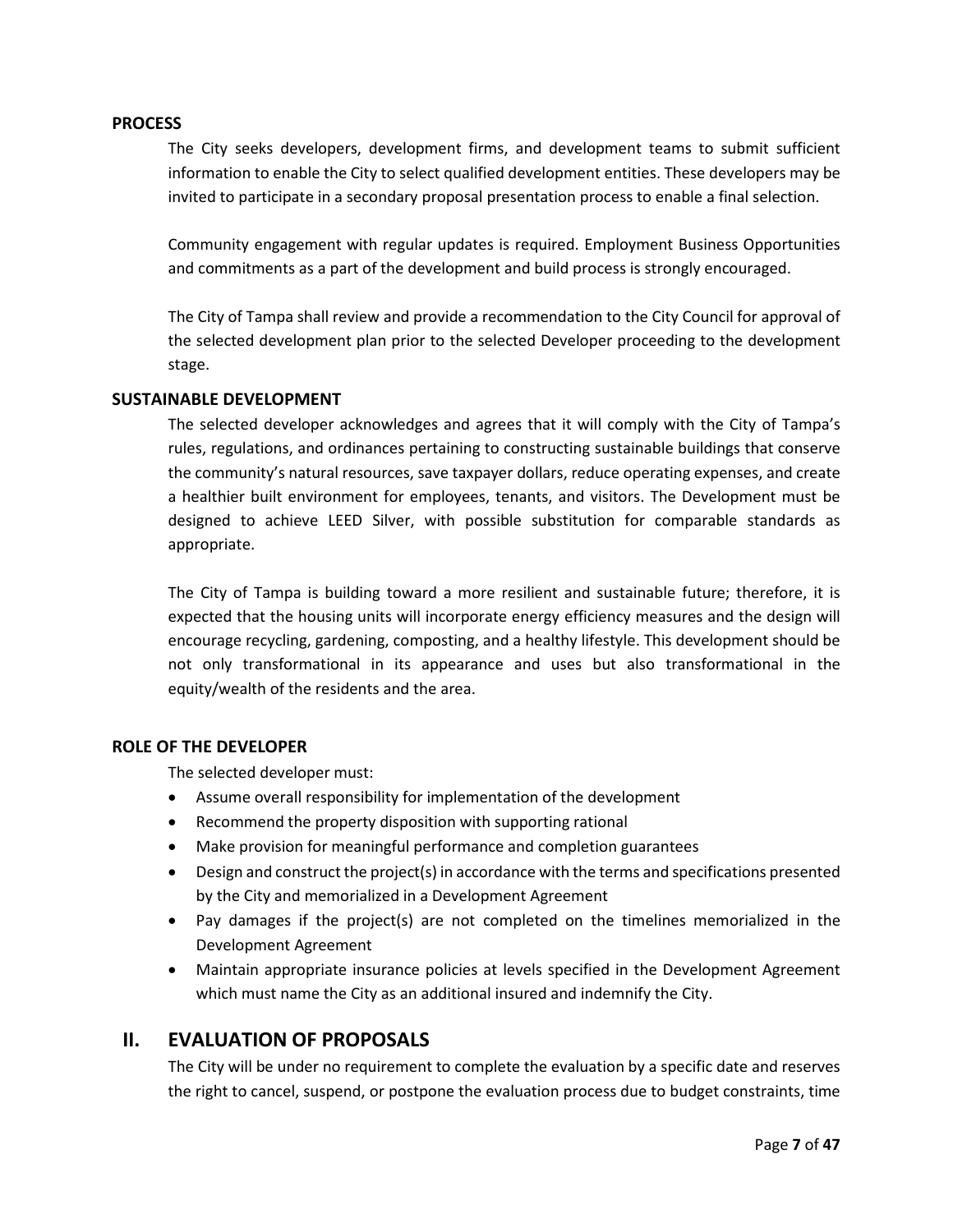constraints, or other factors as directed by the City. It is anticipated that the review/evaluation process will be completed in a timely manner.

A Proposal Evaluation Committee will be established to review and evaluate all proposals submitted in response to this RFP. The Committee shall conduct an evaluation of all proposals on the basis of the information provided and other evaluation criteria as set forth in this RFP. The City reserves the right to reject any and all proposals, and potential inclusion of a Developer into the interview process shall in no way be deemed to create a binding contract or agreement between the Developer and the City.

Proposers are advised that the City intends to select the developer that the City determines is the most responsive and responsible proposal.

#### <span id="page-7-0"></span>**A. SELECTION CRITERIA AND POINTS**

#### **CRITERIA POINTS**

**Organizational Capacity** 20 points **Environmental Review** 15 points **Project Description 1996 20 points Project Readiness/Program Implementation Schedule** 15 points **Matched and Leveraged** 20 points 20 points **Budget** 20 points **WMBE/SLBE Participation** 20 points **Bonus Points for Being in East Tampa CRA 10 points** 

**TOTAL POINTS 130 points**

#### <span id="page-7-1"></span>**SUBMISSION REQUIREMENTS**

All responses to this RFP must include the following:

- 1. Cover Letter/Concept Proposal (Threshold): An introductory cover letter signed by Respondent, identifying the lead firm, the primary contact mailing address, email and phone number. The cover letter must also include:
	- a. The lead firm's Federal Taxpayer Identification Number
	- b. Type of Organization. (Sole Proprietorship, General Partnership, Limited Partnership, Corporation, Subchapter S Corporation, Limited Liability Company, Joint Venture, Trust, etc.) and Date Organization established.
	- c. List of Florida Counties where Developer is licensed and/or has done business during the previous five (5) years.
	- d. A statement that the respondent has reviewed this RFP including a list of all specific addendums that the City may subsequently issue.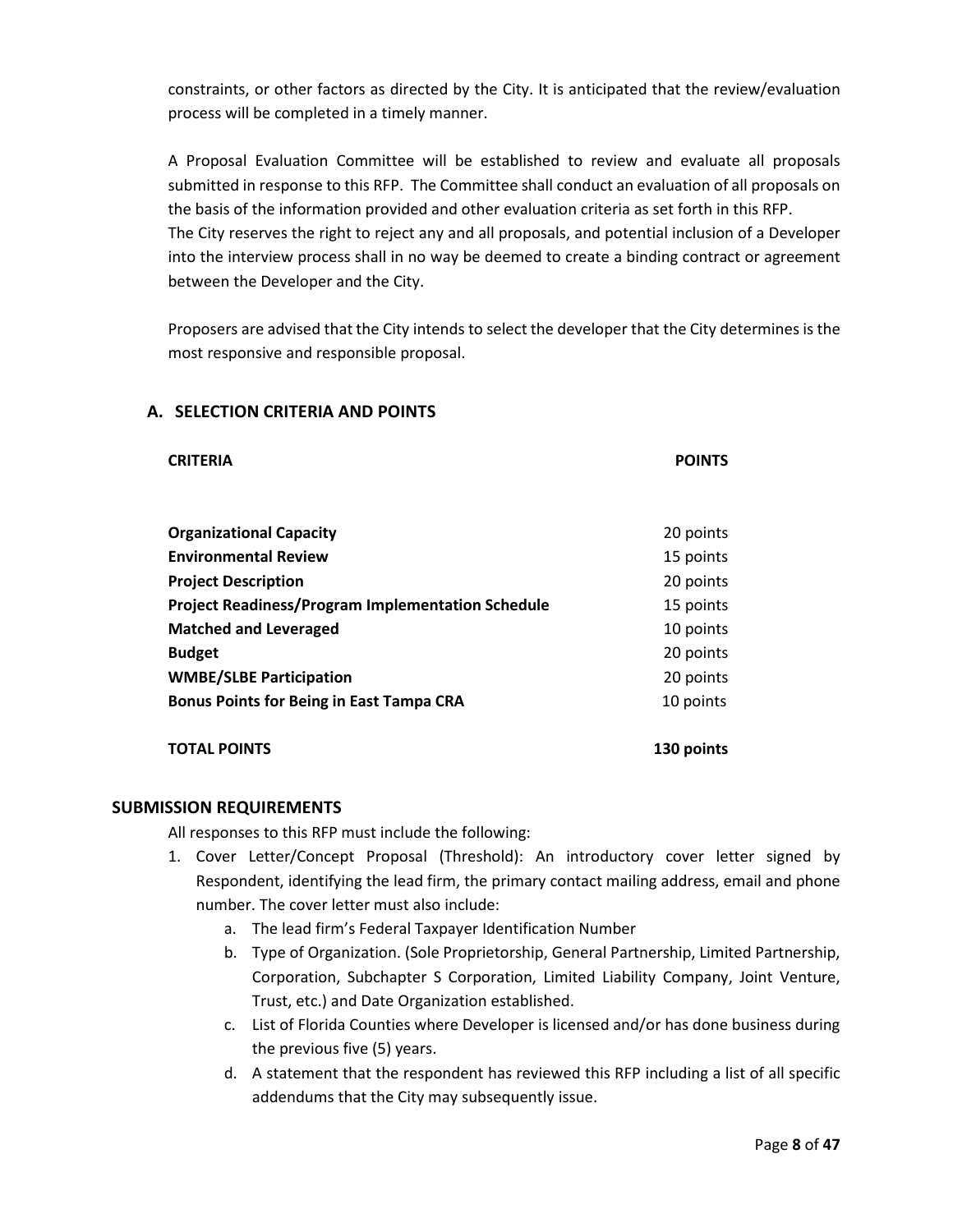- 2. Organizational Capacity
	- a. Describe anticipated team structure and staff.
	- b. Identify key project management and planning team members.
	- c. Describe the specific role/responsibility each would play in the project as well as experience these individuals have in similar projects.
	- d. Describe your staff and team's capacity to complete similarly sized projects in a timely and efficient manner, while providing high quality workmanship and organization. Provide client references.
	- e. Provide resumes of key personnel of the team.
	- f. Identify current and previous development experience of the team in regard to comparable developments in size, magnitude and use. This information should include project descriptions, photos, renderings or plan copies (if available), dates completed, proposer's role, financing sources, duration of development process and other key information.
- 3. Environmental Review

An environmental review is the process of reviewing a project and its potential environmental impacts to determine whether it meets federal, state, and local environmental standards. The environmental review process is required for all HUD-assisted projects to ensure that the proposed project does not negatively impact the surrounding environment and that the property site itself will not have an adverse environmental or health effect on end users.

- a. Identify if any potential environmental impacts exist that may delay the development of implementing the project.
- 4. Project Description
	- a. Respondent should describe its approach to managing the planning, design approvals, financing, phasing, development, construction, and operation of other similar development projects.
	- b. Include preliminary development concepts for the site.
	- c. Describe sustainable construction practices that you will/do follow.
	- d. Describe your marketing plan.
	- e. Describe additional energy savings designs, systems and/or equipment that will be incorporated into your project that are not included in the LEED Silver requirements.
	- f. If available, include existing renderings of model homes proposed to be used for the project.
- 5. Project Readiness/Program Implementation Schedule
	- a. Provide an estimated project schedule that includes design phase, city approvals, financial closings, site work, construction, lease up schedule for rental units and absorption for for-sale units.
	- b. Identify any barriers to implementing the project and how these barriers will be overcome or eliminated.
- 6. Financial Capacity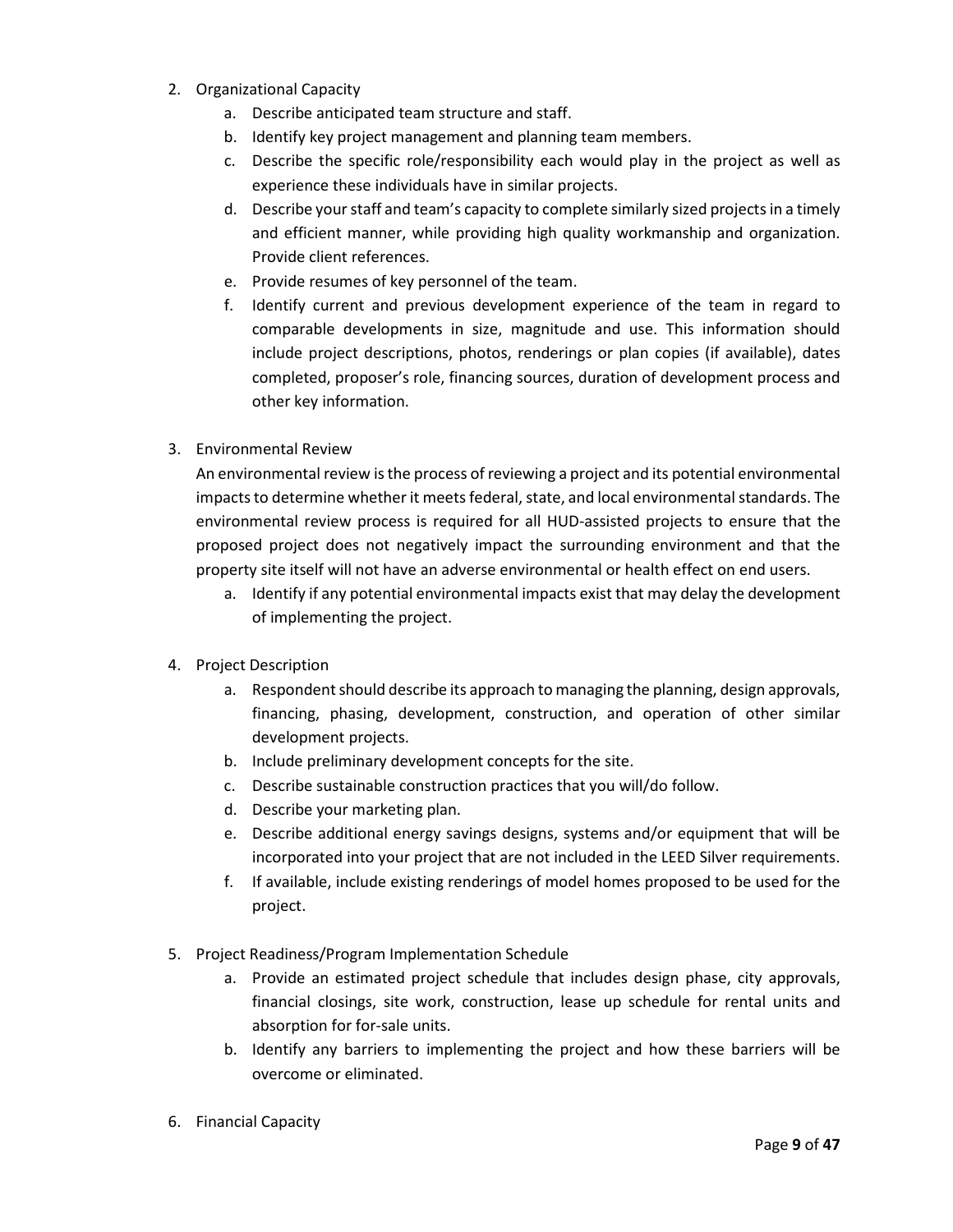- a. Describe the financial capacity in place to undertake the development activities contemplated in this RFP. While a price proposal is not required at this stage, respondent should provide evidence and supporting documentation of the development team's financial condition and capability to finance the proposed development.
- b. The City will be interested in financial resources used for similar past projects, financing sources, and capital stack of past projects, as well as experience developing affordable housing.
- c. The Proposer must include a preliminary financing plan showing the budget for he proposed development.
- d. The Proposer must include match and leverage identified for the proposed development.
- 7. WMBE and SLBE Evaluation Points
	- a. A maximum of twenty (20) rating points may be awarded when the Proposer is a City of Tampa Certified WMBE firm deemed underutilized within the Industry category established by the RFQ.
	- b. A maximum of fifteen (15) rating points may be awarded when the Proposer is a City of Tampa certified SLBE with meaningful participation by City certified WMBE/SLBE sub- contractors/consultants.
	- c. One to Fifteen (1-15) rating points may be awarded when the Proposer is not a City of Tampa certified WMBE/SLBE prime contractor but utilizes either Underutilized WMBE and/or SLBE certified firm(s) as sub-contractors/consultants and assigned to perform meaningful segments of the contractual services detailed herein and documented on the enclosed MBD Form 10-20.
	- d. A maximum of seven (7) "discretionary" rating points may be awarded when the Proposer provides WMBE/SLBE participation from an external agency recognized by the City. Discretionary points may be awarded for ancillary participation (see definition). The point values for ancillary participation may be subordinate to weighted values outlined in categories a, b and c above.
- 8. Community Engagement
	- a. Describe the process used for informing the community of your proposed design and obtaining community support for your proposed development.
	- b. Describe the process you will use to keep the community informed of progress through the development process.
	- c. Identify existing activities or participation with other agencies or organizations that operate in the area surrounding the site.
	- d. Describe how the proposal will create minority employment opportunities.
	- e. Describe how your proposal will continue community engagement during the post construction phase the development process.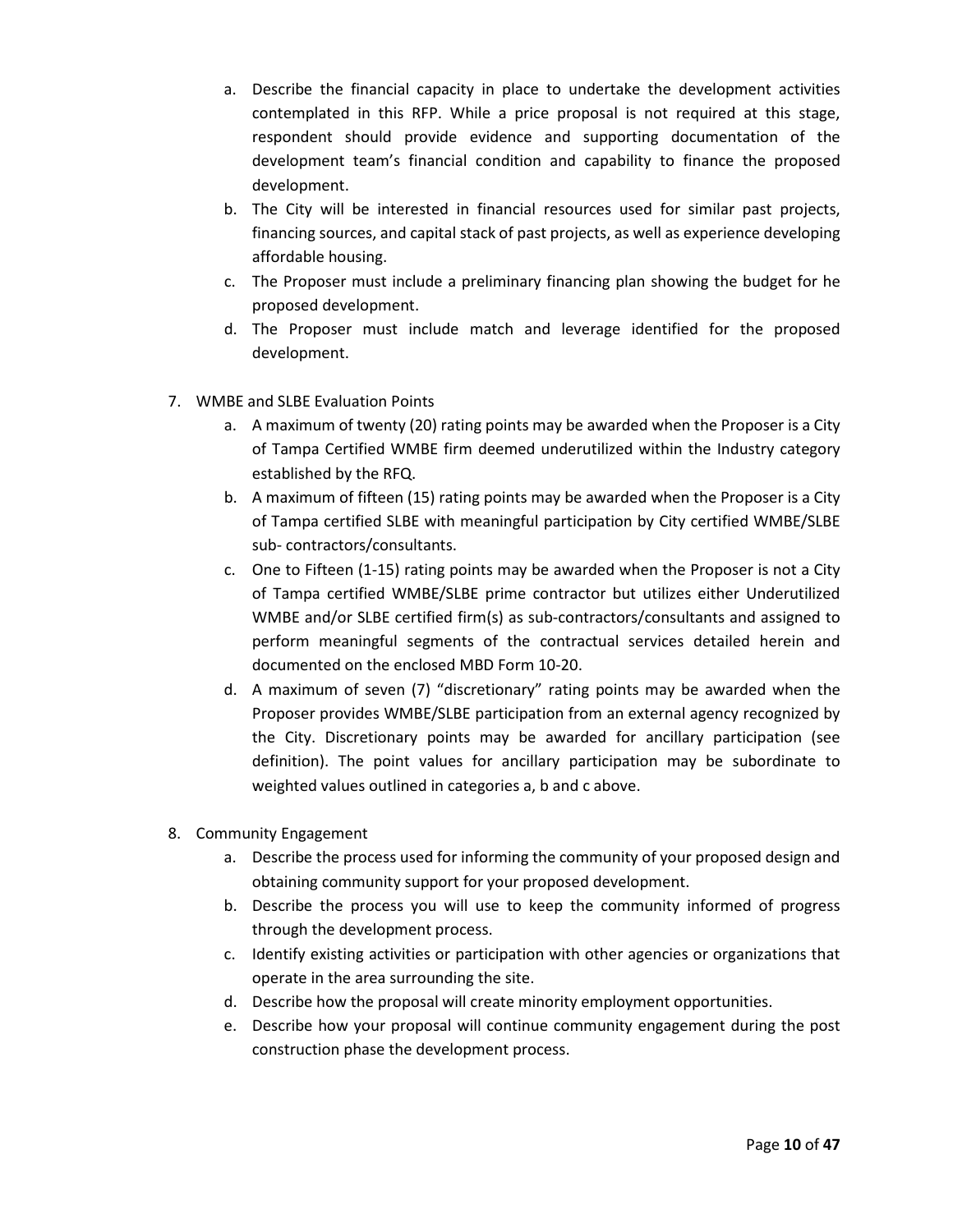**NOTE: \***WMBE participation is narrowly tailored (per policy) to target underutilization of affected groups in specific trade/industry categories. Any WMBE/SLBE achievement that was not designated on MBD Form 70 is considered ancillary. Ancillary participation may be counted with overall participation and credited to your rating points when underutilization criteria are met.

## **The maximum number of points available for WMBE and/or SLBE participation will not exceed a total of twenty (20) points.**

The evaluation process of WMBE and SLBE participation will be evaluated by the City of Tampa's Equal Business Opportunity Department Office. The Selected developer will be required to execute MBD Form 40 (Letter of Intent-LOI) with their subcontractors/sub-consultants prior to award.

## <span id="page-10-1"></span><span id="page-10-0"></span>**III. EVALUATION/SELECTION PROCESS**

#### **A. INTRODUCTION**

Following the opening of the proposal packages, the proposals will be evaluated by an Evaluation/Selection Committee. The committee will be comprised of appropriate City personnel from multiple departments and members of the community, with the appropriate experience and/or knowledge, striving to ensure that the Committee is balanced with regard to race, ethnicity, and gender.

It is the Proposer's responsibility to ensure that the proposal is complete. Proposals will be scored based on point totals and not a percentage factor. Contract award will be based on Technical Quality.

#### <span id="page-10-2"></span>**PROPOSAL EVALUATION**

The Evaluation/Selection Committee will first evaluate and rank responsive proposals on the Evaluation Criteria listed below. The criteria are itemized with their respective weights for a maximum total of 130 points. The scores will be evaluated based on the best rated proposal providing the highest quality of service to the City of Tampa; scores in clusters; significant breaks in scoring; and/or maintaining competition.

If the Evaluation/Selection Committee chooses to request oral presentations, then the Proposers on a short list will be contacted and scheduled for oral presentations by the Evaluation/Selection Committee. Upon completion of the oral presentations, the Committee may re-evaluate, re-rate, and re-rank the proposals remaining in consideration based upon the written documents combined with the oral presentation.

See Scoring Criteria Table on next page.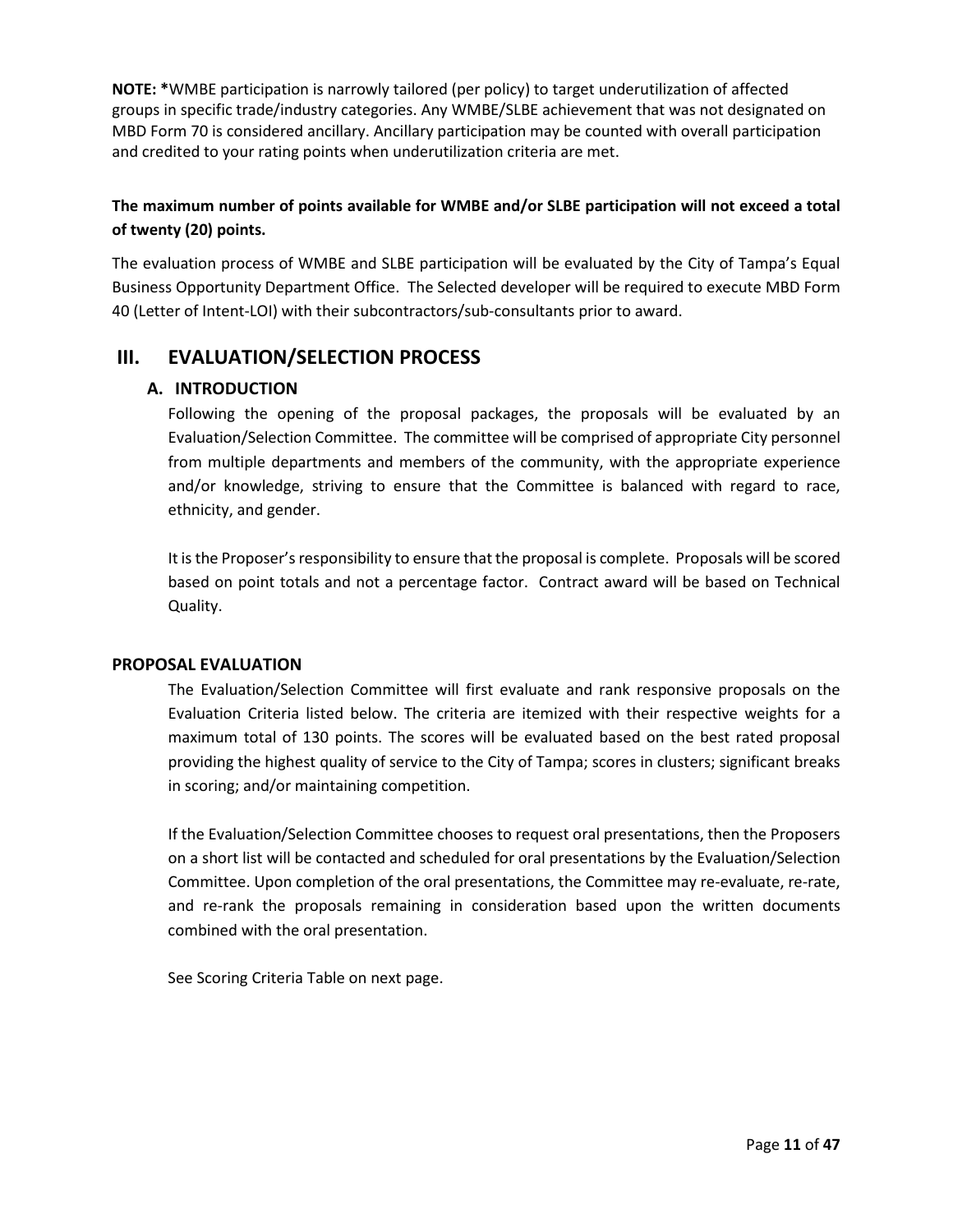|    | <b>Scoring Criteria</b>                                                                                             | <b>Max</b><br><b>Points</b><br>available | <b>Points</b><br>awarded | <b>Comment</b> |
|----|---------------------------------------------------------------------------------------------------------------------|------------------------------------------|--------------------------|----------------|
| А. | <b>Organizational Capacity (Maximum of 20 points)</b>                                                               |                                          |                          |                |
|    | • Management Team                                                                                                   | 5                                        |                          |                |
|    | • Grant administration capabilities                                                                                 | 5                                        |                          |                |
|    | • Organizational History of Providing Affordable Housing                                                            | 5                                        |                          |                |
|    | • Experience Working on HUD Funded Program                                                                          | 5                                        |                          |                |
| В. | Environmental Review (Maximum of 15 points)                                                                         |                                          |                          |                |
|    | • Environmental Review Complete No Issues<br>(no further action required)                                           | 10                                       |                          |                |
|    | · Environmental Review Mitigation Needed                                                                            | 5                                        |                          |                |
| C. | <b>Project Description (Maximum of 20 points)</b>                                                                   |                                          |                          |                |
|    | • Describe the project                                                                                              | $\overline{2}$                           |                          |                |
|    | · Population Served                                                                                                 | 3                                        |                          |                |
|    | · Project Benefits (job creation, homeless set-aside,<br>increase tax base, handicap accessibility, green building) | 10                                       |                          |                |
|    | · Project is located near essential amenities                                                                       | 5                                        |                          |                |
| D. | <b>Project Readiness/Program Implementation Schedule</b><br>(Maximum of 15 points)                                  |                                          |                          |                |
|    | • Schedule is feasible and reasonable                                                                               | 5                                        |                          |                |
|    | · Zoning/land use                                                                                                   | 5                                        |                          |                |
|    | • Schedule fits with funding cycle                                                                                  | 5                                        |                          |                |
| E  | Matched and Leveraged (Maximum of 10 points)                                                                        |                                          |                          |                |
|    | • In comparison other applications                                                                                  | 10                                       |                          |                |
| F. | <b>Budget (Maximum of 20 points)</b>                                                                                |                                          |                          |                |
|    | • Cost Per unit                                                                                                     | 5                                        |                          |                |
|    | • Funding Status (Percentage committed)                                                                             | 10                                       |                          |                |
|    | • Supporting documentation to justify Funding status                                                                | 5                                        |                          |                |
| G. | <b>WMBE/SLBE Participation</b>                                                                                      | 20                                       |                          |                |
| Н. | Bonus Points projects located in the East Tampa CRA                                                                 | 10                                       |                          |                |
|    | <b>Total Score</b>                                                                                                  | 130                                      |                          |                |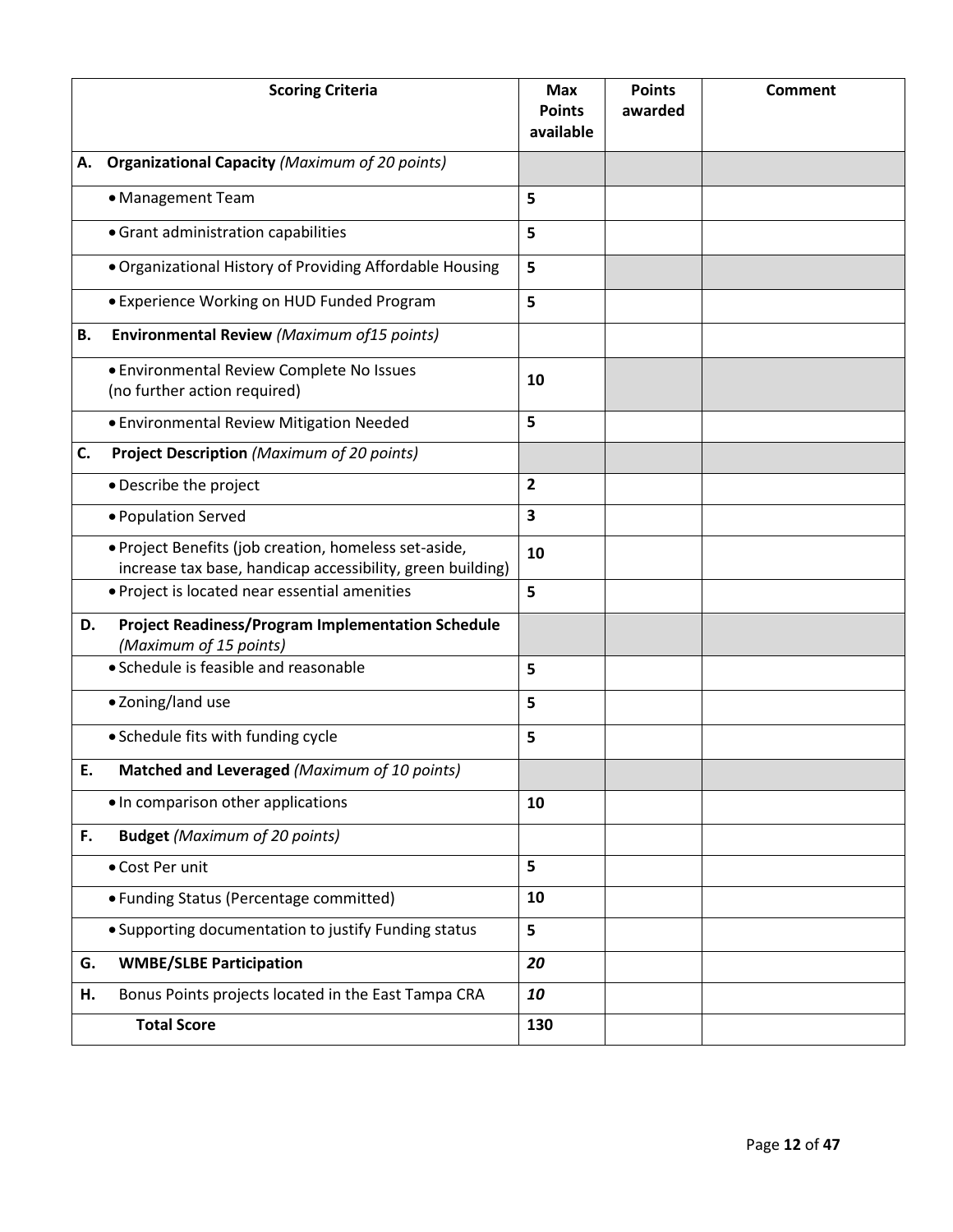## <span id="page-12-1"></span><span id="page-12-0"></span>**IV. SUBMITTAL REQUIREMENTS**

#### **A. THRESHOLD REVIEW CHECKLIST**

The Growth & Development Department utilizes standards set out in its Threshold Review Checklist to evaluate the proposals submitted by each Developer and assess the Developer's standing and status to carry out work.

Listed below is the Threshold Review Checklist. This checklist will be used to evaluate the following information:

- o Are you or any member of your team on the following lists?
	- Federal Government's list of "Excluded Parties"
	- City's list of Barred Companies
	- State of Florida's suspended vendors list or scrutinized vendors list, convicted vendors list, or discriminatory vendor list
	- Federal debarred and suspended lists
- $\circ$  Does your Company or any member of your team have any outstanding complaints on workmanship issues? Please explain in detail.
- o Has your Company or any member of your team ever performed any repair or construction work for employees of the Growth & Development Department during the time the employee is/was assigned to the Growth & Development Division? **Please disclose any and all details of such activities.**
- $\circ$  Have you or any of your Company's employees ever been convicted of a felony or are now under charges for any offense? **Please provide all details.**

#### <span id="page-12-2"></span>**COMPANY OWNERSHIP INFORMATION**

- $\circ$  List of all Principals or Organization Chart. (Ownership Information Partners Stockholders and % of Business Owned by each.).
- $\circ$  Developer EEO Information is required to comply with Federal and City of Tampa Equal Employment Opportunity Requirements. Please indicate whether or not 51% or greater of the firm is owned by a Female, Black, Hispanic, American Indian, Asian or Other Minority Designation recognized by the Federal Government. Date Organization established under present name, and list of any former business names, if applicable, during the previous five (5) years.
- o Parent Company information, if applicable.
- $\circ$  If "Yes" to any of the four questions below, please provide detailed information:
	- Have you or any of your affiliates ever filed for bankruptcy?
	- Do you have any judgments, liens, or pending lawsuits?
	- Have you or any of your business affiliates discontinued business operations with outstanding debts?
	- Have you been a principal in any other entities over the last five (5) years?

#### <span id="page-12-3"></span>**REFERENCES**

• List your projects completed within the past five (5) years to include: Location, and Total Development Cost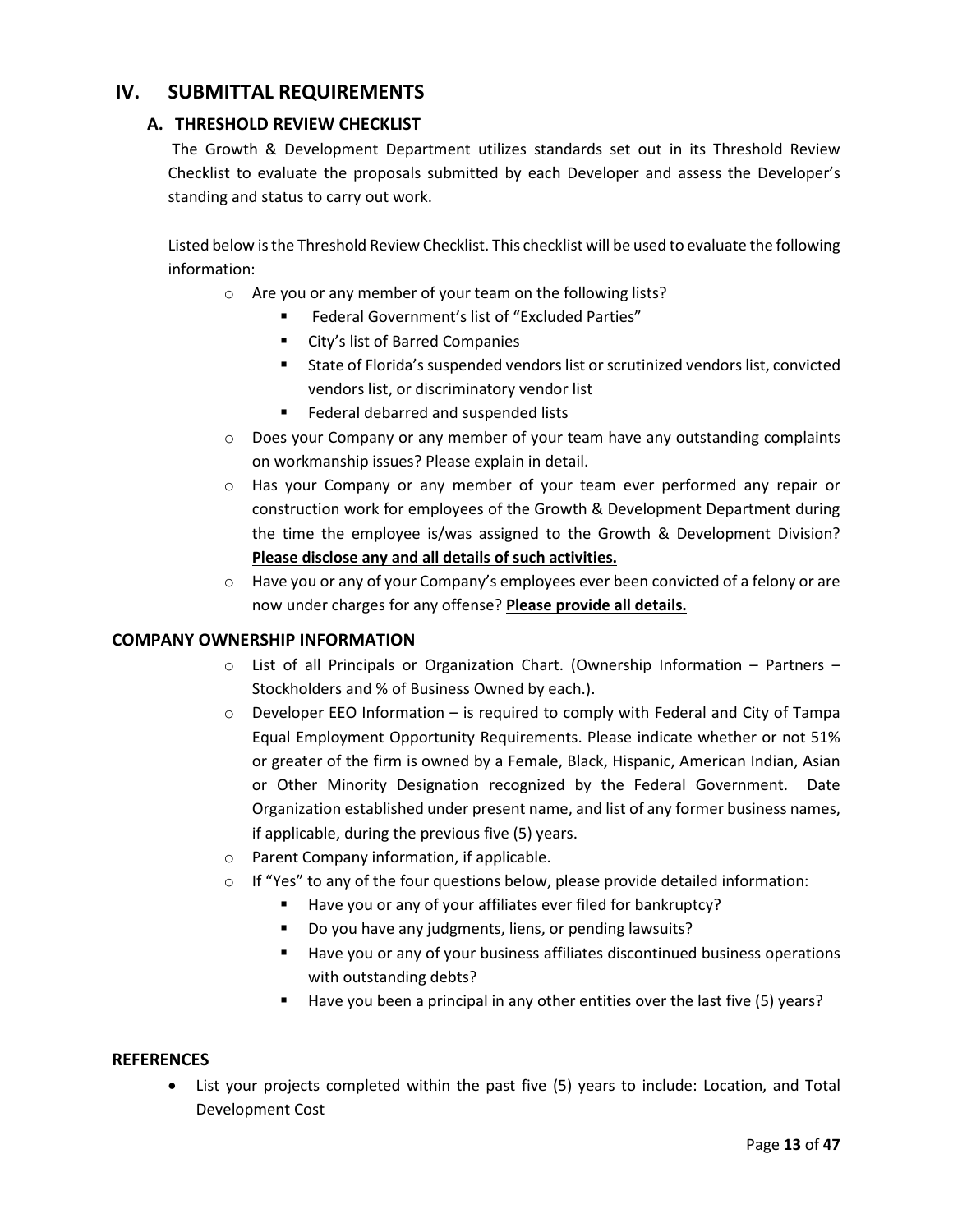• List of sub-contractors and material suppliers you work with on a regular basis: Include the Firm name, Address, Subcontracting Firm Contact Name with Telephone and Fax Number. (Indicate any WMBE and /or SLBE certification(s) where applicable)

**NOTE:** Both local references and references from outside the Tampa Bay area may be verified.

#### <span id="page-13-0"></span>**ADDITIONAL FINANCIAL INFORMATION**

The City reserves the right to request a detailed statement of the Developer's Financial Resources, to the extent necessary to establish the company's ability to carry on the proposed work, if it sees fit to do so.

## <span id="page-13-2"></span><span id="page-13-1"></span>**V. PROJECT PROPOSALS**

#### **A. SUBMITTAL FORMAT REQUIREMENTS**

- a. Proposals should be prepared simply and economically, providing a straightforward, concise description of the Developer's ability to fulfill the requirements of the RFP.
- b. Proposals are to be submitted in a typed format.
- c. All documents that must be executed by the Developer must be executed in **blue ink**.
- d. **Proposal and the required copies shall be in three (3) ring binders only (No Staples), pages must be single sided and identified with page numbers. Failure to follow these instructions could result in your proposal being disqualified.**

The Proposer shall provide the following:

One (1) original proposal marked "ORIGINAL". The original proposal is the City's official record and recording of the proposal being submitted and one (1) electronic copy on CD, DVD or USB Drive. The proposal shall be one (1) PDF document. The CD, DVD or USB Drive is a supplement and will not be reviewed for compliance.

Five (5) complete copies of the proposal marked "COPY" will be for the Evaluation Committee Members.

One (1) redacted copy of the proposal marked "REDACTED". If applicable, provide one redacted copy of the proposal with the original following the instructions stated under Section II. General Conditions, Section 1. General Information, Subsection 1.4 Florida Public Records Law.

#### <span id="page-13-3"></span>**SUGGESTED GUIDELINES FOR PREPARING PROPOSAL**

- $\circ$  Verify that your proposal is complete and that you have completely responded to all proposal items and compliance documents in the RFP.
- o Make sure your proposal is well-organized and easy to read.
- o Responses to questions should be brief and concise.

#### <span id="page-13-4"></span>**REQUIRED DOCUMENTS FOR SUBMITTAL**

1. Uniform Review: In order to ensure a uniform review process and to obtain the maximum degree of comparability, it is required that proposals be organized in the following manner and identified with tabs: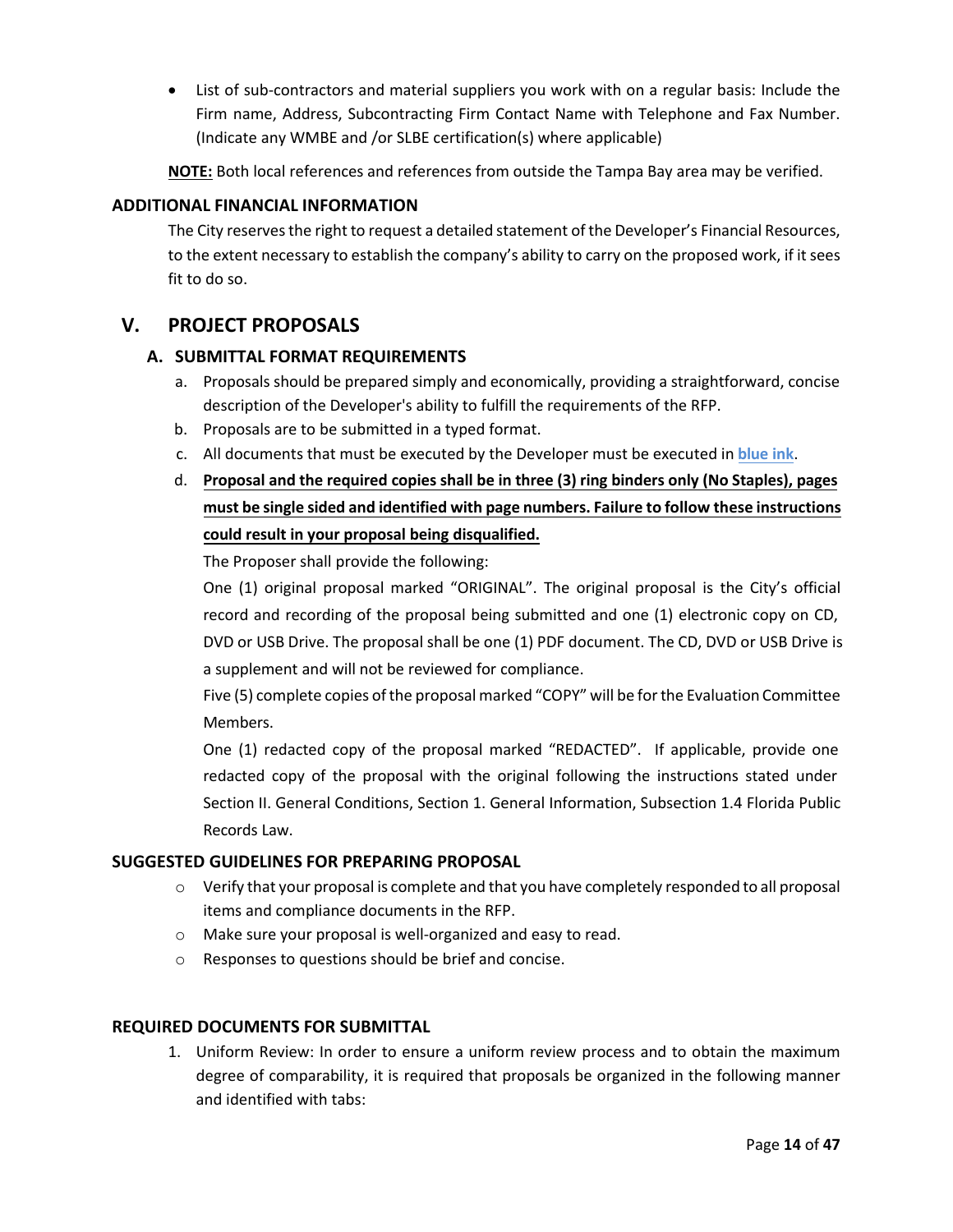Please place each attachment in a numbered tab.

**Title Page.** Type the name of Applicant's agency/firm, address, telephone number, name of contact person, email address, date, and the title of the RFP.

**Table of Contents.** Include a clear identification of the written material by section and by page number.

#### **Tab #**

- 1. Developer Experience and Capacity including at a minimum Tax credit projects complete last 5 years, history with FHFC applications, diversity that exists in the community for development.
- 2. Site info including at a minimum Folio numbers, acreage, current use, description of submarket
- 3. Map showing Project site in proximity to other Affordable Housing, Transit, Schools, Community Services, Employment centers.
- 4. Conceptual Site Plan and Elevations
- 5. Summary of due diligence such as Environmental, Geotech, Title, Survey, Drainage
- 6. Project description including at a minimum: unit types, bldg. types, amenities, green features, M/WBE, community partnerships, populations served, community benefits, neighborhood impact, funding request.
- 7. Schedule through Stabilized operations
- 8. Proof of Site Control **THRESHOLD**
- a) Site Control must be demonstrated by the APPLICANT:
- b) Eligible Contract
- c) Deed or Certificate of Title
- d) Lease
- e) Provide evidence of Site Control
- 9. Proof of Zoning **THRESHOLD**
- a) Is the site appropriately zoned for the proposed Development: No \_\_\_ Yes \_\_\_?
- b) Indicate zoning designation (s)
- c) Current zoning permits units per acre, or for the site.
- d) Total Number of Units in Development:
- 10. Financial model showing at a minimum: Rental rates, AMI levels, ancillary income, vacancy loss rate, operating expenses, Net Operating Income, Sources and Uses, 15-year operating proforma.
- 11. Project summary to include project name, number of affordable units, project address, cost per unit, other public funds, proposer funding(leverage/match) and total project cost.
- 12. Letter of interest from Tax Credit Syndicator and First Mortgage Lender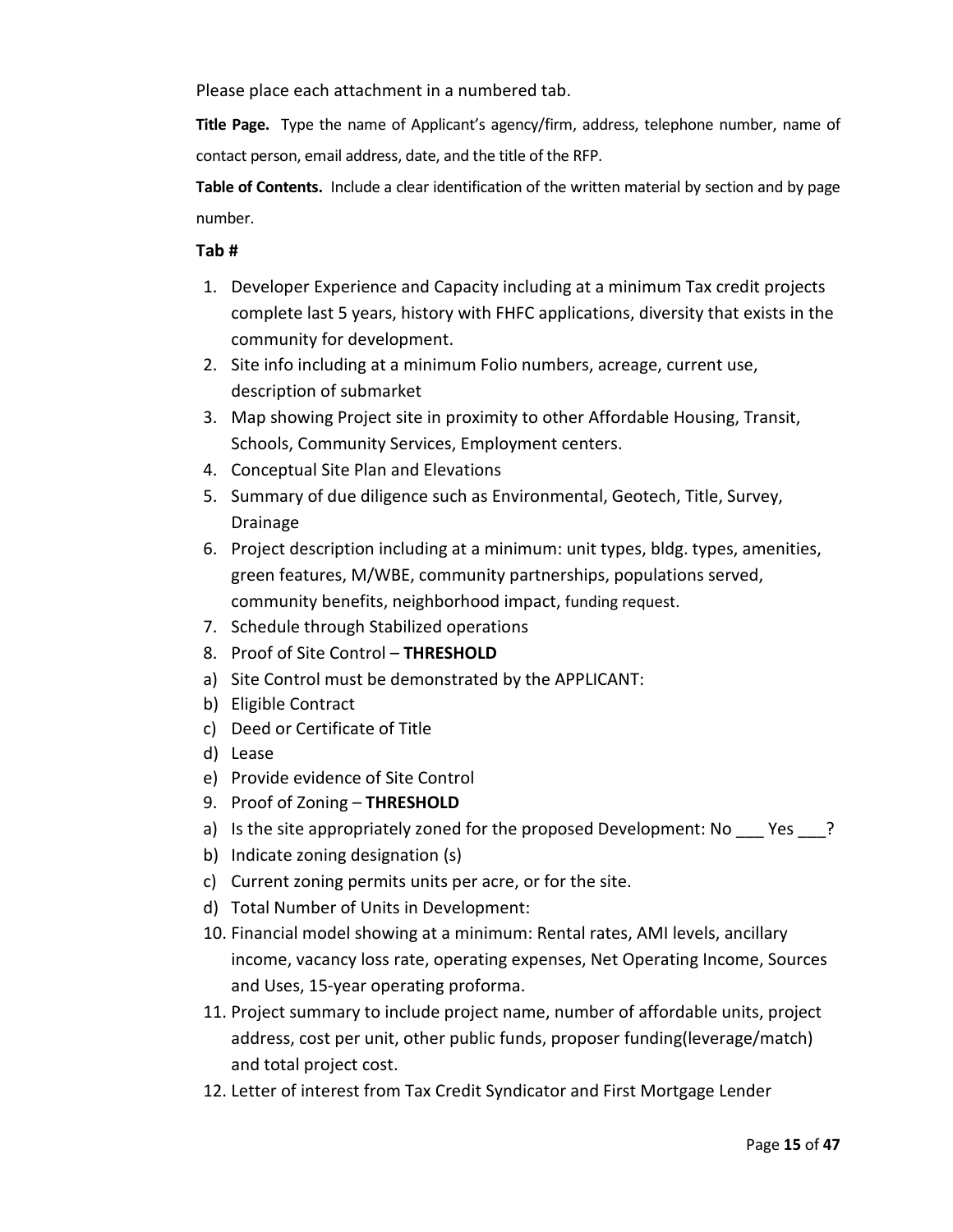**Note: Provide evidence that the proposed use is permitted.**

**END OF PROPOSAL CONTENT**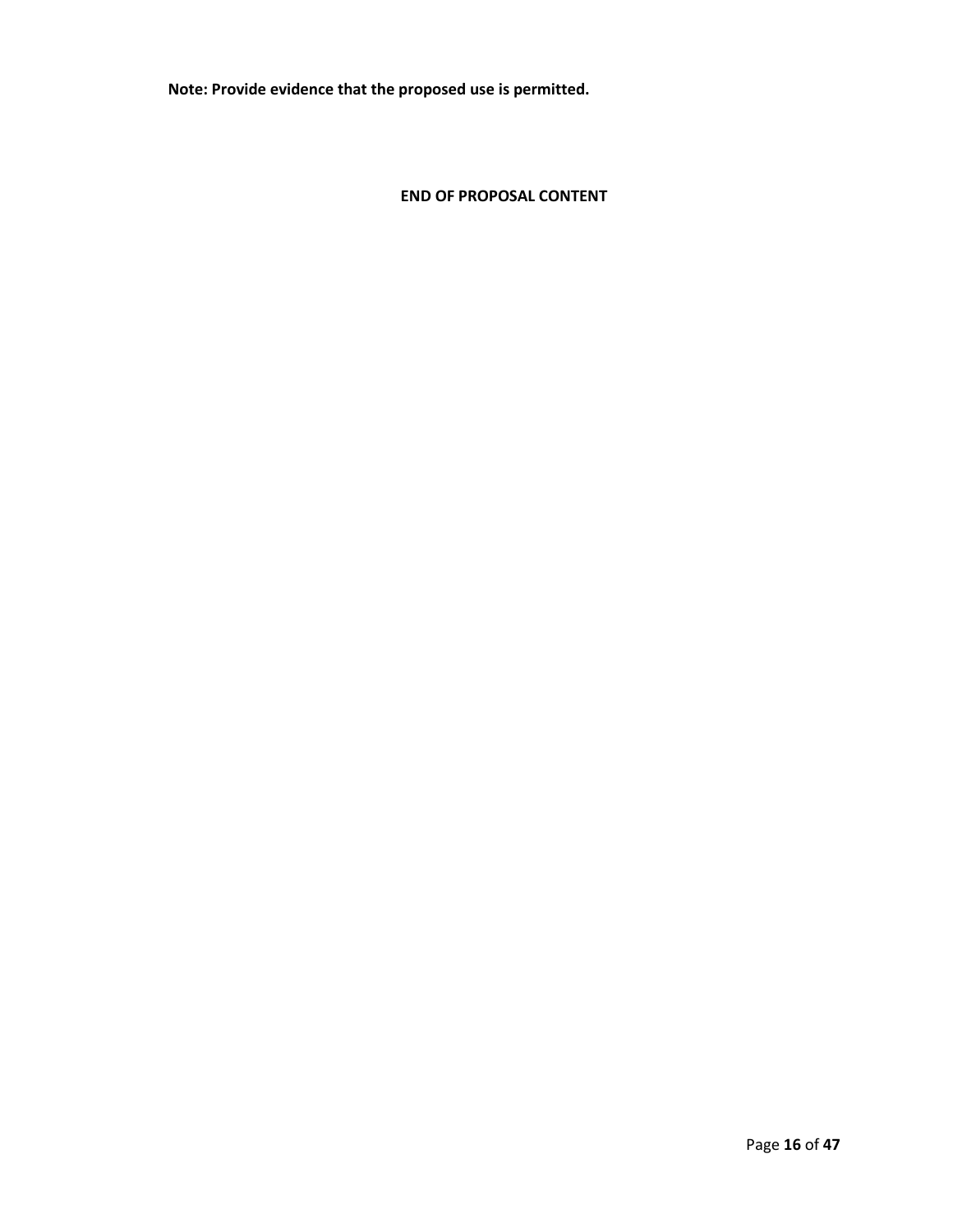## <span id="page-16-1"></span><span id="page-16-0"></span>**VI. GENERAL CONDITIONS**

#### **A. GENERAL INFORMATION**

**Proposal Due Date.** Sealed proposals will be received no later than the date and time indicated the front of this document. Proposals will not be accepted after this time.

**Addendum and Amendment to RFP.** If it becomes necessary to revise or amend any part of this RFP, the City will provide notification of the addendum to all prospective Proposers who received the initial RFP. The City will not accept incomplete RFP responses.

It will be the responsibility of the Developer to contact the City prior to submitting their proposal to ascertain if any addenda have been issued, to obtain all such addenda, and to return the executed addenda with the RFP response.

#### <span id="page-16-2"></span>**FLORIDA PUBLIC RECORDS LAW**

In accordance with Chapter 119 of the Florida Statutes, and, except as may be provided by Chapter 119 of the Florida Statutes and other applicable State and Federal Laws, all Developers should be aware that the Proposal and the responses thereto are in the public domain and are available for public inspection and copying. If the Developer is asserting that certain information in its Proposal is confidential and/or proprietary and/or exempt from public disclosure, then the Developer is required to do the following: (1) identify, with specificity, the information which the Developer asserts is confidential and/or proprietary and/or exempt from public disclosure, (2) place such information (including any applicable electronic media on which such information is contained) in a sealed envelope that is separate from the Developer's other Proposal documents, (3) clearly label the envelope that contains the confidential, proprietary and/or exempt information as follows: "EXEMPT FROM PUBLIC DISCLOSURE" with Developer's name and the Proposal number marked on the outside, and (4) specifically cite the applicable Florida Statute(s) and/or Federal Law that exempts such information from public disclosure - such citation must be placed on the sealed envelope and also on a separate document contained within the sealed envelope along with any relevant explanations.

The envelope that contains the Developer's confidential/proprietary/exempt information must be submitted with the Developer's other Proposal documents. Developer is advised that failure to follow the aforementioned instructions may result in Developer's alleged confidential/proprietary/exempt information being disclosed to the public. All submittals received in response to this Proposal will become the property of the City of Tampa and will not be returned. In the event of an award, all documentation produced as part of the Contract will become the exclusive property of the City.\*

Be aware that the designation of an item as exempt from public disclosure by a Developer may be challenged in court by any person or entity. By designation of material in your Proposal submittal as exempt from public disclosure, Developer agrees to defend the City of Tampa (and its employees, agents and elected and appointed officials) against all claims and actions (whether or not a lawsuit is commenced) related to Developer's designation of material as exempt from public disclosure and to hold harmless the City of Tampa (and its employees, agents and elected and appointed officials) for any award to a plaintiff for damages, costs and attorneys' fees, and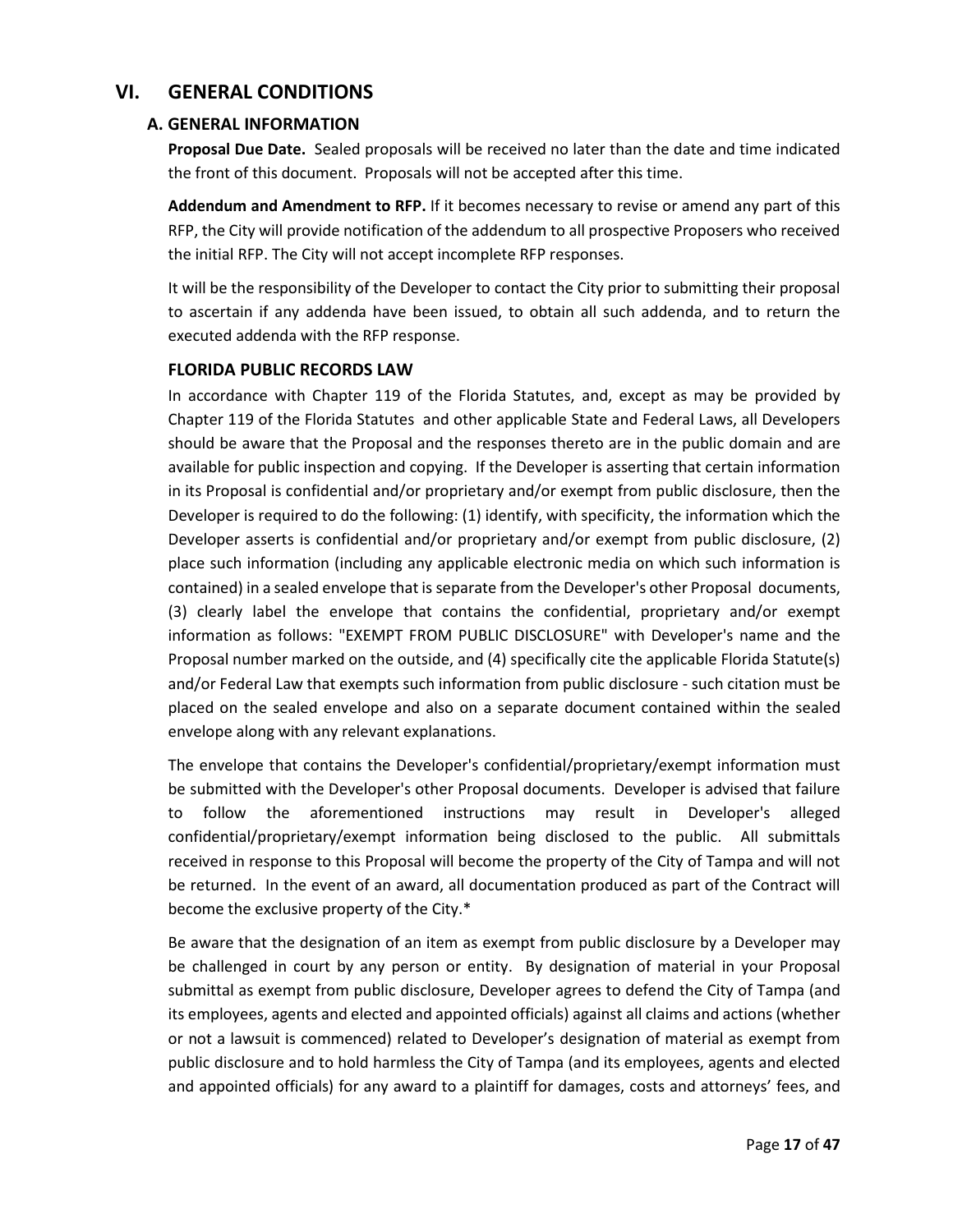for costs and attorneys' fees incurred by the City by reason of any claim or action related to your designation of material as exempt from public disclosure.

## **\*NOTE: The City will not accept Proposal submittals when the entire submittal is labeled as exempt from public disclosure. Developer's References and Cost or Price information will be deemed a public record, and if a claim of confidentiality/proprietary information is made, the City may deem the Proposal submittal as "non-responsive".**

- i. In accordance with section 119.071(1)(b)2, Florida Statutes, sealed bids, proposals, or replies received by the City of Tampa pursuant to a competitive solicitation are exempt from section 119.07(1), Florida Statutes and section 24(a), Art. I of the State Constitution until such time as the City of Tampa provides notice of an intended decision or until 30 days after opening the bids, proposals, or final replies, whichever is earlier.
- ii. In accordance with section  $119.071(1)(b)3$ , Florida Statutes, if the City of Tampa rejects all bids, proposals, or replies submitted in response to a competitive solicitation and the City of Tampa concurrently provides notice of its intent to reissue the competitive solicitation, the rejected bids, proposals, or replies remain exempt from section 119.07(1), Florida Statutes and section 24(a), Art. I of the State Constitution until such time as the City of Tampa provides notice of an intended decision concerning the reissued competitive solicitation or until the City of Tampa withdraws the reissued competitive solicitation. A bid, proposal, or reply is not exempt for longer than 12 months after the initial City of Tampa notice rejecting all bids, proposals, or replies.
- iii. The City of Tampa is a public agency subject to Chapter 119, Florida Statutes. In accordance with Florida Statutes, 119.0701, Successful Developer agrees to comply with Florida's Public Records Law, including the following:
	- a. Successful Developer shall keep and maintain public records required by the City to perform the services;
	- b. Upon request by the City, provide the City with copies of the requested records, having redacted records in total on in part that are exempt from disclosure by law or allow the records to be inspected or copied within a reasonable time (with provision of a copy of such records to the City) on the same terms and conditions that the City would provide the records and at a cost that does not exceed that provided in Chapter 119, Florida Statutes, or as otherwise provided by law;
	- c. Ensure that records, in part or in total, that are exempt or that are confidential and exempt from disclosure requirements are not disclosed except as authorized by law for the duration of the contract term and following completion (or earlier termination) of the contract if Contractor/Awardee/Successful Developer does not transfer the records to the City;
	- d. Upon completion (or earlier termination) of the contract, Successful Developer shall within 30 days after such event either transfer to the City, at no cost, all public records in possession of the Contractor/Awardee/Successful Developer or keep and maintain the public records in compliance with Chapter 119, Florida Statutes. If Successful Developer transfers all public records to the City upon completion (or earlier termination) of the contract, Successful Developer shall destroy any duplicate records that are exempt or confidential and exempt from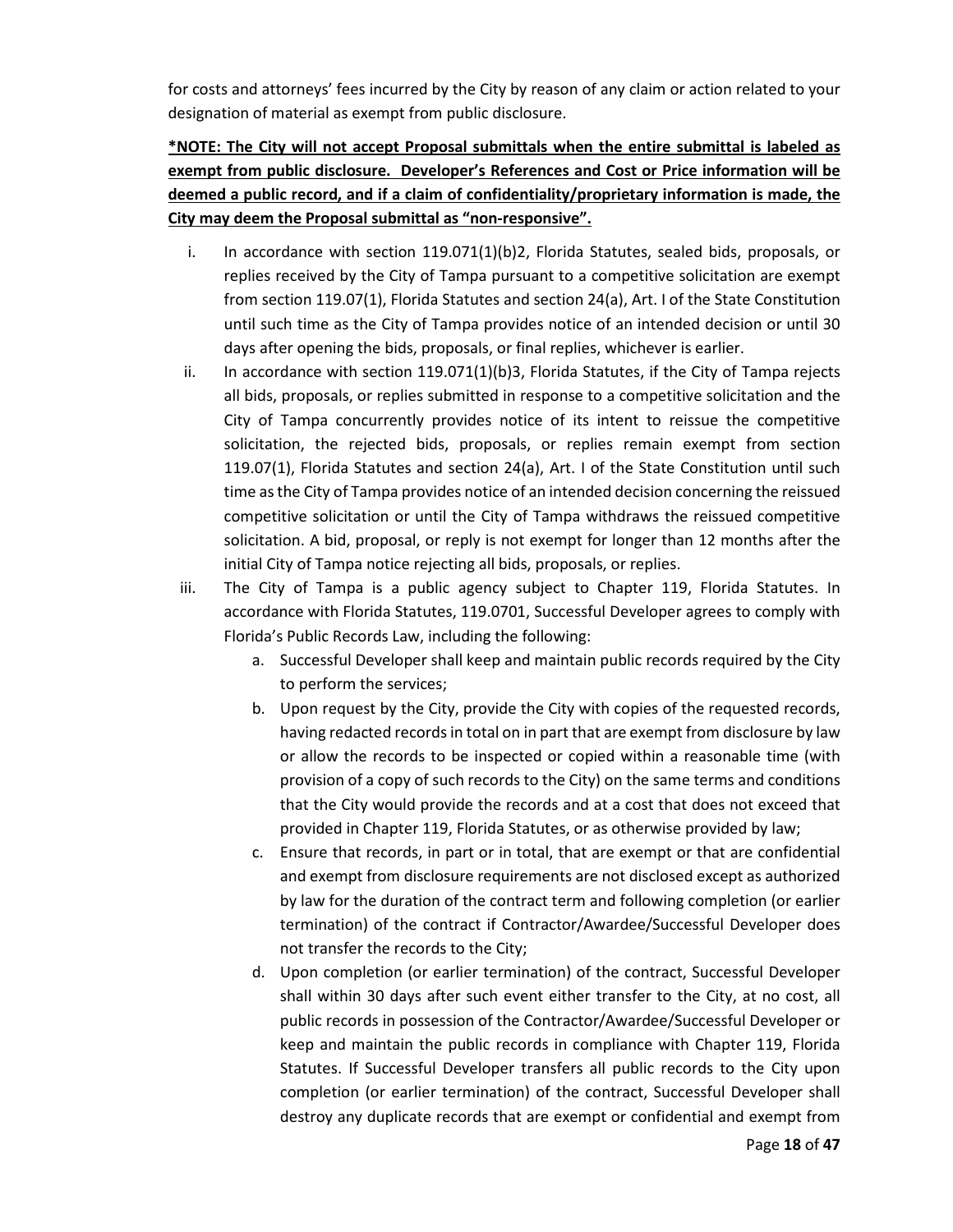public records disclosure requirements. If Contractor/Awardee/Successful Developer keeps and maintains public records upon completion (or earlier termination) of the contract, Successful Developer shall meet all applicable requirements for retaining public records. All records stored electronically must be provided to the City in a format that is compatible with the information technology systems of the agency.

- e. The failure of Successful Developer to comply with Chapter 119, Florida Statutes, and/or the provisions set forth above shall be grounds for immediate unilateral termination of the contract by the City; the City shall also have the option to withhold compensation due Successful Developer until records are received as provided herein.
- f. **IF SUCCESSFUL DEVELOPER HAS QUESTIONS REGARDING THE APPLICATION OF CHAPTER 119, FLORIDA STATUTES, TO SUCCESSFUL PROPOSER'S DUTY TO PROVIDE PUBLIC RECORDS RELATING TO THIS CONTRACT, CONTACT THE CUSTODIAN OF PUBLIC RECORDS AT 813-274-8351, COTPurchasing@TAMPAGOV.NET, AND MAILING ADDRESS OF PURCHASING DEPARTMENT, TAMPA MUNICIPAL OFFICE BUILDING, 2ND FLOOR, 306 E. JACKSON STREET, TAMPA, FLORIDA 33602.**

**Note:** Acknowledgement of the Florida Public Records Law must be submitted with the proposal, under Section III, Content of Proposal, Tab 2.

#### <span id="page-18-0"></span>**CITY OF TAMPA ETHICS CODE**

The Developer shall comply with all applicable governmental and city rules and regulations including the City's Ethics Code which is available on the City's Website. (City of Tampa Code, Chapter 2, Article VIII. - Section 2-522)

- Moreover, each Developer responding to this Request for Proposal acknowledges and understands that the City's Charter and Ethics Code prohibit any City employee from receiving any substantial benefit or profit out of any Contract or obligation entered into with the City, or from having any direct or indirect financial interest in effecting any such Contract or obligation. The Developer shall ensure that no City employee receives any such benefit or interest as a result of the award of this Request for Proposal. (City of Tampa Code, Chapter 2, Article VIII. - Section 2-514(d))
- **Please note that the City's Ethics Code may be accessed on the Internet by utilizing the website link:** <http://www.tampagov.net/human-resources/info/lobbyist-information> or can be found in the City of Tampa's municipal codes published online **by the Municipal Code Corporation at the website link:**

[https://www.municode.com/library/fl/tampa/codes/code\\_of\\_ordinances.](https://www.municode.com/library/fl/tampa/codes/code_of_ordinances) Printed copies of the Ethics Code can also be obtained from the City Clerk's Office for a fee of \$0.15 cents a page.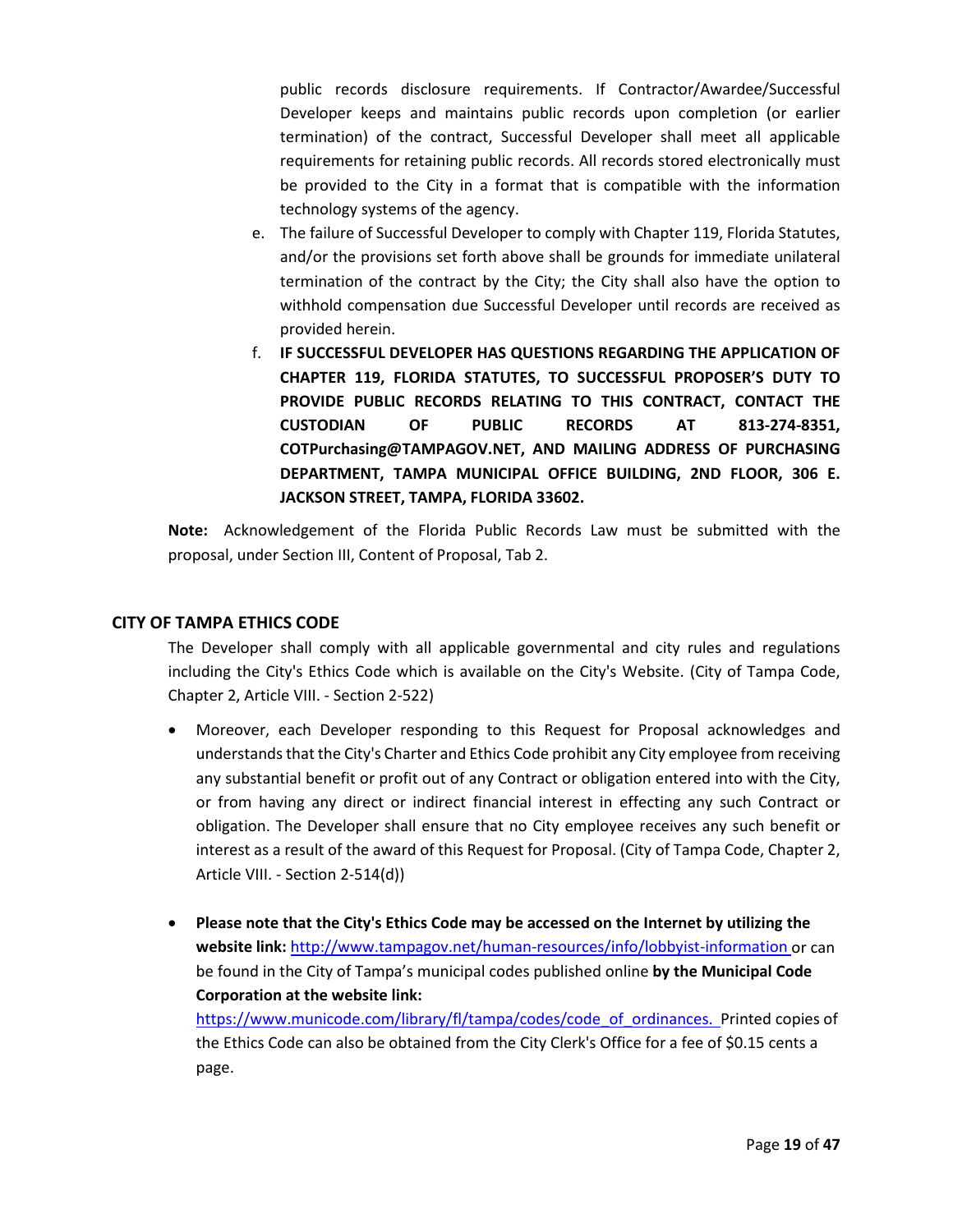#### <span id="page-19-0"></span>**WMBE PARTICIPATION**

**WMBE Participation.** The City of Tampa administers the Women/Minority Business Enterprise (WMBE) Program to promote the inclusion of WMBE Companies in procurement solicitations and contract awards. The City actively solicits participation in this project by City Certified WMBE Companies deemed **underutilized.** To obtain a list of the City's Certified WMBE Companies, visit the Equal Business Opportunity Office website at [http://www.tampagov.net/ebo.](http://www.tampagov.net/ebo) Under Programs and Services select WMBE and SLBE Directories. These directories include WMBE Certified Companies which are listed by Type of Services and by Company Names.

**NOTE:** In accordance with the Equal Business Opportunity Program Chapter 26.5, City Code, The City of Tampa's WMBE policies are narrowly-tailored to identify **underutilized** WMBEs by Industry Category. Proposers who are certified within the **underutilized** category for the work/scope detailed herein or subcontract with firms that are certified within the **underutilized** category will be eligible for weighted points in the selection process. Refer to **MBD Form 70** to identify **underutilized** WMBEs by Industry Category and Section 4. Evaluation of Proposals for the WMBE Participation scoring criteria for this RFP. **For this RFP the underutilized WMBE Industry Categories are Construction and Construction-Related Services.**

#### <span id="page-19-1"></span>**SLBE PARTICIPATION**

In an effort to promote increased opportunities for Small Local Business Enterprises (SLBEs), the City actively solicits the participation of certified SLBE firms in the performance of contracts. To obtain a list of the City's Certified SLBE Companies, visit the Equal Business Opportunity Office website at [http://www.tampagov.net/ebo.](http://www.tampagov.net/ebo) Under programs and Services select WMBE and SLBE Directories. These directories include SLBE Certified Companies which are listed by Type of Services and by Company Names.

**NOTE:** In accordance with the Equal Business Opportunity Program, Chapter 26. 5, City Code, SLBE vendors are eligible for weighted points in the selection process. Refer to Section 4. Evaluation of Proposals for the SLBE participation scoring criteria for this RFP.

#### <span id="page-19-2"></span>**INCURRED EXPENSES**

The City is not responsible for any expenses which Developers may incur in the preparation and submittal of proposals requested by this RFP, including but not limited to, costs associated with travel, accommodations, interviews or presentations of proposals.

#### <span id="page-19-3"></span>**PROPOSALS BINDING**

All proposals submitted shall be binding for 180 calendar days following the opening.

#### <span id="page-19-4"></span>**GOVERNING LAW/VENUE**

The laws of the State of Florida (without giving effect to its conflicts of law principles) govern all matters arising out of or relating to this Agreement, including, without limitation, its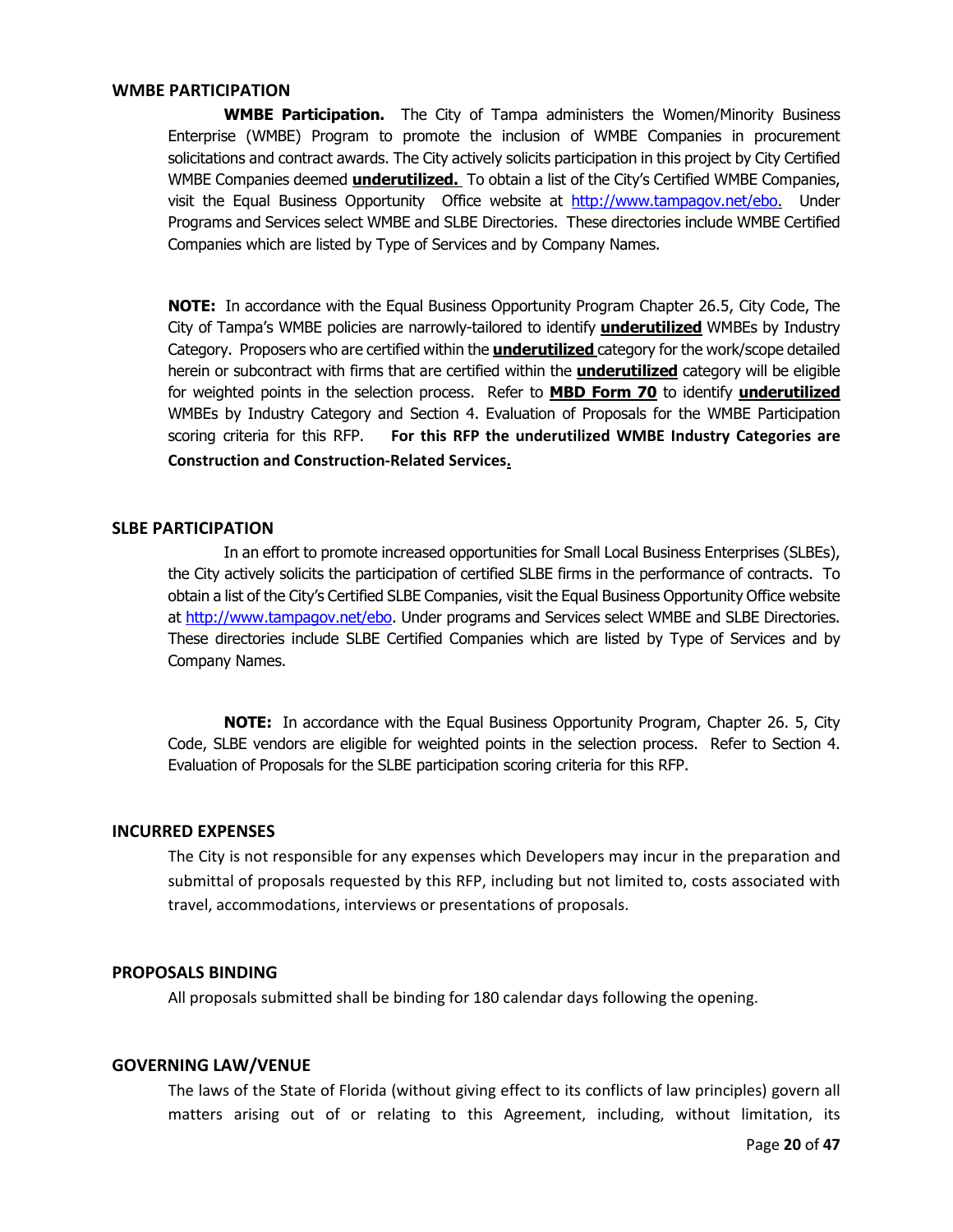interpretation, construction, performance, and enforcement. The parties hereto submit to the exclusive jurisdiction and venue of the state and federal courts located in Hillsborough County, Florida.

#### <span id="page-20-0"></span>**COMPLIANCE WITH LAWS**

The Developer shall comply with all applicable laws, ordinances, and codes of the Federal Government, State of Florida, Hillsborough County, and the City of Tampa. It shall be the responsibility of the Developer to be knowledgeable of all federal, state, county and local laws, ordinances, rules and regulations that in any manner affect the items covered herein which may apply. Failure to comply with all applicable laws, ordinances and codes may lead to termination of the Contract.

#### <span id="page-20-1"></span>**CONTRACT TERMINATION**

When deemed to be in the best interest of the City, the City may cancel any award resulting from this specification by the following means:

- 10-day written notice with cause; or
- 30-day written notice without cause.

#### **EMPLOYEE VERICATION**

In accordance with Section 448.095, Florida Statutes, the Successful Developer agrees to register with and utilize the U.S. Department of Homeland Security's E-Verify system to verify the employment eligibility of all new employees hired during the term of the award/contract for the services specified in the award/contract. The Successful Developer must also include a requirement in subcontracts that the subcontractor must register with and utilize the E-Verify system to verify the employment eligibility of all new employees hired by the subcontractor during the award/contract term. If the Successful Developer enters into a contract with a subcontractor, the subcontractor must provide the Successful Developer with an affidavit stating that the subcontractor does not employ, contract with, or subcontract with an unauthorized alien. The Successful Developer shall maintain a copy of such affidavit for the duration of the award/contract. If the City has a good faith belief that the Successful Developer has knowingly violated Section 448.09(1), Florida Statutes, the City shall terminate the Contract with the Successful Developer, and the Contractor may not be awarded a contract with the City for at least 1 year after the date on which the award/contract was terminated. The Successful Developer is liable for any additional costs incurred by the City as a result of the termination of the award/contract. If the City has a good faith belief that a subcontractor knowingly violated the law, but the Successful Developer has otherwise complied with the law, the City shall promptly notify the Successful Developer and order the Successful Developer to immediately terminate the award/contract with the subcontractor.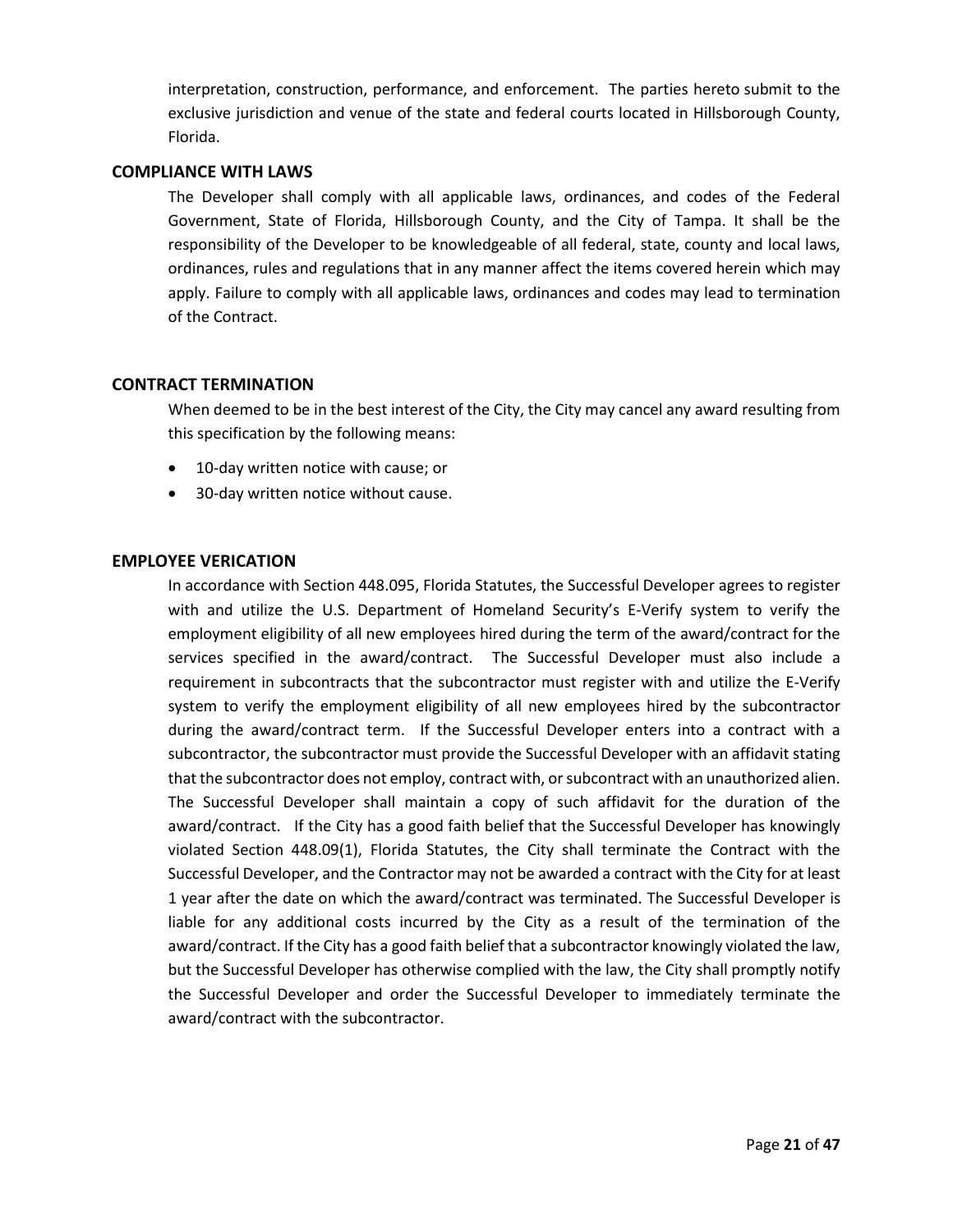#### <span id="page-21-0"></span>**INDEPENDENT CONTRACTOR STATUS**

The Developer agrees that its status shall be that of an Independent Contractor during its performance of this Contract. The Developer and Developer's employees and agents have no employer-employee relationship with the City. The City shall not be responsible for the Federal Insurance Contribution Act (FICA) payments, federal or state unemployment taxes, income tax withholding, Workers Compensation Insurance payments, or any other insurance payments; nor will the City furnish any medical or retirement benefits or any paid vacation or sick leave.

#### <span id="page-21-1"></span>**SCRUTINIZED COMPANIES**

Section 287.135, Florida Statutes, prohibits state agencies and departments, and local government entities from: 1) Contracting with companies for goods or services in any amount if at the time of bidding on, submitting a proposal for, or entering into or renewing a contract if the company is on the Scrutinized Companies that Boycott Israel List, created pursuant to Section 215.4725, F.S. or is engaged in a boycott of Israel; and 2) Contracting with companies, for goods or services over \$1,000,000.00 that are on either the Scrutinized Companies with activities in the Iran Petroleum Energy Sector list, created pursuant to s. 215.473, or are engaged in business operations in Syria.

A company that is on the Scrutinized Companies that Boycott Israel List or is engaged in a boycott of Israel may not bid on, submit a proposal for, or enter into a contract or renew a contract with an agency or local government entity for goods or services of any amount.

A company that is on the Scrutinized Companies with Activities in Sudan List or the Scrutinized Companies with Activities in the Iran Petroleum Energy Sector List or is engaged in business operations in Cuba or Syria may not bid on, submit a proposal for, or enter into a contract or renew a contract with an agency or local government entity for goods or services of \$1 million or more.

Notwithstanding the aforementioned, the City may on a case-by-case basis permit a company on the Scrutinized Companies with Activities in Sudan List, the Scrutinized Companies with Activities in the Iran Petroleum Energy Sector List, the Scrutinized Companies that Boycott Israel List, or are engaged in business operations in Cuba or Syria to be eligible for, bid on, submit a proposal for, or enter into or renew a contract for goods or services if the conditions set forth in Section 287.135(4) of the Florida Statutes are met.

Page **22** of **47** If the City determines the Successful Proposer submitted a false certification under Section 287.135(5) of the Florida Statutes upon submission of a bid or proposal, entering into a contract, on contract renewal, or if the Successful Proposer has been placed on the Scrutinized Companies with Activities in the Sudan List or the Scrutinized Companies with Activities in the Iran Petroleum Energy Sector List or is on the Scrutinized Companies that Boycott Israel List or is engaged in a boycott of Israel or is engaged in business operations in Cuba or Syria, the City shall either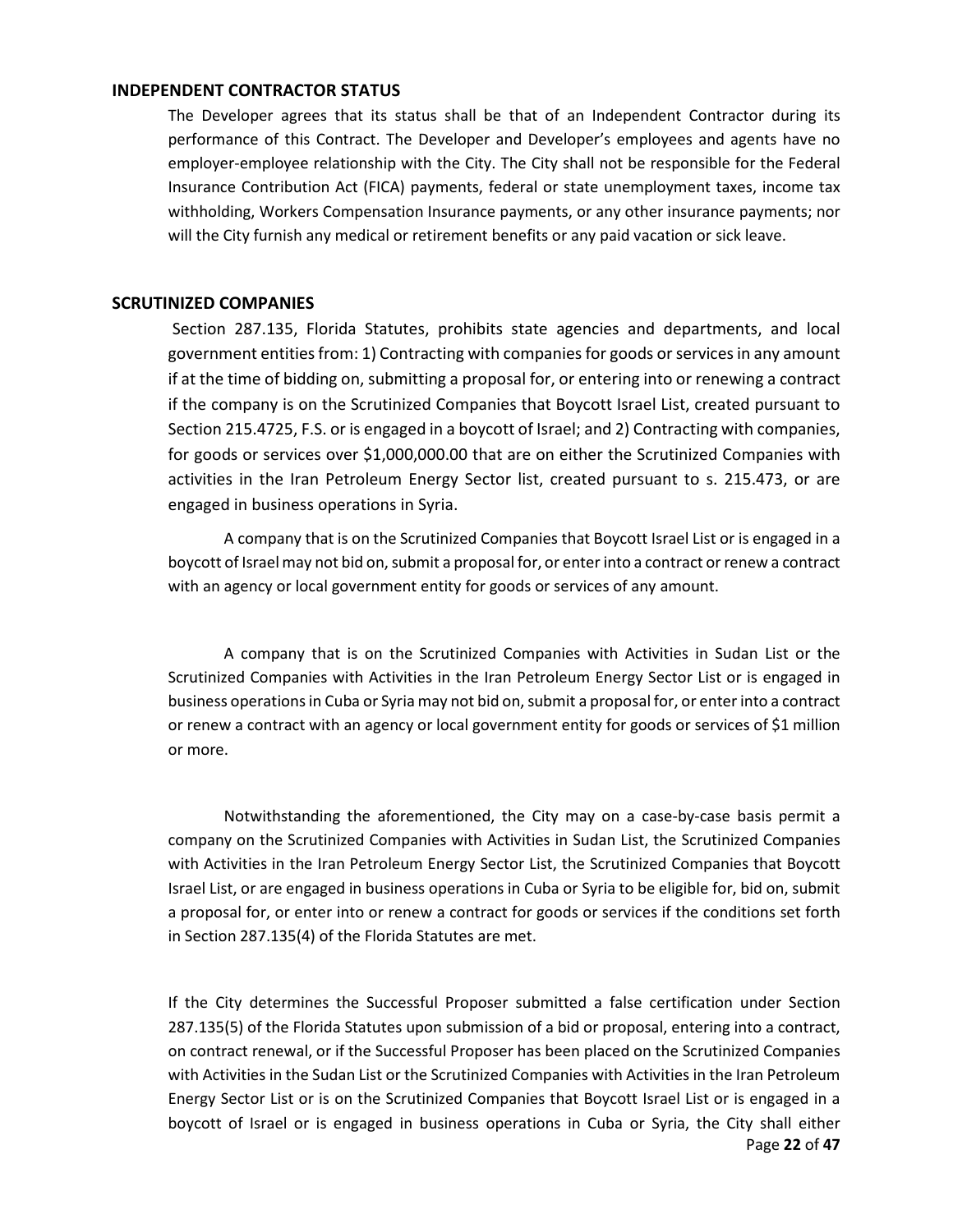terminate the contract after it has given the Successful Proposer notice and an opportunity to demonstrate the City's determination of false certification was in error pursuant to Section 287.135(5)(a) of the Florida Statutes.

#### <span id="page-22-0"></span>**CONVICTED VENDOR LIST (PUBLIC ENTITY CRIME)**

A person or affiliate who has been placed on the convicted vendor list following a conviction for a public entity crime may not submit a bid on a Contract to provide any goods or services to a public entity, may not submit a proposal on a Contract with a public entity for the construction or repair of a public building or public work, may not submit proposals on leases of real property to a public entity, may not be awarded or perform work as a contractor, supplier, Subcontractor, or consultant under a Contract with any public entity, and may not transact business with any public entity in excess of the threshold amount provided in Section 287.017 for Category Two (\$10,000.00 and greater) for a period of 36 months from the date of being placed on the convicted vendor list. [See Florida State Statute 287.133 (2)(a)]

#### <span id="page-22-1"></span>**NON-DISCRIMINATION IN CONTRACTING AND EMPLOYMENT**

The following provisions are hereby incorporated into any contract executed by or on behalf of the City of Tampa (City).

The Successful Developer shall comply with the following Statement of Assurance:

During the performance of this Contract, the Successful Developer herein assures the City, that said Successful Developer is in compliance with Title VII of the 1964 Civil Rights Act, as amended, the Florida Civil Rights Act of 1992, and the City of Tampa Code of Ordinances, Chapter 12, in that the Successful Developer does not on the grounds of race, color national origin, religion, sex, age, handicap or marital status, discriminate in any form or manner against said Successful Proposer's employees or applicants for employment.

The Successful Developer understands and agrees that this Contract is conditioned upon the veracity of this Statement of Assurance, and that violation of this condition shall be considered material breach of this Contract. Furthermore, the Successful Developer herein assures the City that said Successful Developer will comply with Title VI of the Civil Rights Act of 1964 when federal grant(s) is/are involved. This Statement of Assurance shall be interpreted to include Vietnam-Era Veterans and Disabled Veterans within its protective range of applicability.

The Successful Developer further acknowledges and agrees to provide the City with all information and documentation that may be requested by the City from time to time regarding the solicitation, selection, treatment and payment of subcontractors, suppliers and vendors in connection with this Contract. The Successful Developer further acknowledges that it must comply with City of Tampa Code of Ordinances, Chapter 26.5, as enacted by Ordinance No. 2008- 89."

*For additional information contact the Equal Business Opportunity Department Office at 813/274-5543 or 813/274-5512 or<http://www.tampagov.net/>ebo.*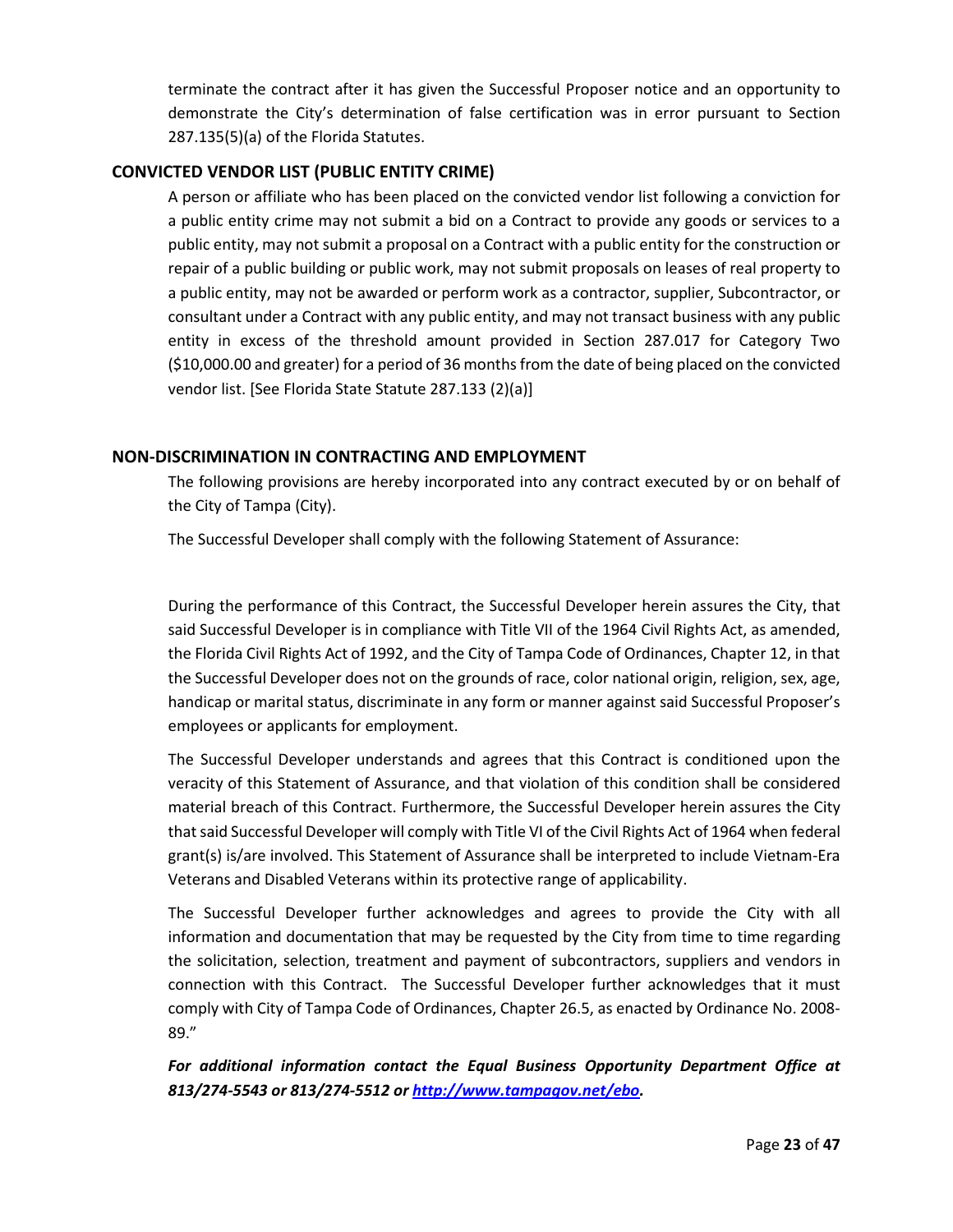#### <span id="page-23-0"></span>**ASSIGNMENT AND SUB-CONTRACTING**

No Successful Developer shall assign the award or any rights or obligations there under without the written consent of the City. In the event of such approved Sub-Contracting, the Successful Developer agrees to provide the City with written documentation relative to the Subcontractor(s) solicited, or that will be employed in this award, including but not limited to submittal of attached Schedule of Sub-Contracting forms, with the proposal response.

- Schedule of All Sub-Contractors/Consultants/Suppliers Solicited MBD 10
- Schedule of All Sub-Contractors/Consultants/Suppliers to be Utilized MBD 20)

**These forms must be completed (including signatures) and submitted with all proposals. Submittals that do not contain these completed forms shall be deemed "non-responsive". Instructions on completing the forms are included after each form in this RFP package.** 

Subcontractor shall be defined as: a business enterprise, firm, partnership, corporation, consultant or combination thereof having a direct contract with a prime contractor for any portion of the advertised work that is awarded by the City/City's representative.

Supplier shall be defined as: a business enterprise that either directly contracts with a Prime Contractor/Consultant or directly contracts with a Subcontractor under such Prime Contractor/Consultant to provide materials, supplies or equipment in connection with a Contract awarded by the City/City's representative. A Supplier may be a regular dealer, distributor or manufacturer.

#### <span id="page-23-1"></span>**QUESTIONS REGARDING SPECIFICATIONS OR PROPOSAL PROCESS**

To ensure fair consideration for all Developers, the City prohibits prospective Developers' communication with any department or employee during the submission process. Questions relative to the interpretation of the Scope of Services or the proposal process shall be addressed to the City during the pre-proposal conference, or questions can be submitted via email ten (10) days prior to the RFP opening date and time.

#### <span id="page-23-2"></span>**COMMUNICATION POLICY**

During any solicitation period, including any protest and/or appeal, no contact with City officials or employees, other than with the individuals specifically identified in the solicitation, the Director of Purchasing or the legal department is permitted from any Developer. Such communication shall result in an automatic disqualification for selection in the pending solicitation and any subsequent City solicitations for a period of six (6) months, no matter the outcome of the solicitation or any protest and/or appeal.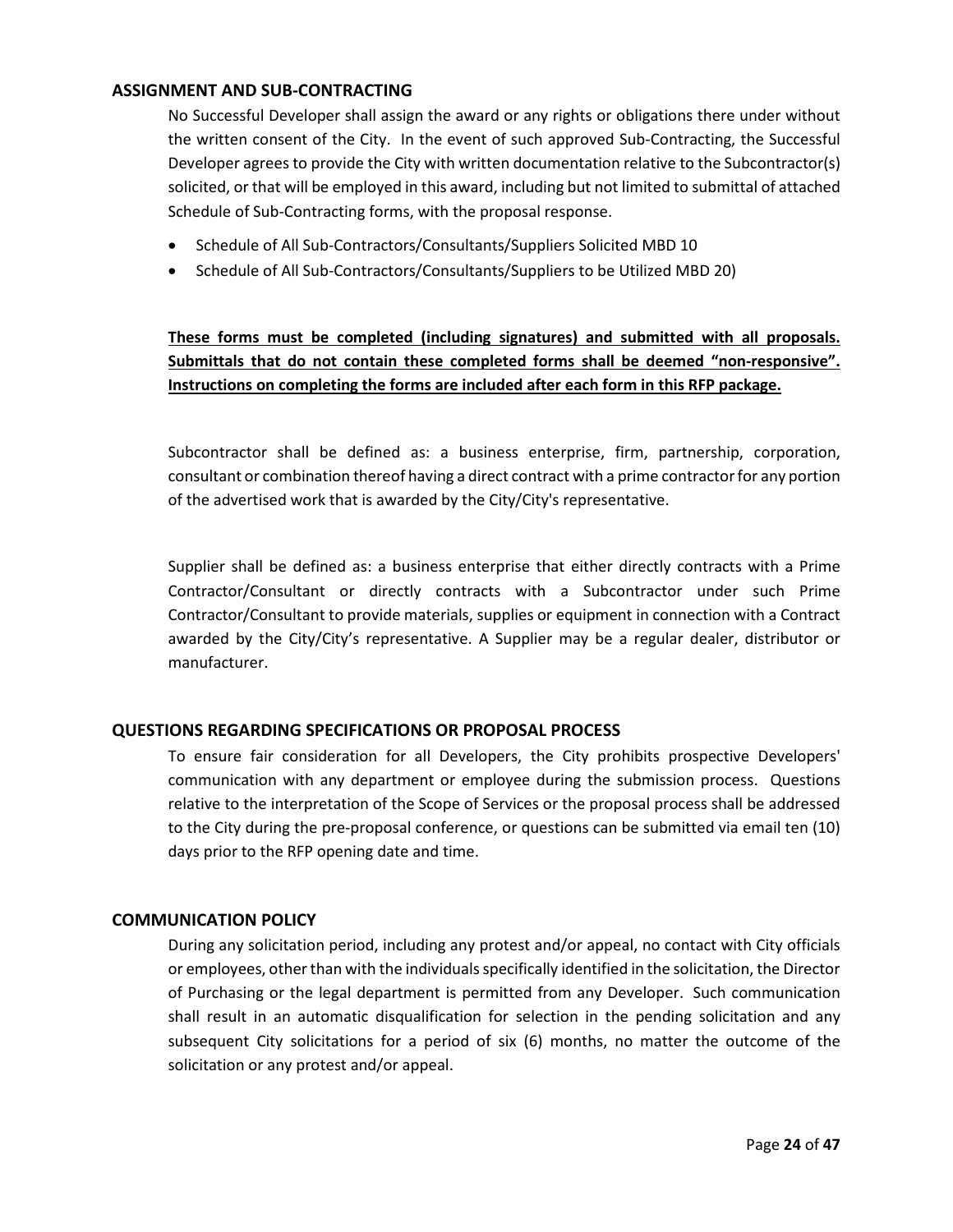**Note:** All questions received via email regarding the RFP will be addressed by the City and answers will be provided by addendum. The City reserves the right to notify the Developer by addendum that the City will no longer allow additional questions regarding the RFP.

#### <span id="page-24-0"></span>**PROCUREMENT PROTEST PROCEDURES**

A Protest must be filed with the Director of the soliciting Department within five (5) business days of posting the City's intent to award and may be filed by an actual Developer or Developer, who is allegedly aggrieved in connection with the issuance of a bid solicitation, proposal solicitation or pending award of any Contract in any competitive process utilized by the City of Tampa for procurements of supplies, materials or services and construction of public improvements and has standing to protest under Florida Law. Any protest must be filed in accordance with the City of Tampa Code, Chapter 2, Article V, Division 3, Purchases and Contracts, Section 2-282, Procurement Protest Procedures. Protests not complying with the provisions of this Section shall not be reviewed.

• All dates and times specified in the Protest Procedures in Section 2-282 are calculated as city business days. A City business day shall mean 8:00 am to 5:00 pm Monday through Friday, with the exception of city holidays. In all instances any document required to be transmitted by a certain date must be received in the required office by 4:30 pm. An envelope which is postmarked by the required date is not sufficient. Transmittal by fax, email or other electronic means may be accepted. However, it shall be the responsibility of the party transmitting the document(s) to ensure that the document(s) were received, and the transmitting party shall bear any risk of interruption or failure in the electronic transmission.

#### <span id="page-24-1"></span>**PROPOSER'S CRIMINAL HISTORY SCREENING PRACTICES**

Per City of Tampa Code of Ordinances, Section 2-284, Developers are requested to provide requested to provide information as to whether Developer has criminal history screenings similar in nature to the practices shall perform criminal history screenings similar in nature to the practices contained in Chapter 12, Article VI, City of Tampa Code of Ordinances. The City of Tampa's municipal codes are published online by the Municipal Code Corporation at the website link: [https://www.municode.com/library/fl/tampa/codes/code\\_of\\_ordinances](https://www.municode.com/library/fl/tampa/codes/code_of_ordinances)

Conflict of Interest. The City requires that the Proposers provide professional, objective, and impartial advice and at all times hold the City's interests paramount, strictly avoid conflicts with other assignments or their own corporate interests and act without any consideration for future work. The Proposers have an obligation to disclose any situation of actual or potential conflict that impacts their capacity to serve the best interest of the City, or that may reasonably be perceived as having this effect. If the City, in its sole discretion, determines that a conflict of interest exists, such Proposer shall not be considered for award of this Contract. Failure to disclose said situations may lead to the disqualification of the Proposer or the termination of its Contract.

Any such interests on the part of the Proposer or their employees, must be disclosed in writing to the City under Section II. General Conditions, Section 3. Content of Proposals, Tab 4. Section I. Scope of Services. Also, the Proposer is aware of the conflict of interest laws of the State of Florida, and agrees that they shall fully comply in all respects with the terms of said law.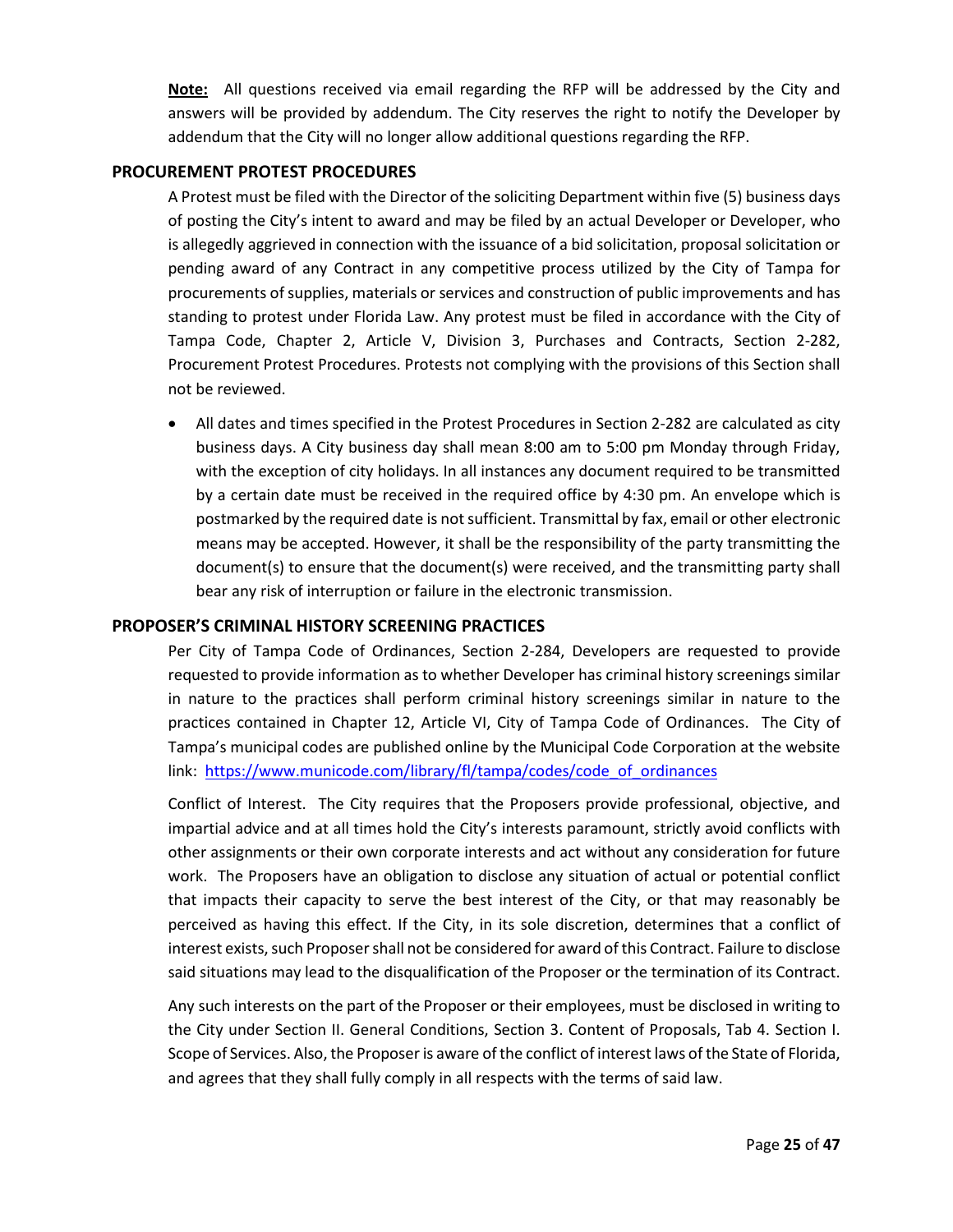Any proposer awarded this Contract for consulting services shall be disqualified from subsequently providing goods or services resulting from or directly related to the Proposer's consulting services under this Contract.

#### <span id="page-25-0"></span>**INDEMNIFICATION.**

The Contractor/Successful Proposer/Successful Developer/Firm (collectively the "Firm") releases and agrees to defend, indemnify and hold harmless the City of Tampa, its officers, elected and appointed officials, and employees from and against any and all liabilities, claims, suits, damages, charges, or expenses (including attorney's fees, whether at trial or appeal) which the City may suffer, sustain, incur, or in any way be subjected to by reason or as a result of any act, negligence, or omission on the part of the Firm, its agents or employees, in the execution or performance of the obligations assumed under or incidental to, the Award/Contract/Agreement (collectively the "Agreement") into which the Firm and the City will enter, except when caused solely by the fault, failure, or negligence of the City, its agents, or employees. Where the Agreement is for a construction contract for the City, this Section shall be limited to the provisions of Section 725.06, Florida Statutes, with the greater of \$1 Million Dollars or a sum equal to the total contract price set as the monetary limitation on the extent of the indemnification.

#### <span id="page-25-1"></span>**Z. INSURANCE.**

This Contract is subject to the attached and incorporated CITY OF TAMPA INSURANCE REQUIREMENTS included as Exhibit 1 of this RFP document which should be reviewed for complete insurance details and coverage requirements.

#### **END OF GENERAL CONDITIONS**

#### <span id="page-25-2"></span>**INFRASTRUCTURE PLANNING**

**Wastewater** - Wastewater service is provided by the City of Tampa.

**Potable Water** - Potable water service is provided by the City of Tampa. Tampa's potable water is primarily supplied by the David L. Tippin Water Treatment Facility. The existing water usage in the study area is approximately 248,000 gallons per day. The existing 24" water main that provides water services to the study area appears to have ample capacity for the redevelopment. Depending on the final location of the development within the area, some distribution improvements may be necessary.

**Stormwater** - There are significant existing stormwater management facilities located onsite, including large conveyance pipes and a stormwater pond. The project must meet water quality treatment and attenuation requirements for redevelopment and demonstrate no adverse offsite flooding impacts.

**Natural Gas** - Natural Gas is available throughout the study area through TECO Peoples Gas, with a major trunk line running along W Main St. North Boulevard Homes is currently served by a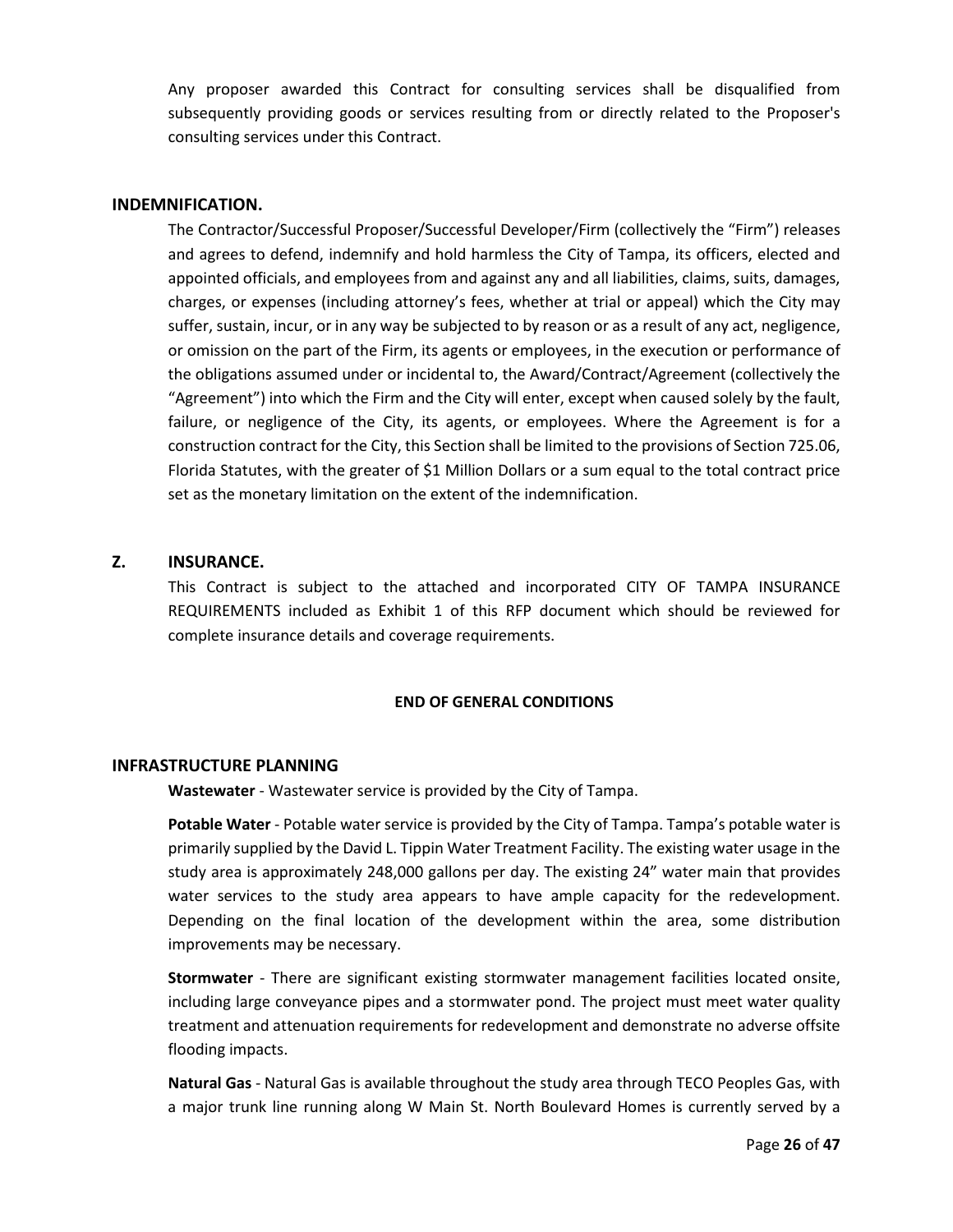master meter and all internal piping beyond the meter is the responsibility of the Tampa Housing Authority.

## <span id="page-26-0"></span>**VII. FORMS**

The following pages are required forms mentioned in this Request for Proposal. The following are the list of forms that are required for submission for the Request for Proposal.

- Applicant Affidavit and Proposal Signature Form
- Proposal Signature Form
- DMI Forms (1 through 4)
- Official Letter of Intent
- MDB Form-70
- Conflict of Interest Disclosure Form

The remainder of this page is left blank intentionally.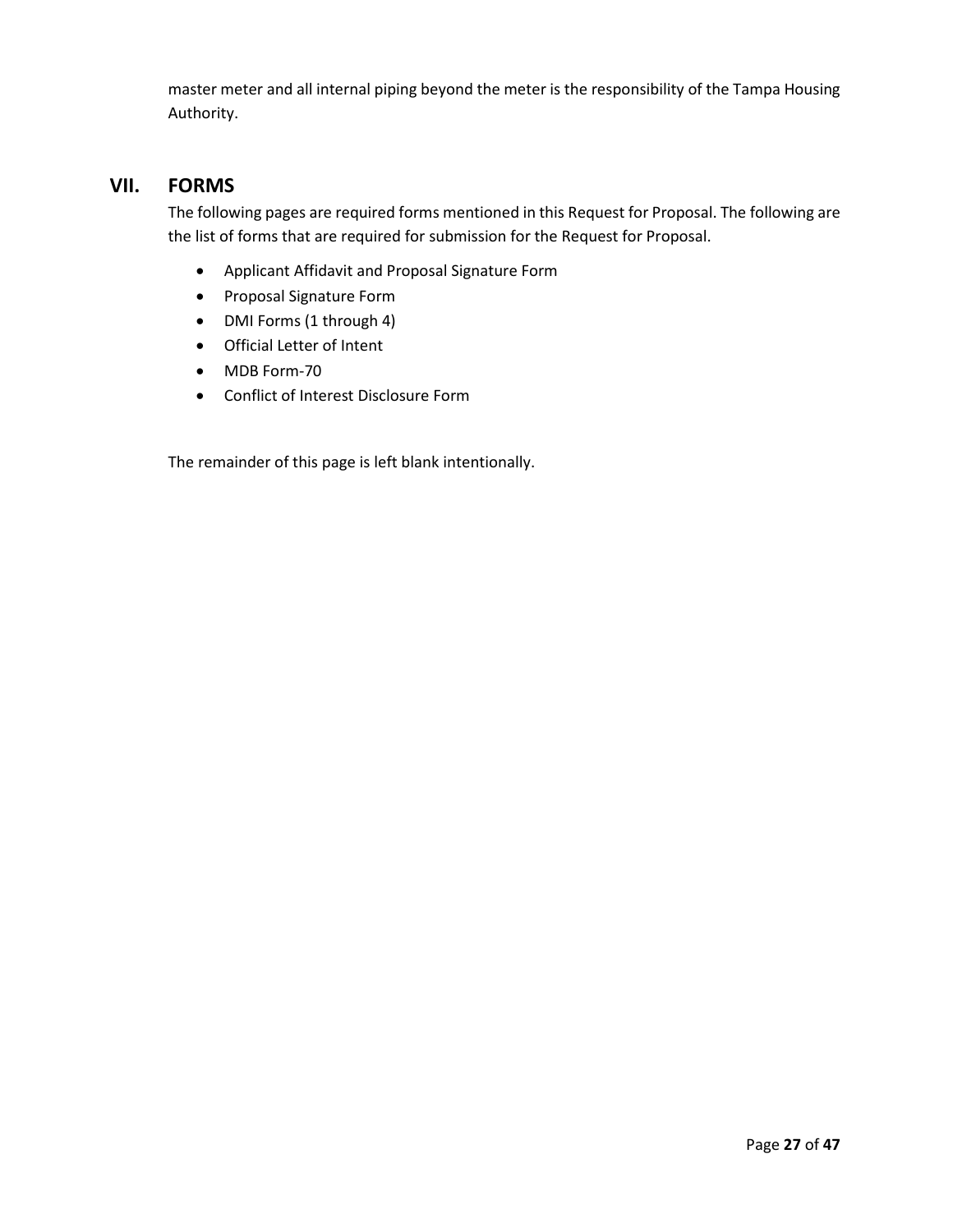#### **APPLICANT AFFIDAVIT AND PROPOSAL SIGNATURE FORMS**

Before me, the undersigned authority who is duly authorized by law to administer oaths and take acknowledgements, personally appeared

#### AFFIANT'S NAME

Who, after being duly cautioned and sworn, and being fully aware of the penalties of perjury, does hereby depose and declare, on his own behalf or as a representative on behalf of a partnership or corporation, or other entity that is the Developer in the matter at hand, as follows:

1. That the Developer, if a natural person, is of lawful age.

2. That if the Developer is a partnership, or a corporation, or other legal person or entity recognized in the State of Florida, it has complied with all laws and ordinances governing the formation and continued existence of such entities, including but not limited to, if a Florida corporation, to the filing of its Articles of Incorporation with the Florida Secretary of State and if a corporation incorporated under the laws of a state other than Florida, that it is duly authorized to do business in the State of Florida; that it is currently an active corporation or entity fully authorized to do business; and that the undersigned is representative of the corporation or entity authorized to make this affirmation and declaration and who has the power to bind said corporation or entity.

3. That if the Developer is operating under a fictitious name, Developer has currently complied with and any and all laws and procedures governing the operation of businesses under fictitious names in the State of Florida;

4. That the Developer has not submitted a rigged Bid, nor engaged in collusive bidding, or a collusive bidding arrangement, or fraudulent bidding, or entered into a conspiracy in connection with this bid with any other natural person, partnership, corporation or other entity making a bid for the same purpose. The Developer has not entered into any understanding or agreement with any other person or entity where one or more such persons or entities agrees not to bid or fixing the prices to be bid.

5. In the event that the City determines that the Developer has participated in any collusive, deceptive or fraudulent practices in derogation of the statements in this Affidavit the City, in addition to any other remedy it may exercise, will have the right to debar the Developer. The contract let under such circumstances shall be deemed invalid.

6. That the Developer is not in arrears to the City of Tampa upon debt or contract and is not in default, as surety or otherwise, of any obligation to the City, Hillsborough County or the State of Florida.

7. That no officer or employee of the City, either individually or through any firm, corporation or business of which he/she is a stockholder or holds office, shall receive any substantial benefit or profit out of the contract or award to this Developer; nor does the Developer know of any City officer or employee having any financial interest in assisting the Developer to obtain, or in any other way effecting, the award of the contract to this Developer.

\_\_\_\_\_\_\_\_\_\_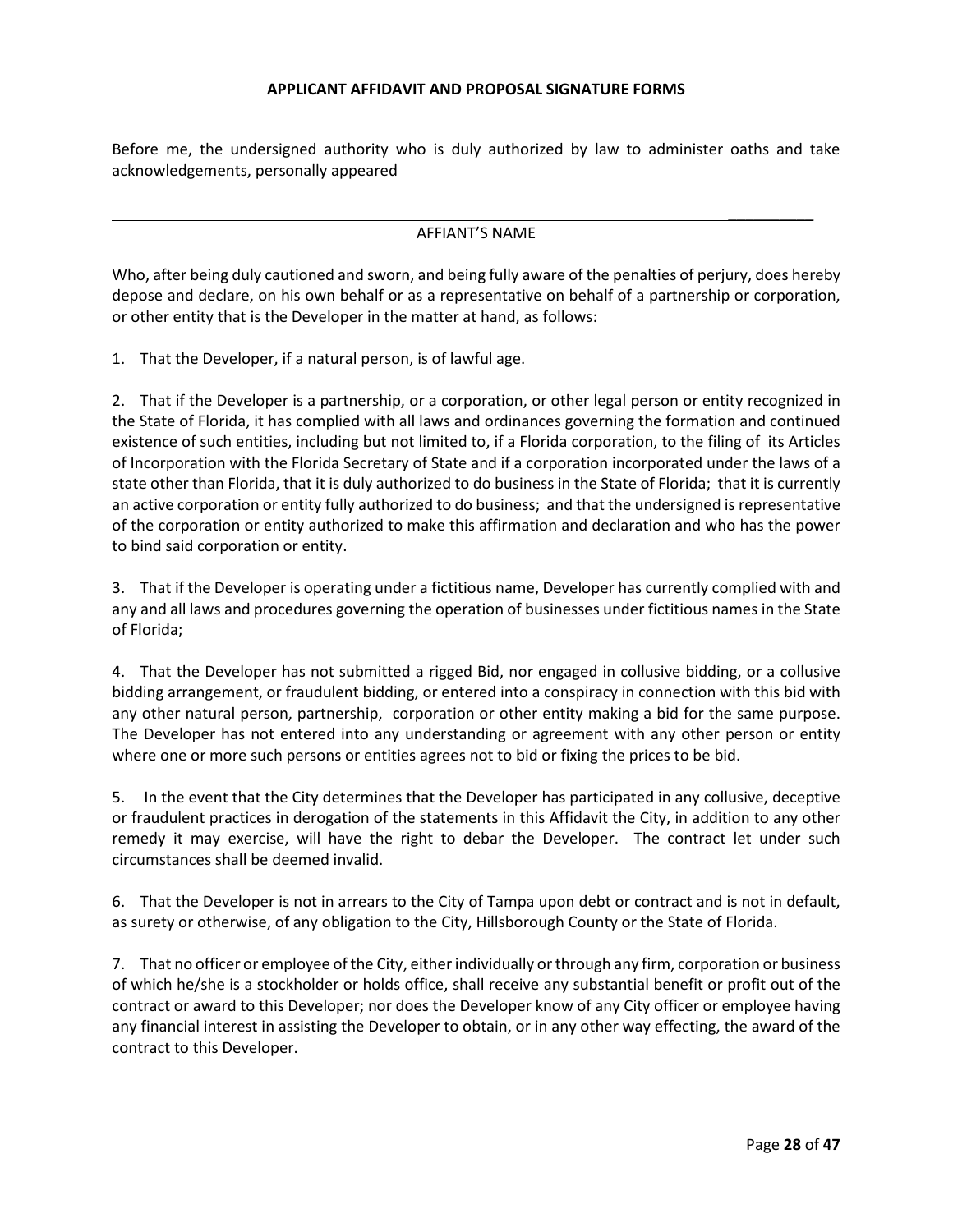FURTHER AFFIANT SAYETH NOT.

Developer: Complete the applicable acknowledgement for an Individual Acting in His/Her Own Right or an Entity (by tyne)<sup>.</sup>

| cypc).                                                                 | FOR AN INDIVIDUAL ACTING IN HIS/HER OWN RIGHT                                                                                      |
|------------------------------------------------------------------------|------------------------------------------------------------------------------------------------------------------------------------|
|                                                                        |                                                                                                                                    |
|                                                                        | The foregoing instrument was sworn to (or affirmed) and subscribed before me by means of $\Box$ physical presence or $\Box$ online |
|                                                                        |                                                                                                                                    |
| or who has produced identification and who did (did not) take an oath. |                                                                                                                                    |
| Signature of Notary Public                                             | Signature of Affiant                                                                                                               |
| Notary Public                                                          |                                                                                                                                    |
| My Commission                                                          |                                                                                                                                    |
| Printed, typed or stamped<br>Commissioned name of notary public        | Printed or typed name of Affiant                                                                                                   |
|                                                                        |                                                                                                                                    |
|                                                                        | <b>FOR AN ENTITY</b>                                                                                                               |
|                                                                        |                                                                                                                                    |
|                                                                        | The foregoing instrument was sworn to (or affirmed) and subscribed before me by means of $\Box$ physical presence or $\Box$ online |
|                                                                        | as                                                                                                                                 |
| $\Box$ Limited Liability Company (LLC) or $\Box$ Other                 | , on behalf of such entity. Such individual is personally known                                                                    |
| to me or has produced identification.                                  |                                                                                                                                    |
|                                                                        |                                                                                                                                    |
| Signature of Notary Public                                             | Signature of Affiant                                                                                                               |
| Notary Public                                                          |                                                                                                                                    |
| My Commission                                                          |                                                                                                                                    |
| Printed, typed or stamped<br>Commissioned name of notary public        | Printed or typed name of Affiant                                                                                                   |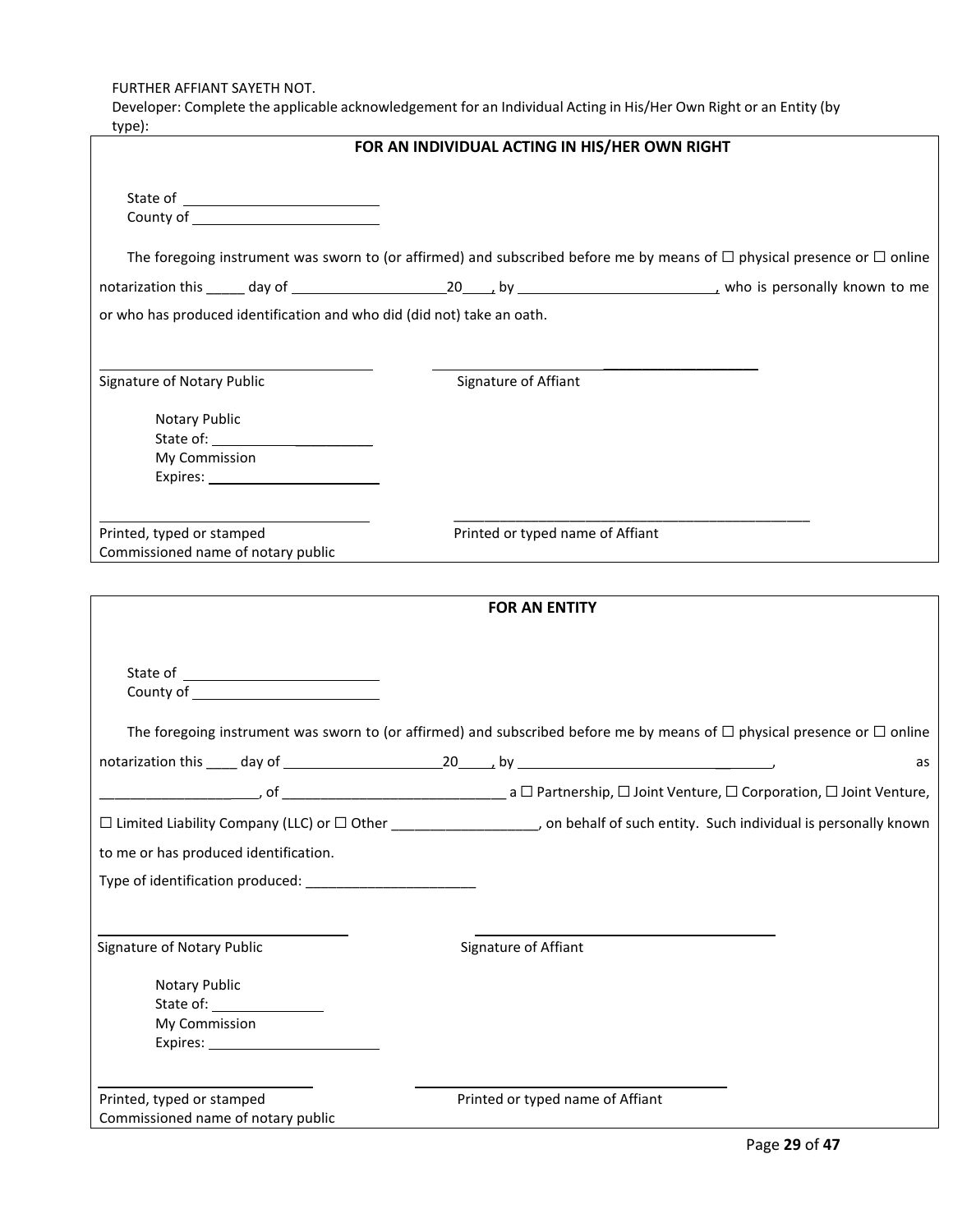#### **PROPOSAL SIGNATURE FORM Low-Income Housing Tax Credit (LIHTC) Program TAX CREDIT APPLICATION**

In compliance with this RFP and to all the conditions imposed herein, the undersigned offers and agrees to provide **Low-Income Housing Tax Credit (LIHTC) Program TAX CREDIT APPLICATION** in accordance with the attached signed proposal, or as mutually agreed upon by subsequent negotiation. This completed Proposal Signature form must be submitted with the Proposer's written proposal and will become a part of any agreement that may be awarded. This Proposal Signature Form must be signed by an authorized representative with ink-pen (electronic signature or copy of signature is prohibited), as defined in Section V. Project Proposals, Subsection C. Required Documents for Submittal of this RFP. **If the Proposal Signature Form is not signed by an authorized representative or submitted with the proposal, the proposal is considered non-responsive.**

**Please type or print:**

| Federal ID #.: \\connectlently relephone No.: \\connectlently relationships rederal ID #.: \\connectlently relephone No.: \\connectlently relationships relationships relationships relationships relationships relationships |                |                             |                                                                                                                          |  |
|-------------------------------------------------------------------------------------------------------------------------------------------------------------------------------------------------------------------------------|----------------|-----------------------------|--------------------------------------------------------------------------------------------------------------------------|--|
| Type Organization: [] Individual [] Small Business [] Non-Profit [] LLC                                                                                                                                                       | [] Partnership |                             | [] Corporation [] Joint Venture                                                                                          |  |
| Attach copies of all such licenses, permits or certificates issued to the business entity.                                                                                                                                    |                |                             |                                                                                                                          |  |
|                                                                                                                                                                                                                               |                |                             | Business is licensed, (unless exempt by applicable law) permitted or certified to do business in the State of Florida:   |  |
| Minority Business Status: [ ] Black [ ] Hispanic [ ] Woman [ ] Other                                                                                                                                                          |                |                             |                                                                                                                          |  |
| [ ] Yes [ ] No. If yes, please list below:                                                                                                                                                                                    |                |                             | Is your business certified as a minority business (WMBE) or small business enterprise (SLBE) with any government agency? |  |
| <b>Agency Name</b>                                                                                                                                                                                                            |                | <b>Certification Number</b> | <b>Expiration Date</b>                                                                                                   |  |
|                                                                                                                                                                                                                               |                |                             |                                                                                                                          |  |
|                                                                                                                                                                                                                               |                |                             | --------------------------------------                                                                                   |  |
|                                                                                                                                                                                                                               |                |                             | الانتقادا البليان المتاريخ المصطورة والمستحدث الباريان المتارين المستحدث والمستحدث                                       |  |

**Sub-Contracting Submittals required: Forms MBD-10, MBD-20 must be submitted with the bid/proposal. By signing this Proposal Signature Form, the Proposer complies with all of the requirements of the RFP package including but not limited to Communication Policy and City of Tampa Ethics Code contained in SECTION II. GENERAL CONDITIONS.**

**NOTE:** When Developer is a corporation, the president, vice president or other person duly authorized to bind the corporation shall set out the corporate name in full beneath which he/she shall sign his/her name and give the title of his/her office or position. The proposal shall also bear the seal of the corporation attested by its corporate secretary. **Proposals signed by a person other than an officer of the corporation, shall be accompanied by evidence of authority.**

Authorized Signature: Date: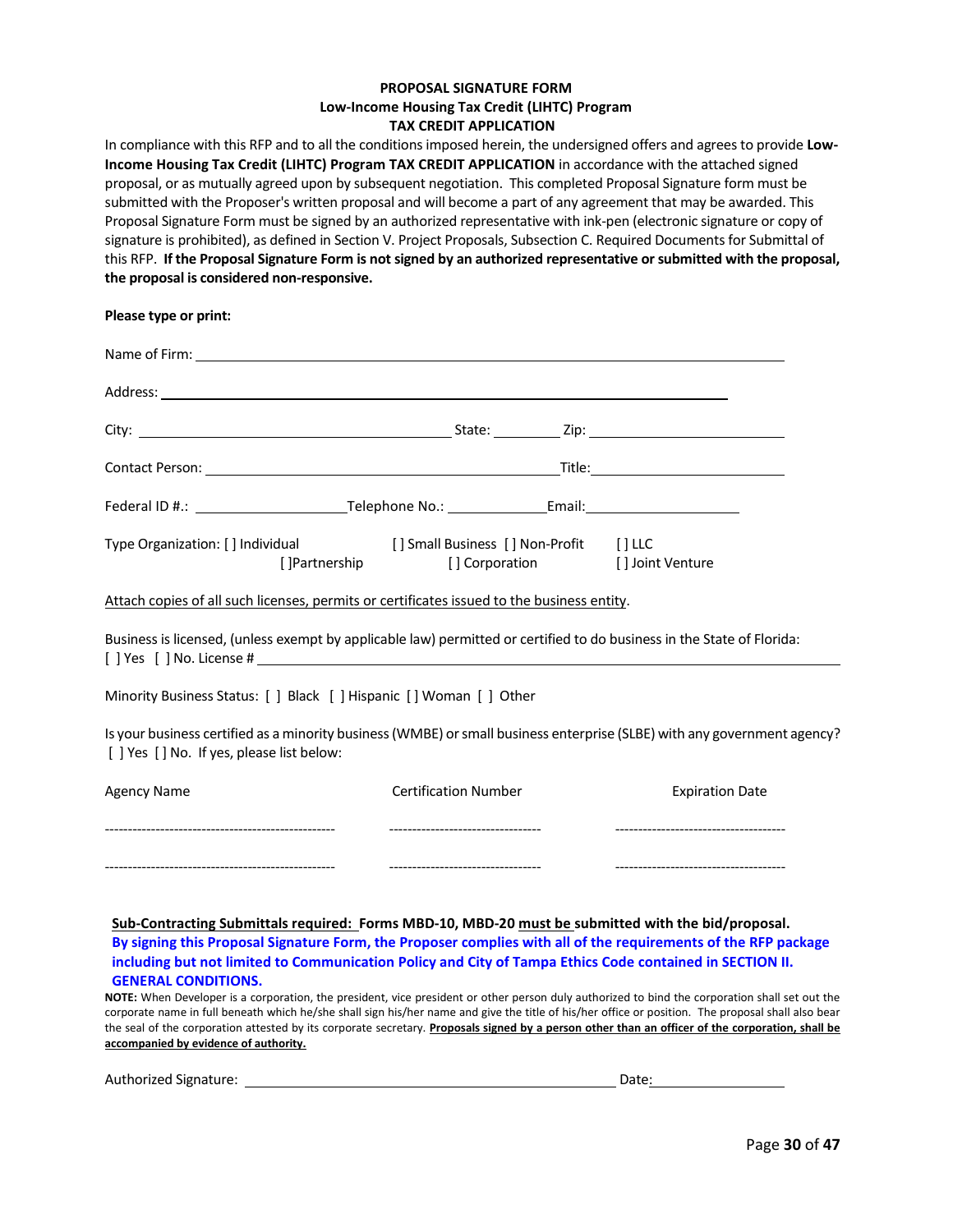#### **SUB-CONTRACTING FORMS AND PAYMENT FORMS**

#### **Failure to Complete, Sign and Submit Both Forms 10 & 20 SHALL render the Bid or Proposal Non-Responsive**

## **Page 1 of 4 – DMI Solicited/Utilized Schedules**

**City of Tampa – Schedule of All Solicited Sub-(Contractors/Consultants/Suppliers)**  *(FORM MBD-10)*

Contract No.: **21-P-00746** Contract Name: **Low-Income Housing Tax Credit (LIHTC) Program TAX CREDIT APPLICATION** Company Name: Manual Address: Address: Address: Address: Address: Address: Address: Address: Address: Address: Address: Address: Address: Address: Address: Address: Address: Address: Address: Address: Address: Address: Add Federal ID: Phone: Phone: Email: Email:

Check applicable box(es). Detailed Instructions for completing this form are on page 2 of 4.

**[ ] No Firms were contacted or solicited for this contract.**

**[ ] No Firms were contacted because:**

**[ ] See attached list of additional Firms solicited and all supplemental information (List must comply to this form)**

 **Note: Form MBD-10 must list ALL subcontractors solicited including Non-minority/small businesses**

NIGP Code Categories: Buildings = 909, General = 912, Heavy = 913, Trades = 914, Architects = 906, Engineers & Surveyors = 925, Supplier = 912-77

| $S = S L B E$<br>W=WMBE<br>$O = Neither$<br>Federal ID | <b>Company Name</b><br>Address<br>Phone, Fax, Email | Type of Ownership<br>(F=Female M=Male)<br>BF BM = African Am.<br>HF HM = Hispanic<br>$AF AM = Asian Am.$<br>NF NM = Native Am.<br>$CF CM = Caucasian$ | Trade or<br>Services<br>NIGP Code<br>(listed above | Contact<br>Method<br>L=Letter<br>$F = Fax$<br>E=Email<br>P=Phone | Quote<br>or<br>Response<br>Received<br>Y/N |
|--------------------------------------------------------|-----------------------------------------------------|-------------------------------------------------------------------------------------------------------------------------------------------------------|----------------------------------------------------|------------------------------------------------------------------|--------------------------------------------|
|                                                        | Failure to Complete, Sign and Submi                 |                                                                                                                                                       |                                                    |                                                                  |                                            |
|                                                        | this form with your I                               |                                                                                                                                                       |                                                    |                                                                  |                                            |
|                                                        | oll ronde<br>ar th                                  |                                                                                                                                                       |                                                    |                                                                  |                                            |
|                                                        | <u>o Not Ma</u>                                     | $\blacksquare$<br><b>Section</b>                                                                                                                      |                                                    |                                                                  |                                            |
|                                                        |                                                     |                                                                                                                                                       |                                                    |                                                                  |                                            |

It is hereby certified that the information provided is an accurate and true account of contacts and solicitations for sub– contracting opportunities on this contract.

| Signed:<br>◝∼<br>- - -<br>Title.<br>N.<br>Date<br>_____ |  |
|---------------------------------------------------------|--|
|---------------------------------------------------------|--|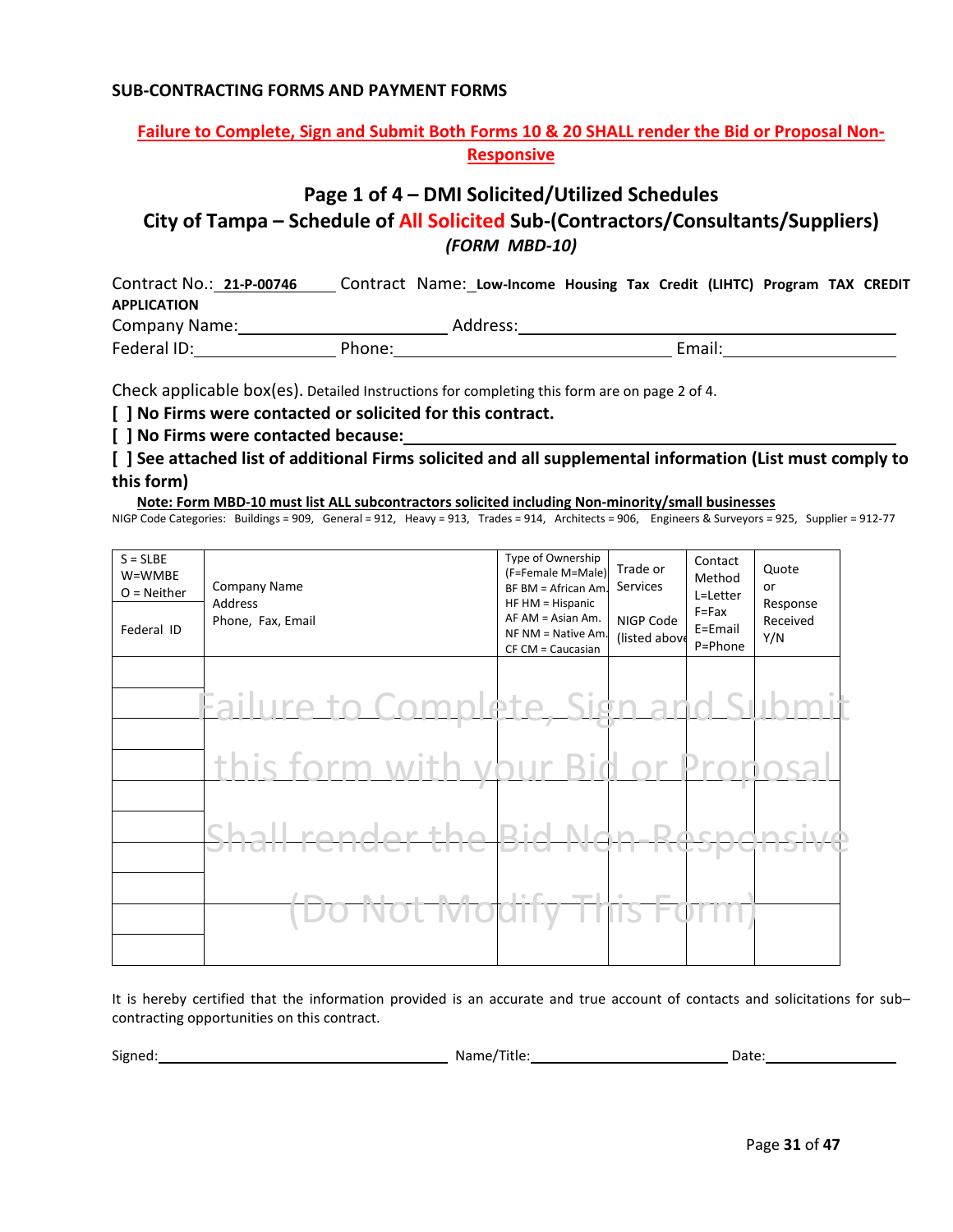#### **Failure to Complete, Sign and Submit Both Forms 10 & 20 SHALL render the Bid or Proposal Non-Responsive Forms must be included with Proposal**

## **Page 2 of 4 – DMI Solicited/Utilized**

## **Instructions for completing The Sub-(Contractors/Consultants/ Suppliers) Solicited Form (Form MBD-10)**

**This form must be submitted with all bids or proposals**. **All** subcontractors (regardless of ownership or size) solicited and subcontractors from whom unsolicited quotations were received must be included on this form. The instructions that follow correspond to the headings on the form required to be completed. Note: Ability or desire to self-perform all work shall not exempt the prime from Good Faith Efforts to achieve participation.

- **Contract No.** This is the number assigned by the City of Tampa for the bid or proposal.
- **Contract Name.** This is the name of the contract assigned by the City of Tampa for the bid or proposal.
- **Contractor Name.** The name of your business and/or doing business as (dba) if applicable.
- **Address.** The physical address of your business.
- **Federal ID.** FIN. A number assigned to your business for tax reporting purposes.
- **Phone.** Telephone number to contact business.
- **Fax.** Fax number for business.
- **Email.** Provide email address for electronic correspondence.
- **No Firms were contacted or solicited for this contract.** Checking the box indicates that a pre-determined Subcontract Goal or Participation Plan Requirement was not set by the City resulting in your business not using subcontractors and will self-perform all work. If during the performance of the contract you employ subcontractors, the City must pre-approve subcontractors. Use of the "Sub- (Contractors/Consultants/Suppliers) Payments" form (MBD Form-30) must be submitted with every pay application and invoice. Note: Certified SLBE or WMBE firms bidding as Primes are not exempt from outreach and solicitation of subcontractors.
- **No Firms were contacted because.** Provide brief explanation why no firms were contacted or solicited.
- **See attached documents.** Check box, if after you have completed the DMI Form in its entirety, you need more space to list additional firms and/or if you have supplemental information/documentation relating to the form. All DMI data not submitted on the MBD Form-10 must be in the same format and have all requested data from MBD Form-10 included.

The following instructions are for information of any and all subcontractors solicited.

- **"S" = SLBE, "W" = WMBE.** Enter "**S**" for firms Certified by the City as Small Local Business Enterprises and/or "**W**" for firms Certified by the City as either Women/Minority Business Enterprise; **"O" = Noncertified others**.
- **Federal ID.** FIN. A number assigned to a business for tax reporting purposes. This information is critical in proper identification and payment of the contractor/subcontractor.
- **Company Name, Address, Phone & Fax**. Provide company information for verification of payments.
- **Type of Ownership.** Indicate the Ethnicity and Gender of the owner of the subcontracting business.
- **Trade, Services, or Materials** indicate the trade, service, or materials provided by the subcontractor. NIGP codes aka "National Institute of Governmental Purchasing" are listed at top section of document.
- **Contact Method L=letter, F=fax, E=Email, P=Phone.** Indicate with letter the method(s) of soliciting for bid.
- Q**uote or Resp. (response) Rec'd (received) Y/N**. Indicate "Y" Yes if you received a quotation or if you received a response to your solicitation. Indicate "N" No if you received no response to your solicitation from the subcontractor. Must keep records: log, ledger, documentation, etc. that can validate/verify.

If additional information is required or you have questions, please contact the Equal Business Opportunity Program - Minority and Small Business Development Office at (813) 274-5522.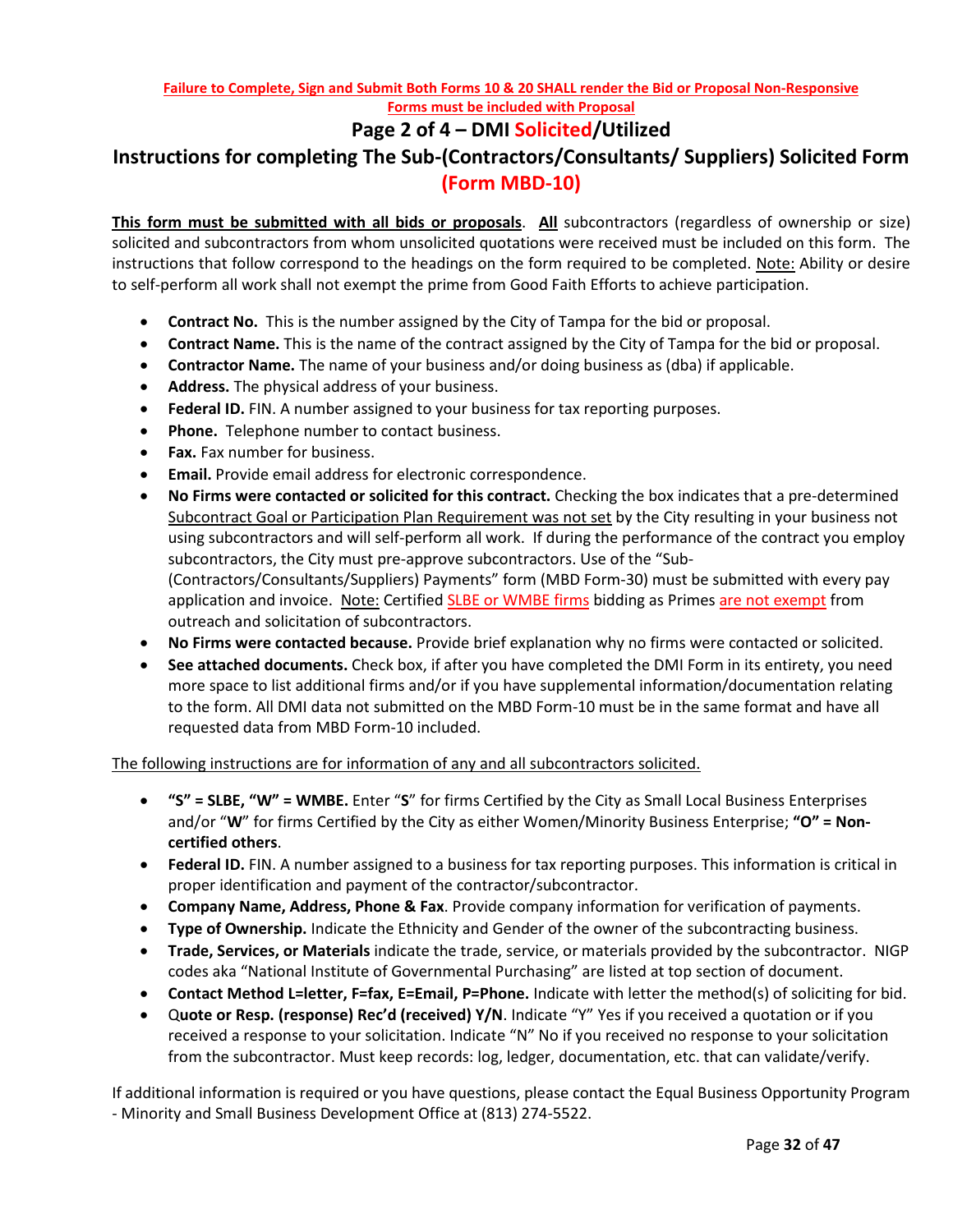**Failure to Complete, Sign and Submit Both Forms 10 & 20 SHALL render the Bid or Proposal Non-**

**Responsive** 

## **Page 3 of 4 – DMI Solicited/Utilized Schedules**

## **City of Tampa – Schedule of All To-Be-Utilized Sub-(Contractors/Consultants/Suppliers) (FORM MBD-20)**

Contract No.: **21-P-00746** Contract Name: **Low-Income Housing Tax Credit (LIHTC) Program TAX CREDIT APPLICATION** Company Name: 1988 March 2010 March 2010 March 2010 Federal ID: Phone: : Email:

Check applicable box(es). Detailed Instructions for completing this form are on page 4 of 4.

**[ ] See attached list of additional Firms Utilized and all supplemental information (List must comply to this form)**

#### **Note: Form MBD-20 must list ALL subcontractors To-Be-Utilized including Non-minority/small businesses**

#### **[ ] No Subcontracting/consulting (of any kind) will be performed on this contract**.

#### **[ ] No Firms are listed to be utilized because:**

NIGP Code General Categories: Buildings = 909, General = 912, Heavy = 913, Trades = 914, Architects = 906, Engineers & Surveyors = 925, Supplier = 912-77

 Enter "S" for firms Certified as Small Local Business Enterprises, "W" for firms Certified as Women/Minority Business Enterprise, "O" for Other Non-Certified

| $S = S LBE W = W MBE$<br>O =Neither<br>Federal ID | Company Name<br>Address<br>Phone, Fax, Email | Type of Ownership<br>(F=Female M=Male)<br>BF BM = African Am.<br>HF HM = Hispanic Am<br>$AF AM = Asian Am.$<br>$NF NM = Native Am$ .<br>CF CM = Caucasian | Trade,<br>Services, or<br><b>Materials</b><br>NIGP Code<br>Listed abov | \$ Amount<br>Letter of<br>Intent (LOI)<br>if available | Percent<br>of<br>Scope or<br>Contract<br>% |
|---------------------------------------------------|----------------------------------------------|-----------------------------------------------------------------------------------------------------------------------------------------------------------|------------------------------------------------------------------------|--------------------------------------------------------|--------------------------------------------|
|                                                   | $\overline{r}$ to Con                        |                                                                                                                                                           |                                                                        |                                                        |                                            |
|                                                   | Cuhmit this form                             | – vari±lo                                                                                                                                                 |                                                                        |                                                        |                                            |
|                                                   |                                              |                                                                                                                                                           |                                                                        |                                                        |                                            |
|                                                   |                                              | <b>Responsive</b>                                                                                                                                         |                                                                        |                                                        |                                            |
|                                                   | (Do Not Modify This Form)                    |                                                                                                                                                           |                                                                        |                                                        |                                            |

**Total ALL Subcontract / Supplier Utilization \$\_\_\_\_\_\_\_\_\_\_\_\_\_\_\_\_\_\_\_\_**

**Total SLBE Utilization \$ \_\_\_\_\_\_\_\_\_\_\_\_\_\_\_\_\_\_\_\_\_\_\_\_\_\_\_\_\_\_\_\_\_\_\_\_\_** 

**Total WMBE Utilization \$ \_\_\_\_\_\_\_\_\_\_\_\_\_\_\_\_\_\_\_\_\_\_\_\_\_\_\_\_\_\_\_\_\_\_\_\_**

**Percent SLBE Utilization of Total Bid/Proposal Amt. \_\_\_\_\_% Percent WMBE Utilization of Total Bid/Proposal Amt. \_\_\_\_\_%**

It is hereby certified that the following information is a true and accurate account of utilization for sub-contracting opportunities on this Contract.

| Signed:<br>Name/Title: | Date: |
|------------------------|-------|
|------------------------|-------|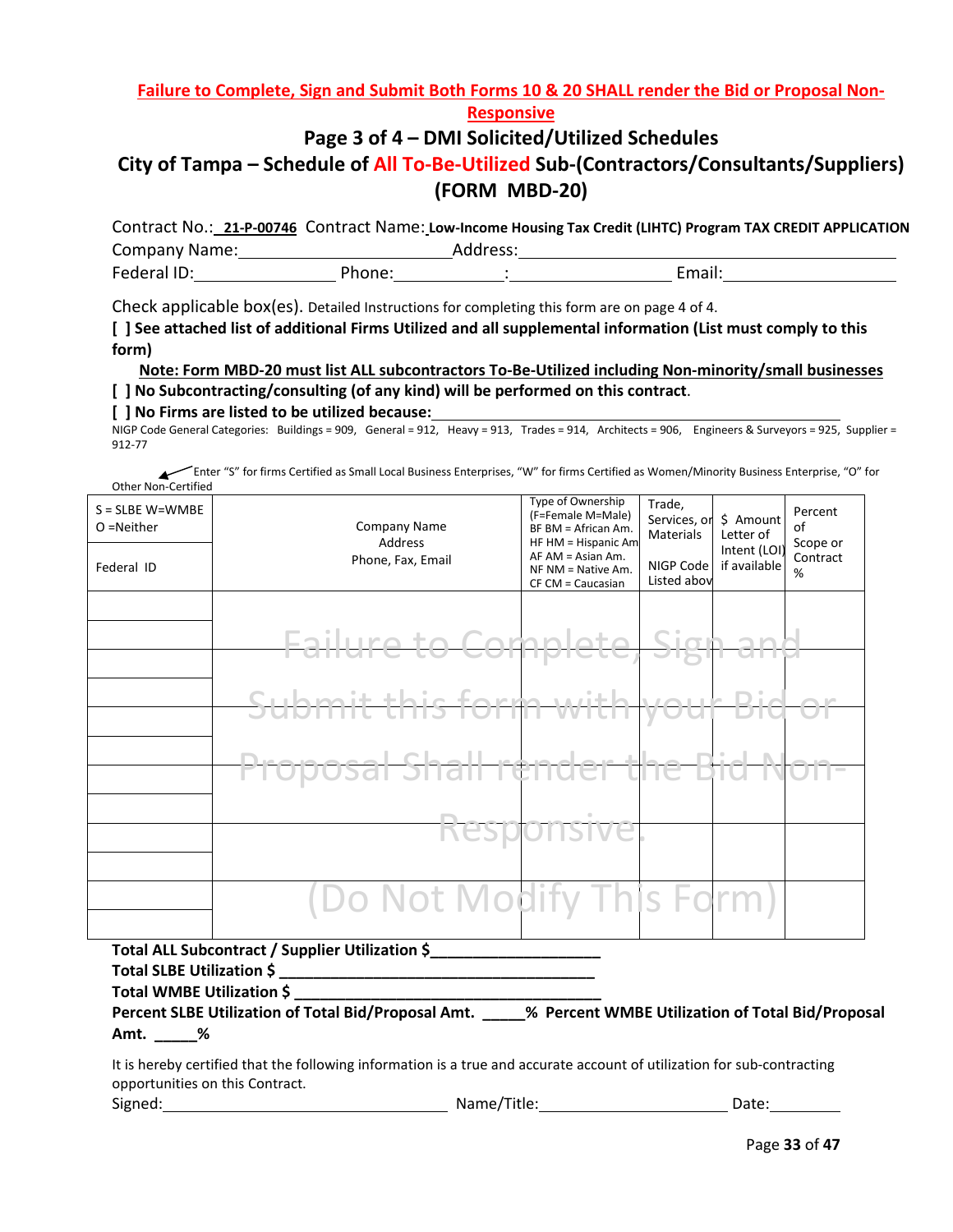#### **Failure to Complete, Sign and Submit Both Forms 10 & 20 SHALL render the Bid or Proposal Non-Responsive Forms must be included with Bid / Proposal**

## **Page 4 of 4 DMI – Solicited/Utilized**

## **Instructions for completing The Sub-(Contractors/Consultants/ Suppliers) to be Utilized Form (Form MBD-20)**

*This form must be submitted with all bids or proposals. All subcontractors (regardless of ownership or size) projected to be utilized must be included on this form.* Note: Ability or desire to self-perform all work shall not exempt the prime from Good Faith Efforts to achieve participation.

**Contract No.** This is the number assigned by the City of Tampa for the bid or proposal.

- **Contract Name.** This is the name of the contract assigned by the City of Tampa for the bid or proposal.
- **Contractor Name.** The name of your business and/or doing business as (dba) if applicable.
- **Address.** The physical address of your business.
- **Federal ID.** FIN. A number assigned to your business for tax reporting purposes.
- **Phone.** Telephone number to contact business.
- **Fax.** Fax number for business.
- **Email.** Provide email address for electronic correspondence.
- **No Subcontracting/consulting (of any kind) will be performed on this contract.** Checking box indicates your business will not use subcontractors when no Subcontract Goal or Participation Plan Requirement was set by the City, but will self-perform all work. When subcontractors are utilized during the performance of the contract, the "Sub-(Contractors/Consultants/Suppliers) Payments" form (MBD Form-30) must be submitted with every pay application and invoice. Note: certified SLBE or WMBE firms bidding as Primes are not exempt from outreach and solicitation of subcontractors, including completion and submitting Form-10 and Form-20.
- **No Firms listed To-Be-Utilized.** Check box; provide brief explanation why no firms were retained when a goal or participation plan requirement was set on the contract. Note: mandatory compliance with Good Faith Effort outreach (GFECP) requirements applies (MBD Form-50) and supporting documentation must accompany the bid.
- **See attached documents.** Check box, if after completing the DMI Form in its entirety, you need more space to list additional firms and/or if you have supplemental information/documentation relating to the scope/value/percent utilization of subcontractors. Reproduce copies of MBD-20 and attach. All data not submitted on duplicate forms must be in the same format and content as specified in these instructions.

The following instructions are for information of Any and All subcontractors To Be Utilized.

- **Federal ID.** FIN. A number assigned to a business for tax reporting purposes. This information is critical in proper identification of the subcontractor.
- **"S" = SLBE, "W" = WMBE.** Enter "**S**" for firms Certified by the City as Small Local Business Enterprises and/or "**W**" for firms Certified by the City as Women/Minority Business Enterprise; **"O" = Non-certified others**.
- **Company Name, Address, Phone & Fax**. Provide company information for verification of payments.
- **Type of Ownership.** Indicate the Ethnicity and Gender of the owner of the subcontracting business.
- **Trade, Services, or Materials (NIGP code if Known)** Indicate the trade, service, or material provided by the subcontractor. Abbreviated list of NIGP is available at http:/www.tampagov.net/mbd "Information Resources".
- **Amount of Quote, Letters of Intent** (required for both SLBEs and WMBEs).
- **Percent of Work/Contract.** Indicate the percent of the total contract price the subcontract(s) represent. For CCNA only (i.e. Consultant A/E Services) you must indicate subcontracts as percent of total scope/contract.
- **Total Subcontract/Supplier Utilization.** Provide total dollar amount of all subcontractors/suppliers projected to be used for the contract. (Dollar amounts may be optional in CCNA depending on solicitation format).
- **Total SLBE Utilization.** Provide total dollar amount for all projected SLBE subcontractors/Suppliers used for this contract. (Dollar amounts may be optional in CCNA proposals depending on the solicitation format).
- **Total WMBE Utilization.** Provide total dollar amount for all projected WMBE subcontractors/Suppliers used for this contract. (Dollar amounts may be optional in CCNA proposals depending on the solicitation format).
- **Percent SLBE Utilization.** Total amount allocated to SLBEs divided by the total bid/proposal amount.
- **Percent WMBE Utilization.** Total amount allocated to WMBEs divided by the total bid/proposal amount.

If additional information is required or you have questions, please contact the Equal Business Opportunity Program - Minority and Small Business Development Office at (813) 274-5522.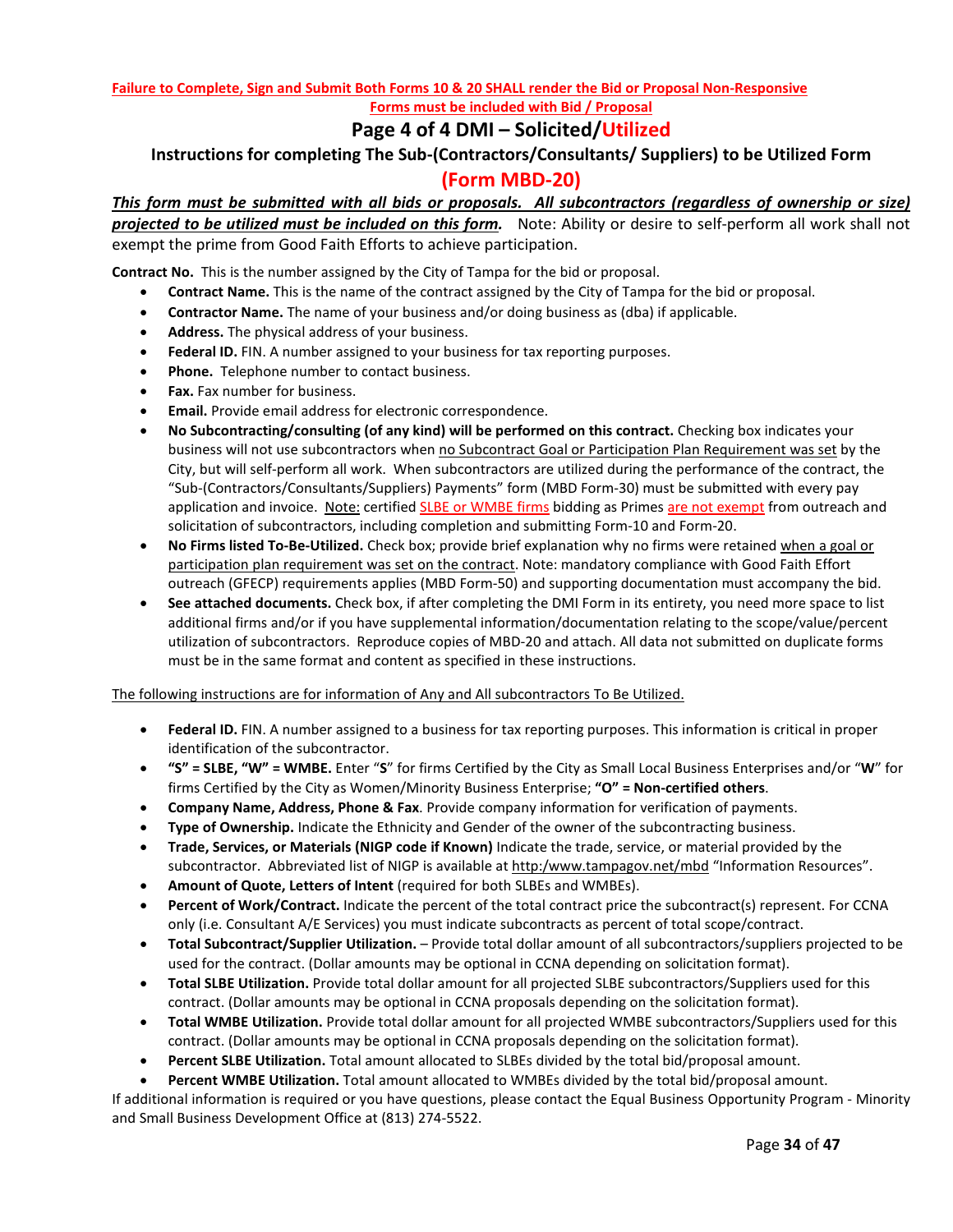## **City of Tampa – DMI Sub-(Contractors/Consultants/Suppliers) Payments**

[ ] Partial [ ] Final

#### *(FORM MBD-30)*

|                                                                            | Contract No.: 21-P-00746 WO#, (if any): Contract Name: Low-Income Housing Tax Credit (LIHTC)                                                                                          |                                                 |                                                                              |                                                                                 |
|----------------------------------------------------------------------------|---------------------------------------------------------------------------------------------------------------------------------------------------------------------------------------|-------------------------------------------------|------------------------------------------------------------------------------|---------------------------------------------------------------------------------|
| <b>Program TAX CREDIT APPLICATION</b>                                      |                                                                                                                                                                                       |                                                 |                                                                              |                                                                                 |
|                                                                            |                                                                                                                                                                                       |                                                 |                                                                              |                                                                                 |
|                                                                            |                                                                                                                                                                                       |                                                 |                                                                              |                                                                                 |
| orders):\$                                                                 | Total Amount Requested for pay period: \$______________Total Contract Amount (including change<br>\-Type of Ownership - (F=Female M=Male), BF BM = African Am., HF HM = Hispanic Am., |                                                 |                                                                              |                                                                                 |
| <b>Type</b><br>Trade/Work<br>Activity<br>[]Sub<br>[]Supplier<br>Federal ID | AF $AM = Asian Am., NF NM = Native Am., CF CM = Caucasian S = S LBE$<br><b>Company Name</b><br>Address<br>Phone & Fax                                                                 | Total<br><b>Sub Contract</b><br>Or PO<br>Amount | <b>Amount Paid</b><br>To Date<br>Amount<br>Pending<br>Previously<br>Reported | Amount To Be<br>Paid<br>For This Period<br>Sub Pay Period<br><b>Ending Date</b> |
|                                                                            |                                                                                                                                                                                       |                                                 | \$                                                                           | \$                                                                              |
|                                                                            |                                                                                                                                                                                       |                                                 | \$                                                                           | \$                                                                              |
|                                                                            |                                                                                                                                                                                       |                                                 |                                                                              |                                                                                 |
|                                                                            |                                                                                                                                                                                       |                                                 | \$                                                                           | \$                                                                              |
|                                                                            |                                                                                                                                                                                       |                                                 |                                                                              |                                                                                 |
|                                                                            |                                                                                                                                                                                       |                                                 | \$                                                                           | \$                                                                              |
|                                                                            |                                                                                                                                                                                       |                                                 |                                                                              |                                                                                 |
|                                                                            |                                                                                                                                                                                       |                                                 | \$                                                                           | Ś.                                                                              |
|                                                                            |                                                                                                                                                                                       |                                                 |                                                                              |                                                                                 |
|                                                                            |                                                                                                                                                                                       |                                                 |                                                                              |                                                                                 |

**(Modifying This Form or Failure to Complete and Sign May Result in Non-Compliance)** Certification: I hereby certify that the above information is a true and accurate account of payments to sub –contractors/consultants on this contract.

Signed: Name/Title: 2000 Mame/Title: Date: **Note: Detailed Instructions for completing this form are on the next page**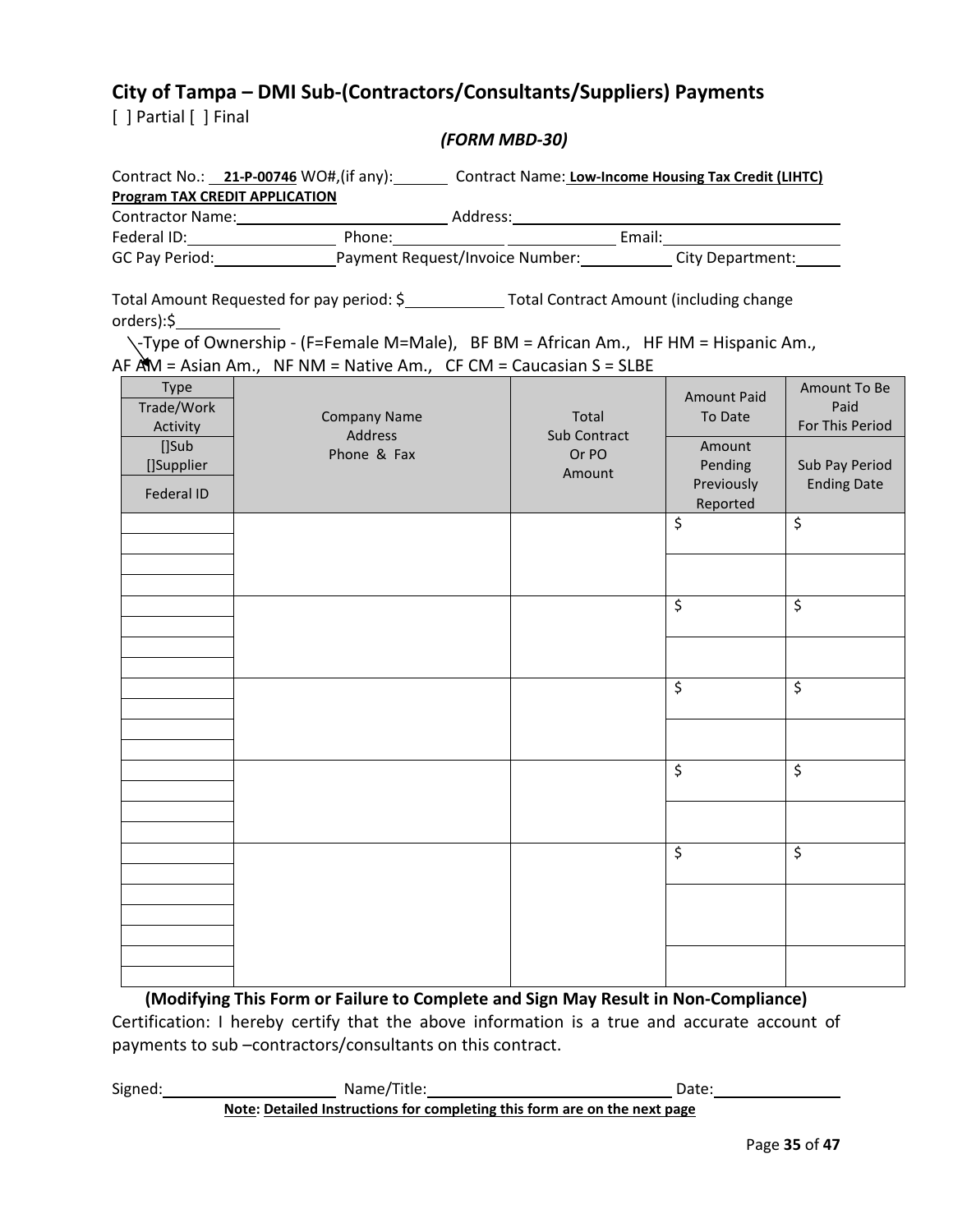#### **Instructions for completing The DMI Sub-(Contractors/Consultants/ Suppliers) Payment Form (Form MBD-30)**

This form must be submitted with all invoicing or payment requests where there has been subcontracting rendered for the pay period. If applicable, after payment has been made to the subcontractor, "Waiver and Release of Lien upon Progress Payment", "Affidavit of Contractor in Connection with Final Payment", or an affidavit of payment must be submitted with the amount paid for the pay period. The following will detail what data is required for this form. The instructions that follow correspond to the headings on the form required to be completed. **(Modifying or omitted information from this form my result in non-compliance).**

- **Contract No.** This is the number assigned by the City of Tampa for the bid or proposal.
- **W.O.#** If the report covers a work order number (W.O.#) for the contract, please indicate it in that space.
- **Contract Name.** This is the name of the contract assigned by the City of Tampa for the bid or proposal.
- **Contractor Name.** The name of your business.
- **Address.** The physical address of your business.
- **Federal ID.** A number assigned to a business for tax reporting purposes.
- Phone. Telephone number to contact business.
- **Fax.** Fax number for business.
- **Email.** Provide email address for electronic correspondence.
- **Pay Period.** Provide start and finish dates for pay period. (e.g. 05/01/13 05/31/13)
- **Payment Request/Invoice Number.** Provide sequence number for payment requests. (ex. Payment one, write 1 in space, payment three, write 3 in space provided.)
- **City Department**. The City of Tampa department to which the contract pertains.
- **Total Amount Requested for pay period.** Provide all dollars you are expecting to receive for the pay period.
- **Total Contract Amount (including change orders).** Provide expected total contract amount. This includes any change orders that may increase or decrease the original contract amount.
- **Signed/Name/Title/Date**. This is your certification that the information provided on the form is accurate.
- **See attached documents.** Check if you have provided any additional documentation relating to the payment data. Located at the bottom middle of the form.
- **Partial Payment.** Check if the payment period is a partial payment, not a final payment. Located at the top right of the form.
- **Final Payment.** Check of this period is the final payment period. Located at the top right of the form.

The following instructions are for information of any and all subcontractors used for the pay period.

- **(Type) of Ownership.** Indicate the Ethnicity and Gender of the owner of the subcontracting business or SLBE.
- **Trade/Work Activity.** Indicate the trade, service, or material provided by the subcontractor.
- **SubContractor/SubConsultant/Supplier.** Please indicate status of firm on this contract.
- **Federal ID.** A number assigned to a business for tax reporting purposes. This information is critical in proper identification of the subcontractor.
- **Company Name, Address, Phone & Fax**. Provide company information for verification of payments.
- **Total Subcontract Amount.** Provide total amount of subcontract for subcontractor including change orders.
- **Amount Paid To Date.** Indicate all dollars paid to date for the subcontractor.
- **Amount Pending, Previously Reported.** Indicate any amount previously reported that payments are pending.
- **Amount To Be Paid for this Period.** Provide dollar amount of dollars requested for the pay period.
- **Sub Pay Period Ending Date.** Provide date for which subcontractor invoiced performed work.

*Forms must be signed and dated or will be considered incomplete. The company authorized representative must sign and certify the information is true and accurate. Failure to sign this document or return the document unsigned can be cause for determining a company is in non-compliance of Ordinance 2008-89.*

If any additional information is required or you have any questions, you may call the Minority Business Development Office at (813) 274-5522.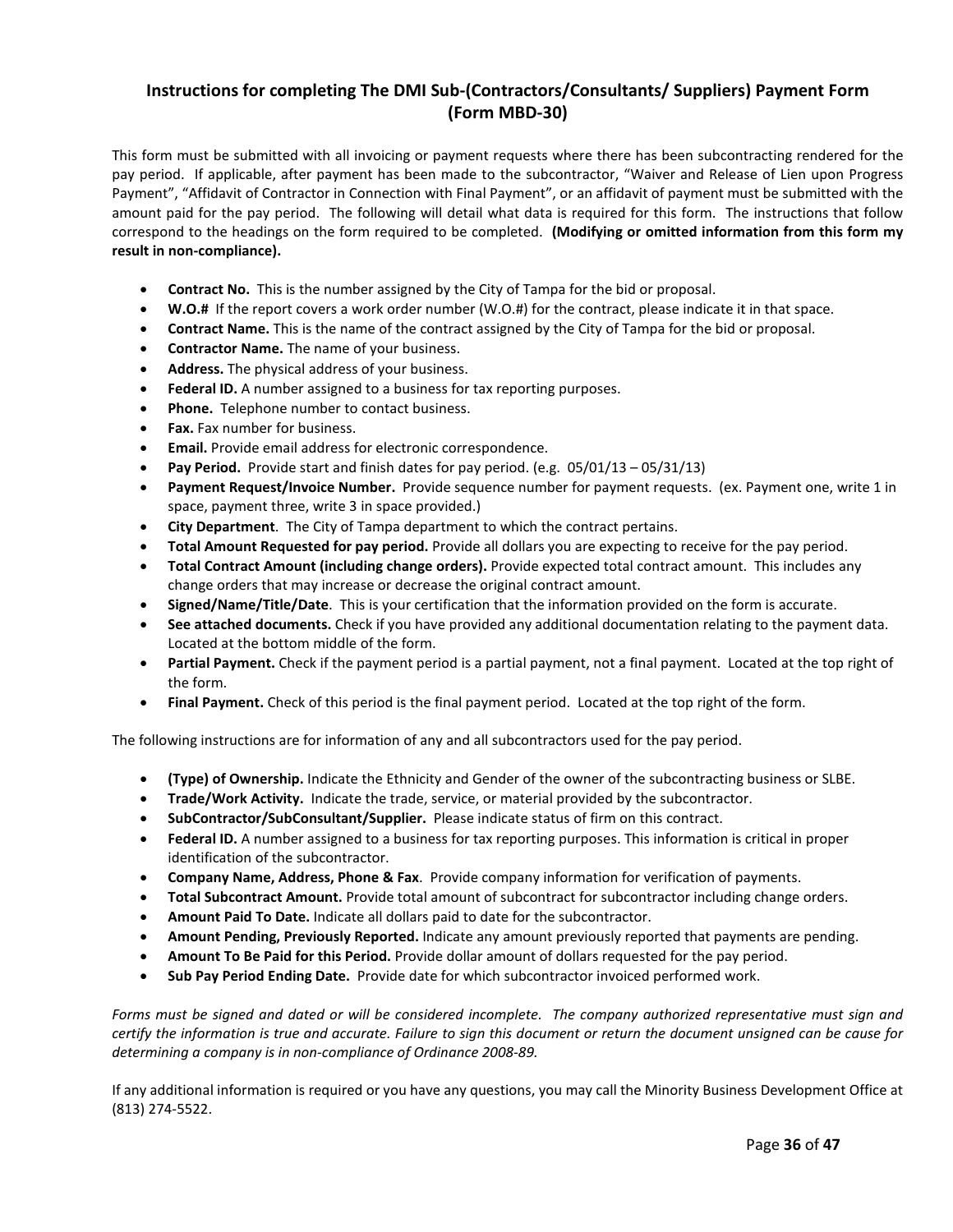## **City of Tampa Official Letter of Intent**

**(Form MBD-40)**

A Letter of Intent is required for each WMBE/SLBE listed on the Schedule of Subcontractors to be Utilized (MBD 20 Form). Letter of Intent must be signed by both the Bidder/Service Provider and WMBE/SLBE firm.

|  | To be completed by WMBE/SLBE |  |  |
|--|------------------------------|--|--|
|  |                              |  |  |
|  |                              |  |  |
|  |                              |  |  |
|  |                              |  |  |
|  |                              |  |  |

- **D. Cost of work to be performed by WMBE/SLBE:**
- **E. Cost of work to be performed by WMBE/SLBE as a percent of total City contract amount:\$**

**Bidder/Proposer certifies that it intends to utilize the WMBE/SLBE listed above, and that the work described above is accurate. Bidder/Proposer will provide City with copy of the related subcontract agreement and/or purchase order prior to commencement of the WMBE/SLBE's work. The WMBE/SLBE firm certifies that it has agreed to provide such work/supplies for the amount stated above.**

| Bidder/Proposer: |                     | Date: |
|------------------|---------------------|-------|
|                  | Signature and Title |       |
| WMBE/SLBE Firm:  |                     | Date: |
|                  | Signature and Title |       |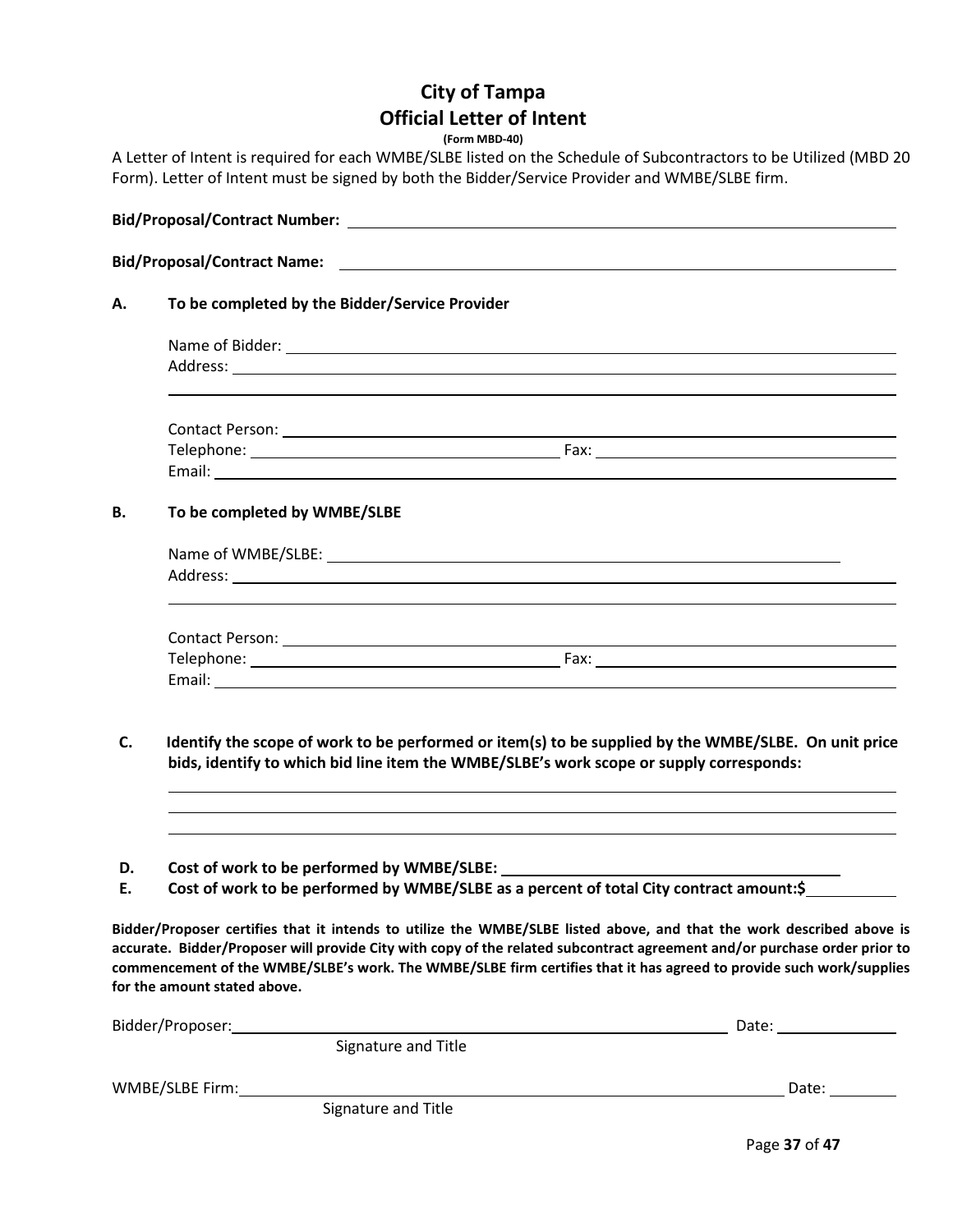## **Official Letter of Intent Instructions City of Tampa Equal Business Opportunity Program**

The Official Letter of Intent must be submitted to the soliciting department within ten (10) work days of the bid opening, prior to award. Not providing all letters of intent within the prescribed time frame may be cause to delay award or declare the bid to be non-responsive.

**Bid/Proposal/Contract Number**- Please provide bid/proposal/contract number provided by City of Tampa procuring department.

**Bid/Proposal/Contract Name** – Please provide bid/proposal/contract name provided by City of Tampa procuring department.

**To be Completed by the Bidder/Service Provide** – Please provide prime contractor or main bidders detailed company information as indicated.

**To be completed by the WMBE/SLBE** – Please provide WMBE/SLBE subcontractor detailed company information as indicated.

**Bidder is to Identify the scope of work to be performed or item(s) to be supplied by the WMBE/SLBE. On unit price bids identify, which bid line item the WMBE/SLBE's scope of work or supply corresponds** – Please provide details of the services or supplies the WMBE/SLBE will provide.

**Cost of work to be performed by WMBE/SLBE** – Provide agreed upon estimate of work or supplies total price (Unit prices are accepted if specific quantities have yet to be determined).

**Bidder/Proposer** – Signature of authorized agent for the prime contractor or main bidder with date signed.

**WMBE/SLBE firm** – Signature of authorized agent for the WMBE/SLBE subcontractor or supplier with date signed.

**Contract Confirmation** – A copy of the executed subcontract agreement and/or purchase order with the WMBE/SLBE must be filed with the City of Tampa immediately upon execution and/or prior to commencement of work by WMBE/SLBE.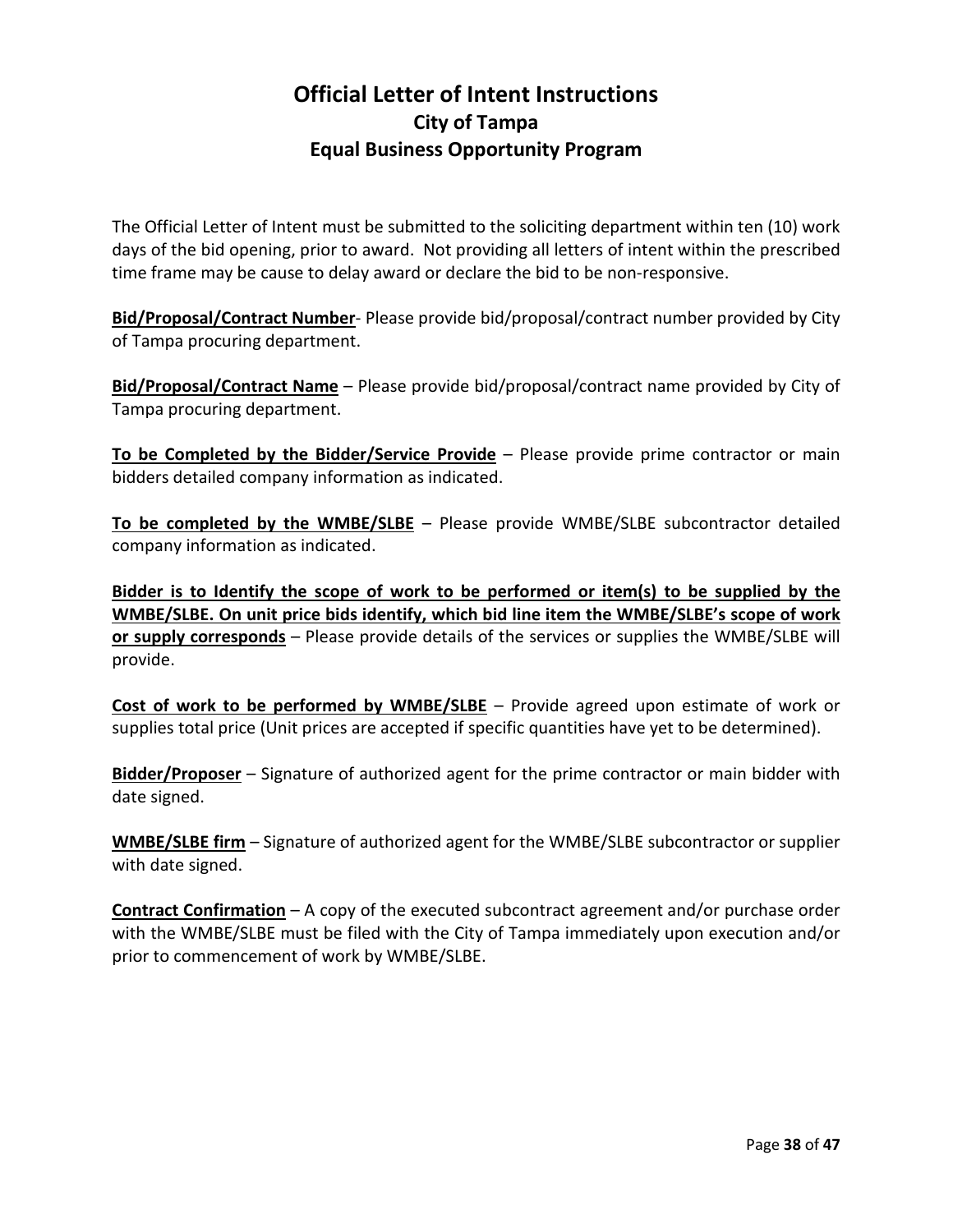

#### **Good Faith Effort Compliance Plan (GFECP) Guidelines**

for Women/Minority Business Enterprise\Small Local Business Enterprise Participation City of Tampa - Equal Business Opportunity Program

|                      | (Form MBD 50 – detailed instructions on page 2 of 2) |           |      |  |
|----------------------|------------------------------------------------------|-----------|------|--|
| <b>Contract Name</b> | <b>Bid Date</b>                                      |           |      |  |
| Bidder/Proposer      |                                                      | Signature | Date |  |

**The Compliance Plan with attachments is a true account of Good Faith Efforts (GFE) made to achieve the participation goals as specified for Women/Minority Business Enterprises/Small Local Business Enterprises (WMBE/SLBE) on the referenced contract:**

■ WMBE/SLBE participation Goal is Not Specified for this Solicitation however participation is aspirational and GFECP is required.

**□ WMBE/SLBE participation Goal is Met or Exceeded (refer to Goal-Set Form MBD-90).**

**□ WMBE/SLBE participation Goal is Not Fully Achieved (refer to Goal-Set Form MBD-90).**

**For each checkbox above Bidders/Proposers shall submit DMI Forms 10 and 20 which accurately report all subcontractors solicited and all subcontractors to-be-utilized. The following list is an overview of the required baseline GFECP action steps for all bids/proposals. Furthermore, it is understood that these GFECP requirements are weighted in the compliance evaluation based on the veracity and demonstrable degree of documentation provided with the bid/proposal:**

(Check applicable boxes below - Must enclose supporting documents accordingly with Qualifying Remarks)

(1) Solicited through reasonable and available means the interest of WMBE/SLBEs that have the capability to perform the work of the contract. The Bidder or Proposer must solicit this interest within enough time to allow the WMBE/SLBEs to respond. The Bidder or Proposer must take appropriate steps to follow up initial solicitations with interested WMBE/SLBEs. **□ See DMI report forms for subcontractors solicited**. **□ See enclosed supplemental data on solicitation efforts**.

#### **□ Qualifying Remarks**

(2) Provided interested WMBE/SLBEs with adequate, specific scope information about the plans, specifications, and requirements of the contract, including addenda, in a timely manner to assist them in responding to the requested scope identified by bidder/proposer for the solicitation**. □ See enclosed actual solicitations used**.

#### **□ Qualifying Remarks**

- (3) Negotiated in good faith with interested WMBE/SLBEs that have submitted bids (e.g. adjusted quantities or scale). Documentation of negotiation must include the names, addresses, and telephone numbers of WMBE/SLBEs that were solicited; the date of each such solicitation; a description of the information provided regarding the plans and specifications for the work selected for subcontracting; and evidence as to why agreements could not be reached with WMBE/SLBEs to perform the work. Additional costs involved in soliciting and using subcontractors is not a sufficient reason for a bidder/proposer's failure to meet goals or achieve participation, as long as such costs are reasonable. Bidders are not required to accept excessive quotes in order to meet the goal.
	- **□ DMI Utilized Forms for sub-(contractor/consultant) reflect genuine negotiations □ This project is an RFQ/RFP in nature and negotiations are limited to clarifications of scope/percentages, specifications, qualifications and subs fee schedules. enclosed documentation**.

#### **□ Qualifying Remarks**

(4) Not rejecting WMBE/SLBEs as being unqualified without justification based on a thorough investigation of their capabilities. The WMBE/SLBEs standing within its industry, membership in specific groups, organizations / associations and political or social affiliations are not legitimate causes for rejecting or not soliciting bids to meet the goals.

**□ Not applicable**. **□ See attached justification for rejection of a subcontractor's bid or proposal**. **□ Qualifying Remarks**

- (5) Made scope(s) of work available to WMBE/SLBE subcontractors and suppliers; and, segmented portions of the work or material consistent with the available WMBE/SLBE subcontractors and suppliers, to facilitate meeting the goal. **□ In addition, Sub-Contractors could bid on their own**  choice of work or trade without restriction to a pre-determined portion. □ See enclosed comments.
- (6) Made good faith efforts, despite the ability or desire of Bidder/Proposer to perform the sub-tasks of a contract with its own forces/organization. A Bidder/Proposer who desires to self-perform the sub-tasks of a contract must demonstrate good faith efforts if the goal has not been met**. □ Sub-Contractors were not prohibited from submitting bids/proposals and were solicited on work typically self-performed by the prime. □ Qualifying Remarks w/Documents**
- (7) Segmented the portions of the work to be performed by WMBEs/SLBEs in order to increase the likelihood that the goals will be met. This includes, where appropriate, breaking out contract work items into economically feasible units (quantities/scale) to facilitate WMBE/SLBE participation, even when the Bidder/Proposer might otherwise prefer to perform these work items with its own forces. □ Sub**-Contractors could bid on their own choice of work or trade without restriction to a pre- determined portion. □ S** *own choice of work or trade without restriction to a pre- determined portion.* **submitting bids/proposals and were solicited on work typically self- performed by the prime. □ See enclosed comments. □ Qualifying Remarks**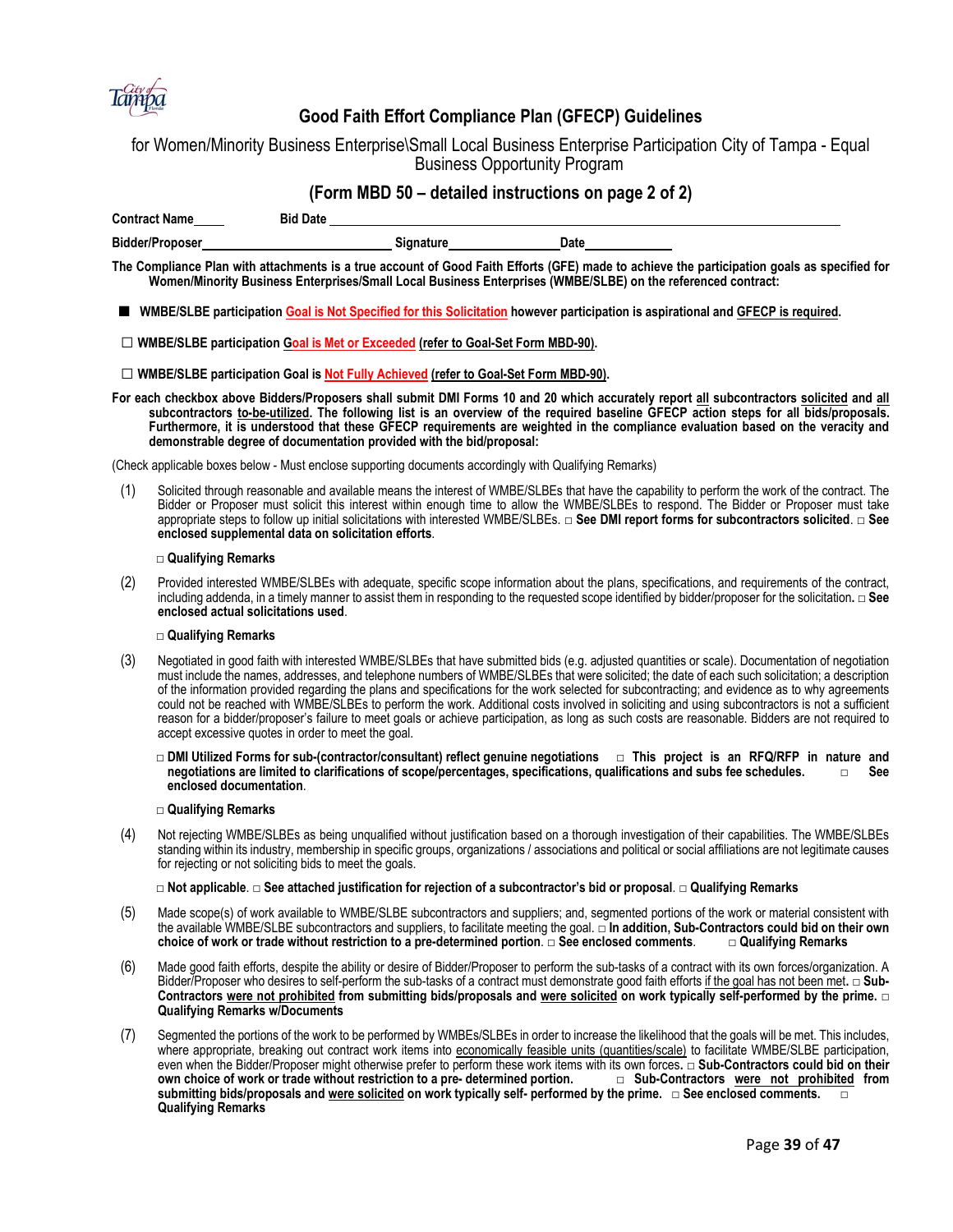(8) Made efforts to assist interested WMBEs/SLBEs in obtaining bonding, lines of credit, or insurance as required by the City or contractor.

**□ See enclosed documentation on initiatives undertaken and methods to accomplish**. **□ Qualifying Remarks**

- (9) Made efforts to assist interested WMBEs/SLBEs in obtaining necessary equipment, supplies, materials, or related assistance or services, including participation in an acceptable mentor-protégé program. □ See enclosed documentation of initiatives and/or agreements. □ Qualifying **Remarks**
- (10) Effectively used the services of the City and other organizations that provide assistance in the recruitment and placement of WMBEs/SLBEs.
	- **□ See enclosed documentation of services engaged. □ Overview (attached) of tactical actions and resources employed toward recruitment**

**Note**: Any unsolicited information in support of your Bid/RFP Compliance must accompany your submittal. **□ Identify Information Submitted**

#### **Participation Plan: Guidance for Complying with Good Faith Efforts Outreach**

- 1. All firms on the WMBE/SLBE Goal Setting List must be solicited and documentation provided for email, fax, letters, phone calls, and other methods of outreach/communication with the listed firms. The DMI Solicited and DMI-Utilized forms must be completed for all firms solicited or utilized. Other opportunities for subcontracting may be explored by consulting the City of Tampa EBO Office and/or researching the on-line Diversity Management Business System Directory for Tampa certified WMBE/SLBE firms.
- 2. Solicitation of WMBE/SLBEs, via written or electronic notification, should provide specific information on the services needed, where plans can be reviewed and assistance offered in obtaining these, if required. Solicitations should be sent a minimum of a week (i.e. 5 business days or more) before the bid/proposal date. Actual copies of the bidder's solicitation containing their scope specific instructions should be provided.
- 3. With any quotes received, a follow-up should be made when needed to confirm detail scope of work. For any WMBE/SLBE low quotes rejected, an explanation Shall be provided detailing negotiation efforts.
- 4. If a low bid WMBE/SLBE is rejected or deemed unqualified the contractor must provide an explanation and supporting documentation for this decision.
- 5. Prime Shall break down portions of work into economical feasible opportunities for subcontracting. The WMBE/SLBE directory may be useful in identifying additional subcontracting opportunities and firms not listed in the "WMBE/SLBE Goal Setting Firms List."
- 6. Contractor Shall not preclude WMBE/SLBEs from bidding on any part of work, even if the Contractor may desire to selfperform the work.
- 7. Contractor Shall avoid relying solely on subcontracting out work-scope where WMBE/SLBE availability is not sufficient to attain the pre-determined subcontract goal set for the Bid or when targeted sub-consultant participation is stated within the RFP/RFQ.
- 8. In its solicitations, the Bidder should offer assistance to WMBE/SLBEs in obtaining bonding, insurance, et cetera, if required of subcontractors by the City or Prime Contractor.
- 9. In its solicitation, the Bidder should offer assistance in obtaining equipment for a specific job to WMBE/SLBEs, if needed.
- 10. Contractor should use the services offered by such agencies as the City of Tampa Office of Equal Business Opportunity (EBO), Hillsborough County Entrepreneur Collaborative Center, Hillsborough County Economic Development Department's MBE/SBE Program and the NAACP Empowerment Center to name a few for the recruitment and placement of WMBEs/SLBEs.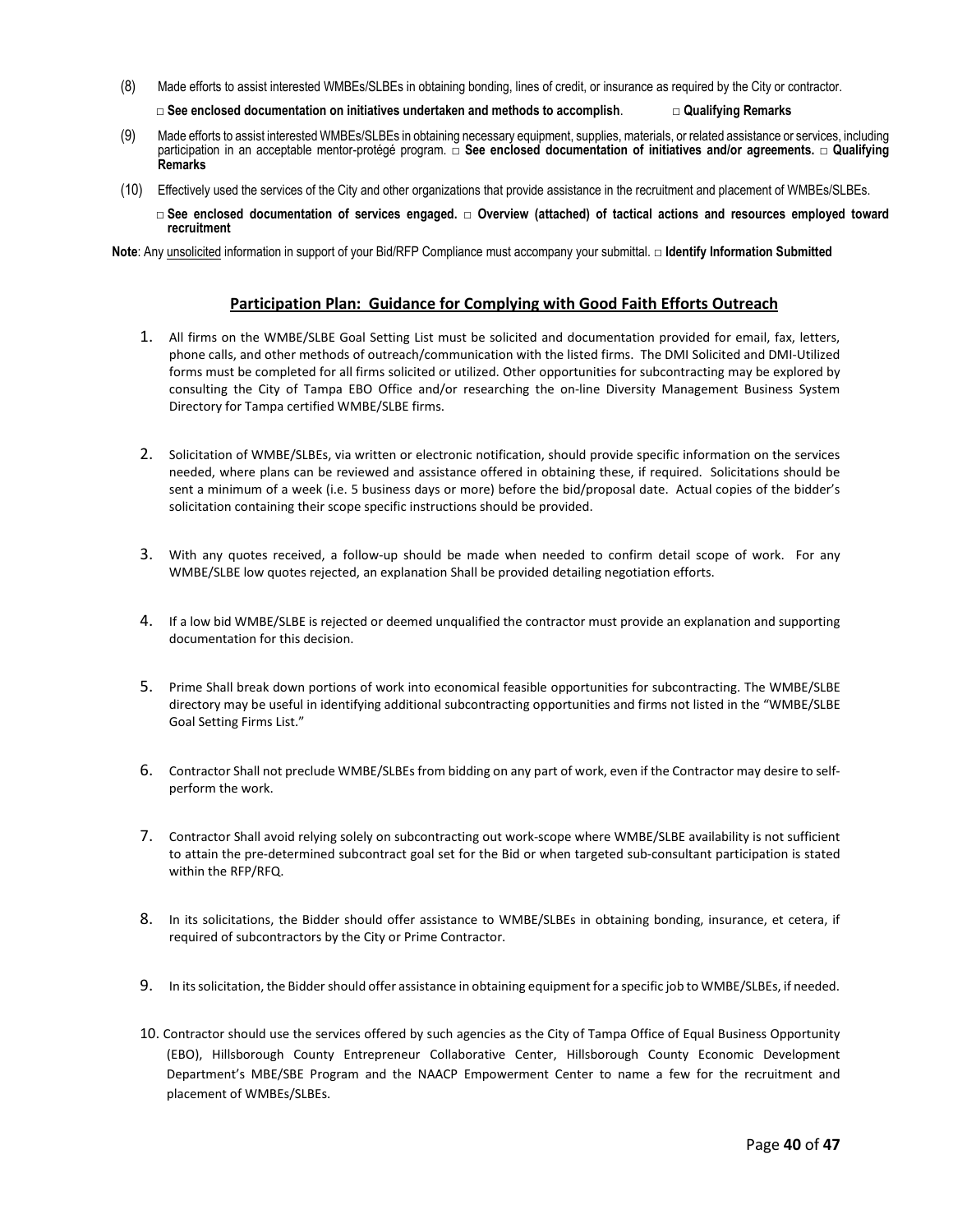## Page 1 of 1 **Procurement Guidelines**

## **To Implement**

## **Minority & Small Business Participation**

#### **Underutilized WMBE Primes by Industry Category**

|                    | <b>Construction</b> | <b>Construction-Related</b> | Professional    | <b>Non-Professional</b> | Goods           |
|--------------------|---------------------|-----------------------------|-----------------|-------------------------|-----------------|
|                    | <b>Black</b>        | <b>Asian</b>                | <b>Black</b>    | <b>Black</b>            | <b>Black</b>    |
|                    | <b>Hispanic</b>     | Native Am.                  | <b>Hispanic</b> | Asian                   | <b>Hispanic</b> |
|                    | Native Am.          | Woman                       | Asian           | Native Am.              | <b>Asian</b>    |
| FORMAL PROCUREMENT | Woman               |                             | Native Am.      |                         | Native Am.      |
|                    |                     |                             | Woman           |                         | Woman           |

#### Underutilized WMBE Sub-Contractors / Sub-Consultants

|                 | <b>Construction</b> | <b>Construction-Related</b> | Professional    | <b>Non-Professional</b> | Goods        |
|-----------------|---------------------|-----------------------------|-----------------|-------------------------|--------------|
|                 | <b>Black</b>        | <b>Black</b>                | <b>Black</b>    | <b>Black</b>            | <b>Black</b> |
|                 |                     | <b>Asian</b>                | <b>Hispanic</b> | <b>Asian</b>            | Asian        |
| <b>SUB WORK</b> |                     | Native Am.                  | Asian           | Native Am.              | Native Am.   |
|                 |                     | Woman                       | Native Am.      |                         | Woman        |
|                 |                     |                             | Woman           |                         |              |

#### Policy

The Guidelines apply to formal procurements and solicitations. WMBE participation will be narrowly-tailored.

#### **Index**

- · Black = Black/African-American Business Enterprise
- . Hispanic = Hispanic Business Enterprise
- Asian = Asian Business Enterprise
- Native Am. = Native American Business Enterprise
- Woman = Woman Business Enterprise (Caucasian)

#### **Industry Categories**

Construction is defined as: new construction, renovation, restoration, maintenance of public improvements and underground utilities.

Construction-Related Services are defined as: architecture, professional engineering, landscape architecture, design build, construction management services, or registered surveying and mapping.

Professional Services are defined as: attorney, accountant, medical doctor, veterinarian, miscellaneous consultant, etc.

Non-Professional Services are defined as: lawn maintenance, painting, janitorial, printing, hauling, security guard, etc.

Goods are defined as: all supplies, materials, pipes, equipment, machinery, appliances, and other commodities.

## MBD Form-70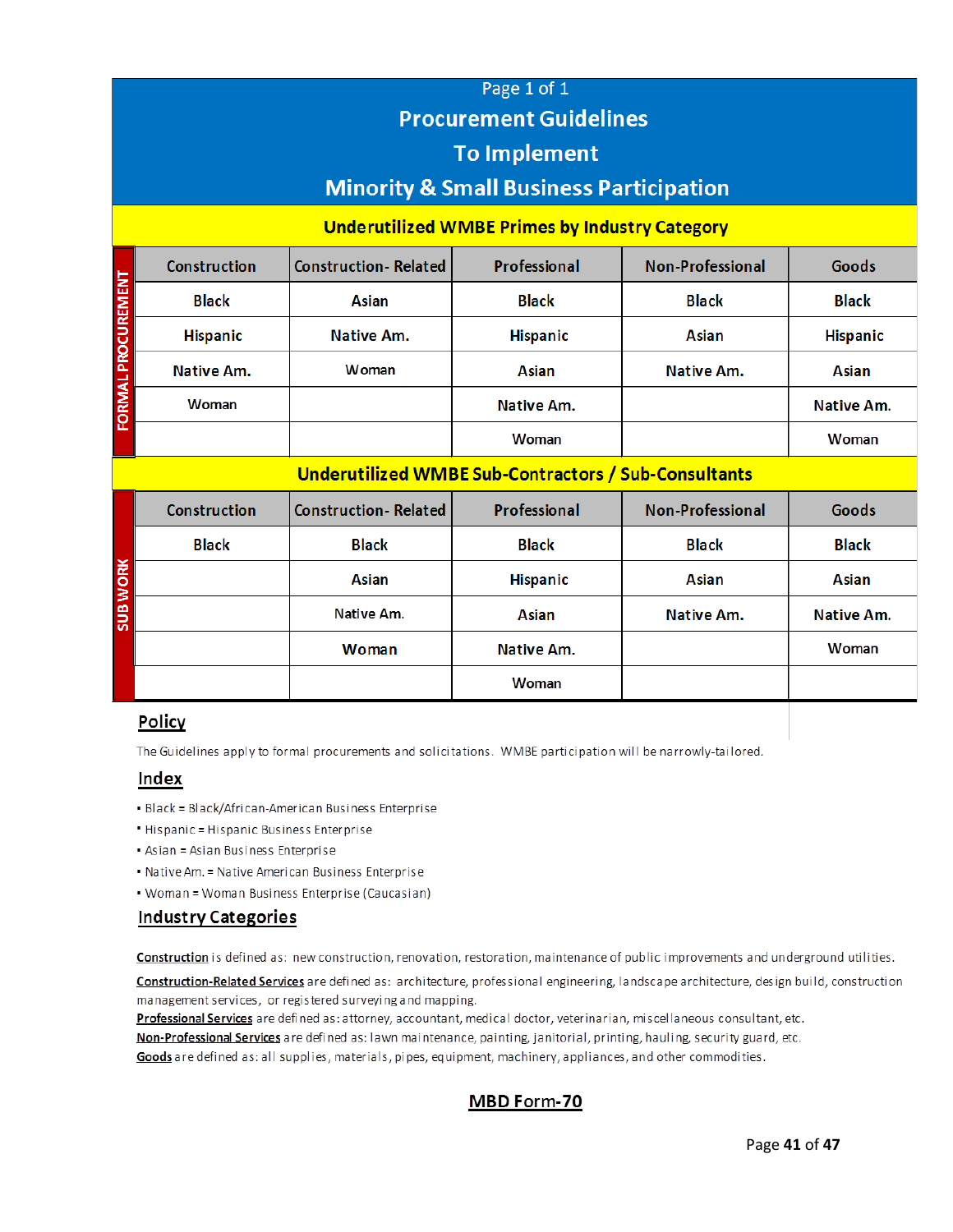

## EBO Guidelines for Evaluation Points on Request for Proposals

| <b>Points Pursuant to Designated Industry Category: Professional Svcs</b><br><b>FORM MBD-71</b>   |                                                                                                                                                                                   |                     |  |  |  |  |
|---------------------------------------------------------------------------------------------------|-----------------------------------------------------------------------------------------------------------------------------------------------------------------------------------|---------------------|--|--|--|--|
| (Refer to MBD Form 70 and Form 50-GFE Outreach)                                                   |                                                                                                                                                                                   |                     |  |  |  |  |
|                                                                                                   | <b>Evaluation Criteria</b>                                                                                                                                                        | <b>Point Values</b> |  |  |  |  |
| А.                                                                                                | Underutilized WMBE Firms participating as the<br>Prime Contractor (City of Tampa Certified Only)                                                                                  | 20                  |  |  |  |  |
| <b>B.</b>                                                                                         | City of Tampa Certified SLBE firms participating<br>as the Prime Contractor, which include City of<br>Tampa Certified WMBE/SLBE sub-(contractor,<br>consultant) participation     | $5 - 15$            |  |  |  |  |
| C.                                                                                                | Non-City of Tampa Certified WMBE/SLBE Prime<br>Contractor with meaningful sub-(contractor,<br>consultant) participation by City Certified<br>Underutilized WMBE and/or SLBE firms | $1 - 15$            |  |  |  |  |
| D.                                                                                                | * External agency WMBE/SLBE/DBE<br>certifications recognized by City of Tampa for<br>designated RFP, RFQ, RFI solicitations                                                       | $0 - 7$             |  |  |  |  |
| NOTE: The maximum points available for WMBE and/or SLBE participation will not exceed twenty (20) |                                                                                                                                                                                   |                     |  |  |  |  |

#### **Points are determined as follows (Requires Form 50-GFE):**

- A. A maximum of twenty (20) rating points may be awarded when the Proposer is a City of Tampa Certified WMBE firm deemed underutilized within the Industry category established by the RFQ.
- B. A maximum of fifteen (15) rating points may be awarded when the Proposer is a City of Tampa certified SLBE with meaningful participation by City certified WMBE/SLBE subcontractors/consultants.
- C. One to Fifteen  $(1-15)$  rating points  $\frac{may}{cd}$  be awarded when the Proposer is not a City of Tampa certified WMBE/SLBE prime contractor but utilizes either Underutilized WMBE and/or SLBE certified firm(s) as sub-contractors/consultants and assigned to perform meaningful segments ofthe contractual services detailed herein and documented on the enclosed MBD Form10-20.
- D. A maximum of seven (7) "discretionary" rating points may be awarded when the Proposer provides WMBE/SLBE participation from an external agency recognized by the City. Discretionarypoints may be awarded for ancillary participation (see definition). The point values for ancillary participation may be subordinate to weighted values outlined in categories A, B and C above.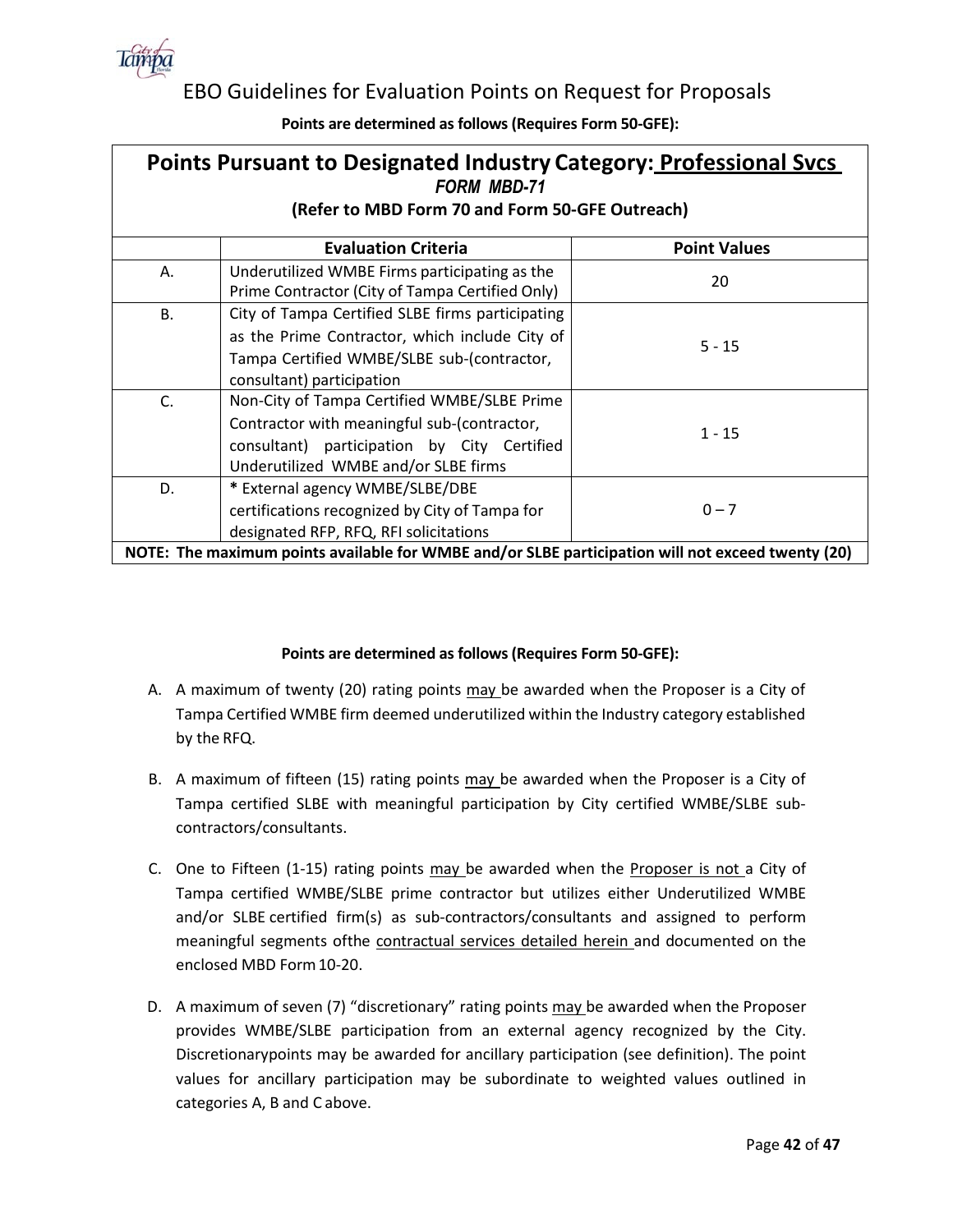

## EBO Guidelines for Evaluation Points on Request for Proposals

NOTE: \*WMBE participation is narrowly tailored (per policy) to target underutilization of affected groups in specific trade/industry categories. Any WMBE/SLBE achievement that was not designated on MBD Form 70 is considered ancillary. Ancillary participation may be counted with overall participation and credited to your rating points when underutilization criteria are met.

The maximum number of points available for WMBE and/or SLBE participation will not exceed a total of twenty (20) points.

Such inclusion shall be clearly addressed and documented utilizing Forms MBD 10, 20 & 50. Proof of certification shall include copies of current certification certificates. In order to ensure the maximum points, a proposermust **clearly identify and quantify** its planned participation without ambiguity. Simply marking "To Be Determined" (TBD) will not satisfy this requirement and may receive significantly lower ratings. Finally, additional favorable consideration will be granted to the firm(s) that beyond all others, provide(s) the highest *relevant* and most binding participation.

The evaluation includes but is not limited to the following criteria:

- Diversity of WMBE/SLBE subcontractors listed to be utilized (MBD Form 20)
- Percentage of proposal/scope committed to WMBE/SLBE subcontracting
- The collective factors in determining the total points awarded will be based on the overall weightof evidence in the proposal that specified the participation.

In all cases, the Proposer and/or subcontractor(s) must be WMBE and/or SLBE certified prior to theopening date and time of the RFP to be eligible to earn WMBE/SLBE rating points. The evaluation process of WMBE and SLBE participation will be evaluated by the City of Tampa's Office of Equal Business Opportunity. The Successful Proposer will be required to execute MBD Form 40 (Letter ofIntent-LOI) with their subcontractors/sub-consultants prior to award.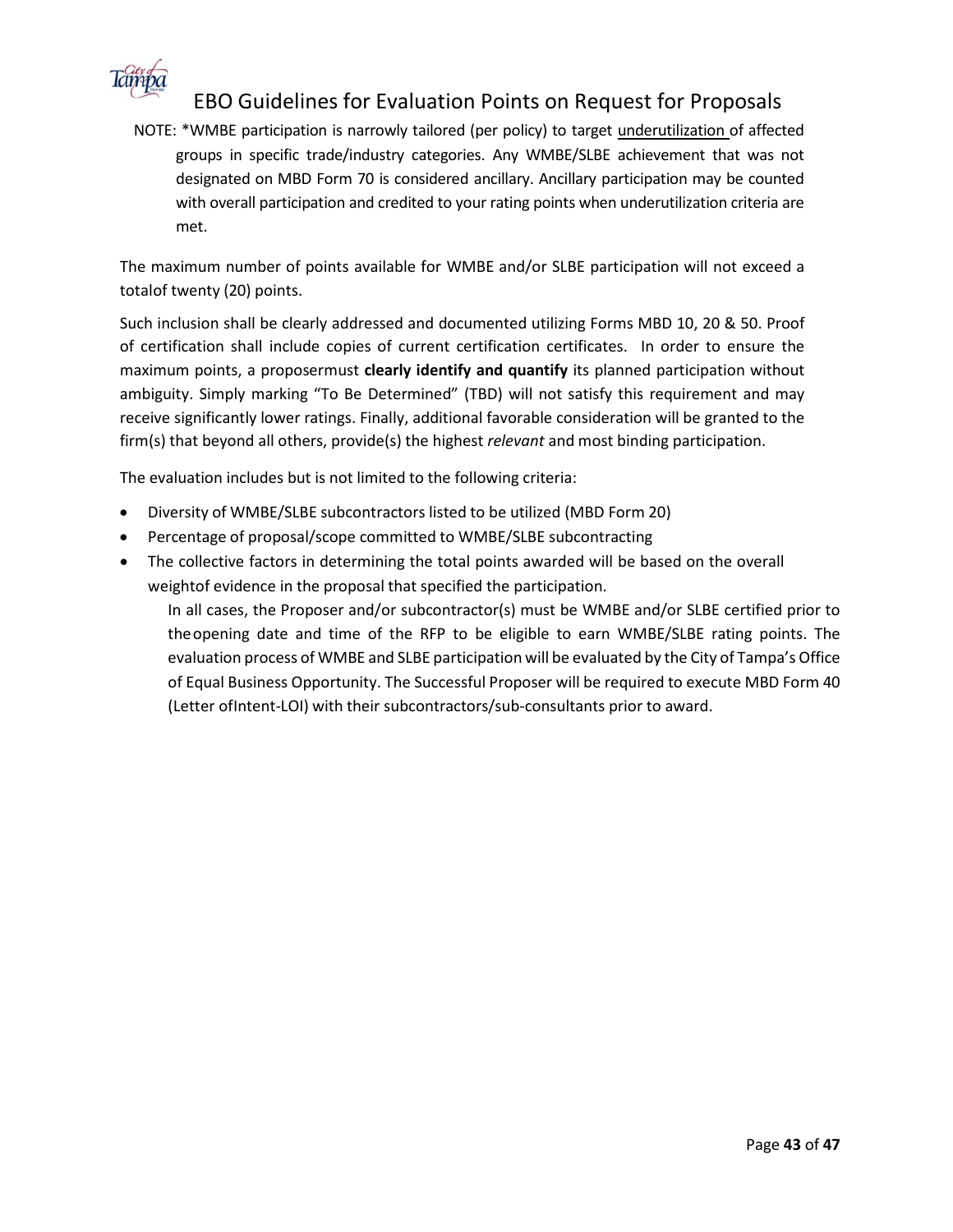#### **ATTACHMENT C - CONFLICT OF INTEREST DISCLOSURE FORM**

For purposes of determining any possible conflict of interest, all bidders/proposers, must disclose if any elected or appointed officer of the City of Tampa, City of Tampa employee(s), or any immediate family member\* or close personal relation\*\* of an elected or appointed officer of the City of Tampa or City employee(s) is also an owner, corporate officer, agent, employee, stockholder, or has a controlling financial interest\*\*\*, etc., of their business.

*\*Immediate family* means spouse, parents and children of the person involved.

*\*\*Close personal relationship* means dating, cohabitation, and/or having an intimate sexual relationship. Dating includes but is not limited to casual dating, serious dating, or casual sexual involvement where the parties have no intention of carrying on a long-term relationship, cohabitation, and any other conduct or behavior normally associated with romantic or sexual relationships. This definition applies regardless of the sexual orientation of the employees involved. Persons involved in a close personal relationship shall be referred to as a "close personal relation."

*\*\*\*Controlling financial interest* means ownership, directly or indirectly, to ten (10) percent or more of the outstanding capital stock in any corporation or a direct or indirect interest of ten (10) percent or more in a firm, partnership, or other business entity or such other interest or position in a business entity sufficient to allow him or her to control its operations.

Indicate either "yes" (a City employee, elected or appointed official is also associated with your business), or "no". If yes, give person(s) name(s) and position(s) with your business.

YES NO

NAME(S) / POSITION(S)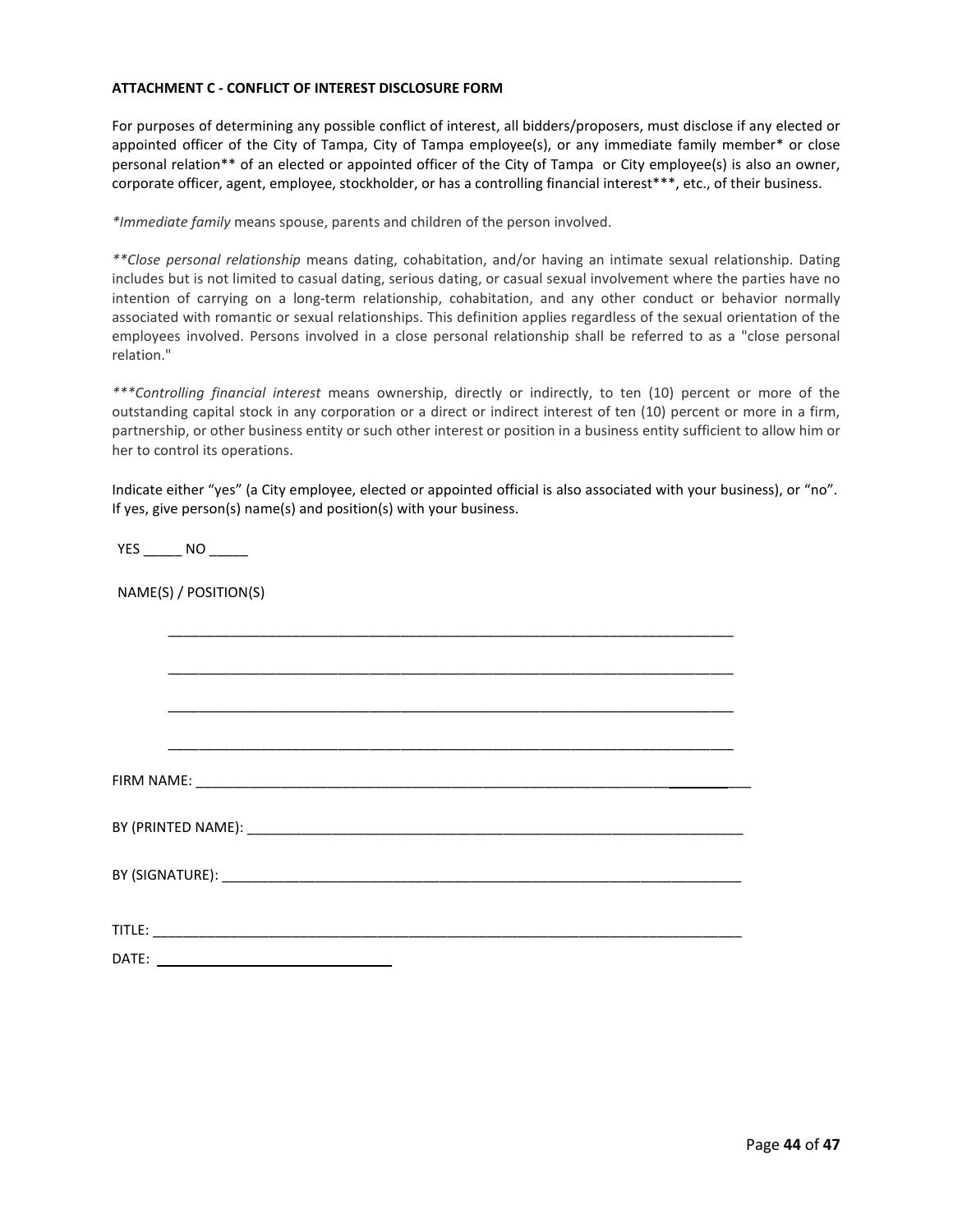#### **EXHIBIT 1 - CITY OF TAMPA INSURANCE REQUIREMENTS**

Prior to commencing any work or services or taking occupancy under that certain written agreement or award (for purposes of this document, Agreement) between the City of Tampa, Florida (City) and Firm/Awardee/Successful Proposer/Contractor/Consultant/Lessee/non-City party, etc. (for purposes of this document, Firm) to which this document is attached and incorporated as an Exhibit or otherwise, and continuing during the term of said Agreement (or longer if the Agreement and/or this document so requires), Firm shall provide, pay for, and maintain insurance against claims which may arise from or in connection with the performance of the Agreement (including without limitation occupancy and/or use of certain property/premises) by Firm, its agents, representatives, employees, suppliers, subtenants, or subcontractors (which term includes sub-consultants, as applicable) of any tier subject to the terms and conditions of this document. Should at any time Firm not maintain the insurance coverages required, City at its sole option (but without any obligation or waiver of its rights) may terminate the Agreement. All provisions intended to survive or to be performed subsequent to the expiration or termination of the Agreement shall survive, including without limitation Firm's obligation to maintain or renew coverage, provide evidence of coverage and certified copies of policies, etc. upon City's request and/or in response to a potential claim, litigation, etc.

**The following coverages are required:** ("M" indicates million(s), for example \$1M is \$1,000,000)

**A. Commercial General Liability (CGL) Insurance** on the most current Insurance Services Office (ISO) Form CG 00 01 or its equivalent on an "occurrence" basis (Modified Occurrence or Claims Made forms are not acceptable without prior written consent of the City). Coverage must be provided to cover liability contemplated by the Agreement including without limitation premises and operations, independent contractors, contractual liability, products and completed operations, property damage, bodily, personal and advertising injury, contractual liability, explosion, collapse, underground coverages, personal injury liability, death, employees-as-insureds. Products and completed operations liability coverage maintained for at least 3 years after completion of work. **Limits shall not be less than \$1M per occurrence and \$2M general aggregate for Agreements valued at \$2M or less; if valued over \$2M, a general aggregate limit that equals or exceeds the Agreement's value.** If a general aggregate limit applies, it shall apply separately to the project/location (ISO CG 25 03 or 25 04 or equivalent).

**B. Automobile Liability (AL) Insurance** in accordance with Florida law, as to the ownership, maintenance, and use of all owned, non-owned, leased, or hired vehicles. **AL insurance shall not be less than: (a) \$500,000 combined single limit each occurrence bodily injury and property damage for Agreements valued at \$100,000 or less or (b) \$1M combined single limit each occurrence bodily injury and property damage for Agreements valued over \$100,000.** If transportation of hazardous material involved, the MCS-90 endorsement (or equivalent).

**C. Worker's Compensation (WC) & Employer's Liability Insurance** for all employees engaged under the Agreement, Worker's Compensation as required by Florida law. **Employer's Liability with minimum limits of (a) \$500,000 bodily injury by accident and each accident, bodily injury by disease policy limit, and bodily injury by disease each employee for Agreements valued at \$100,000 and under or (b) \$1M bodily injury by accident and each accident, bodily injury by disease policy limit, and bodily injury by disease each for all other Agreements**.

**D. Excess (Umbrella) Liability Insurance** for Agreements valued at \$2M or more, at least \$4M per occurrence in excess of underlying limits and no more restrictive than underlying coverage for all work performed by Firm. May also compensate for a deficiency in CGL, AL, or WC.

**E. Architects & Engineers Liability/ Professional Liability (E&O)/ Contractors Professional Liability (CPrL)/ Medical Malpractice Insurance** where Agreement involves Florida-regulated professional services (e.g. architect, engineer, design-builder, CM, accountant, appraiser, investment banker medical professional) at any tier, whether employed or independent, vicarious design liability exposure (e.g. construction means & methods, design supervision), value engineering, constructability assessments/reviews, BIM process, and/or performance specifications. Limits of at least \$1M per occurrence and \$2M aggregate; deletion of design/ build liability exclusions, as applicable, and maintained for at least 3 years after completion of work/services and City's acceptance of same.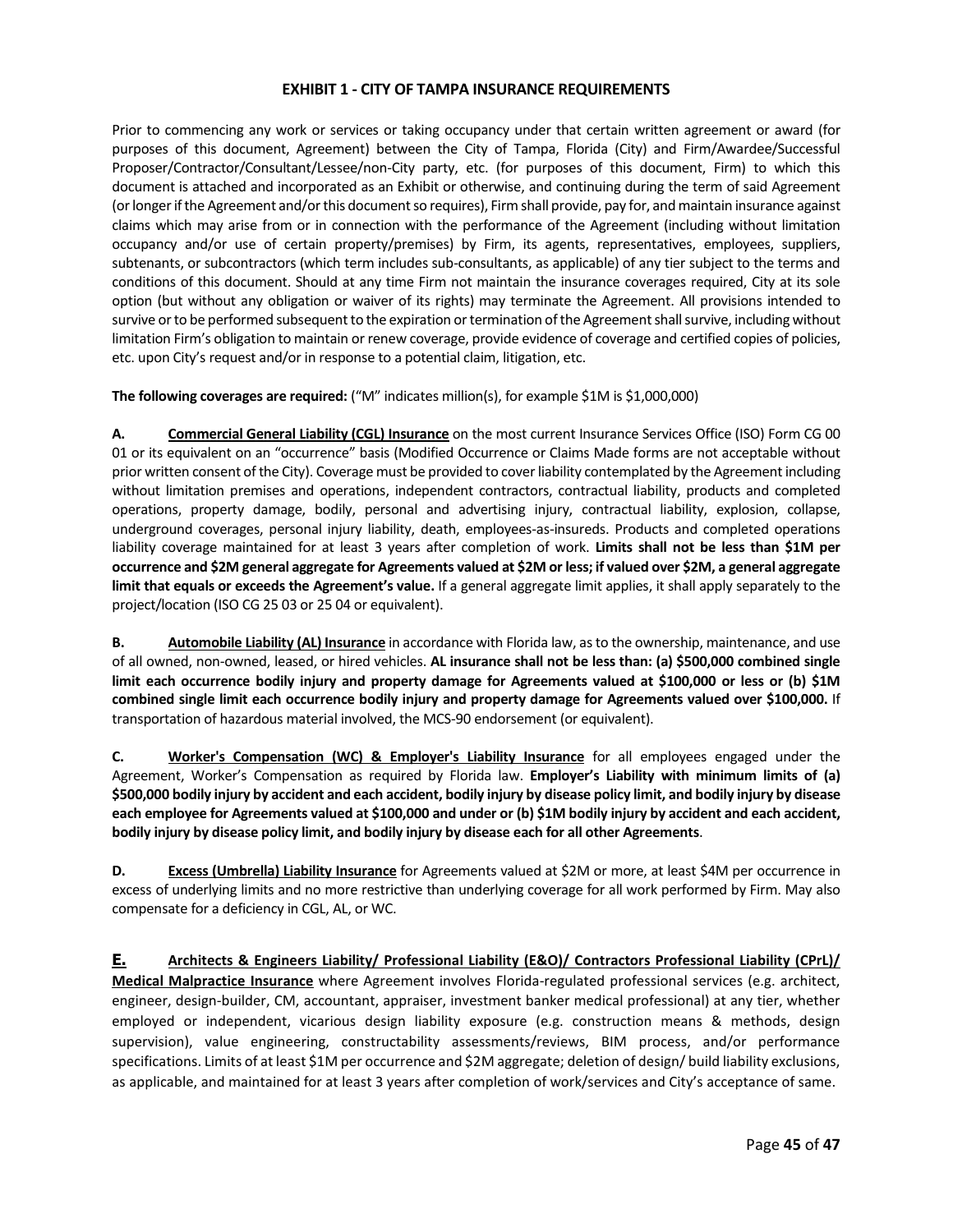**Firm affirmatively states that the insurance requirements as set forth above are of adequate types and amounts of insurance coverage for any type of claim/loss for the proposed work or services.**

**ACCEPTABILITY OF INSURERS** - Insurance is to be placed with insurers admitted in the State of Florida and who have a current A.M. Best rating of no less than **A-:VII** or, if not rated by A.M. Best, as otherwise approved by the City in advance and in writing.

**ADDITIONAL INSURED** - City, its elected officials, departments, officers, officials, and employees shall be covered as additional insureds on all liability coverage (e.g. CGL, AL, and Excess (Umbrella) Liability) as to liability arising out of work or operations performed by or on behalf of Firm including materials, parts, or equipment furnished in connection with such work or operations and automobiles owned, leased, hired, or borrowed by or on behalf of Firm. Coverage can be provided in the form of an endorsement to Firm's insurance (at least as broad as ISO Form CG 20 10 11 85 or **both** CG 10 20, CG 20 26, CG 20 33, or CG 20 38 **and** CG 20 37 if later revisions used).

**CANCELLATION/NON-RENEWAL** – Each insurance policy shall provide that at least 30 days written notice must be given to City of any cancellation, intent to non-renew, or material reduction in coverage (except aggregate liability limits) and at least 10 days' notice for non-payment of premium. Firm shall also have an independent duty to notify City in like manner, within 5 business days of Firm's receipt from its insurer of any notices of same. If any policy's aggregate limit is reduced, Firm shall directly take steps to have it reinstated. Notice and proof of renewal/continued coverage/certifications, etc. shall be sent to the City's notice (or Award contact) address as stated in the Agreement with a copy to the following:  $\boxtimes$  Purchasing Department, 306 E Jackson Street, Tampa, FL 33602  $\boxtimes$  Other: City of Tampa Insurance Compliance c/o Ebix BPO, PO Box 100085- ZS, Duluth, GA 30096

**CERTIFICATE OF INSURANCE (COI) AND ENDORSEMENTS** – to be provided to City by insurance carrier prior to Firm beginning any work/services or taking occupancy and, if the insurance expires prior to completion of the work or services or Agreement term (as may be extended), a renewal COI at least 30 days before expiration to the above address(es). COIs shall specifically identify the Agreement and its subject (project, lease, etc.), shall be sufficiently comprehensive to insure City (named as additional insured) and Firm and to certify that coverage extends to subcontractors' acts or omissions, and as to permit the City to determine the required coverages are in place without the responsibility of examining individual policies. **Certificate Holder must be The City of Tampa, Florida**.

**CLAIMS MADE** – If any liability insurance is issued on a claims made form, Firm agrees to maintain such coverage uninterrupted for at least 3 years following completion and acceptance of the work either through purchase of an extended reporting provision or purchase of successive renewals. The Retroactive Date must be shown and be a date not later than the earlier of the Agreement date or the date performance/occupancy began thereunder.

**DEDUCTIBLES/ SELF-INSURED RETENTIONS (SIR)** – must be disclosed to City and, if over \$500,000, approved by the City in advance and in writing, including at City's option being guaranteed, reduced, or eliminated (additionally if a SIR provides a financial guarantee guaranteeing payment of losses and related investigations, claim administration, and defense expenses). Firm shall be fully responsible for any deductible or SIR (without limiting the foregoing a policy with a SIR shall provide or be endorsed to provide that the SIR may be satisfied by either the City or named insured). In the event of loss which would have been covered but for a deductible or SIR, City may withhold from any payment due Firm, under any agreement with the City, an amount equal to same to cover such loss should full recovery not be obtained under the policy.

**PERFORMANCE** – All insurance policies shall be fully performable in Hillsborough County, Florida (the County), and construed in accordance with Florida law. Further, all insurance policies must expressly state that the insurance company will accept service of process in the County and that the exclusive venue for any action concerning any matter under those policies shall be in the appropriate state court of the County.

**PRIMARY POLICIES** - Firm's insurance coverage shall be primary insurance coverage at least as broad as ISO CG 20 01 04 13 as to the City, its elected officials, departments, officers, and employees.. Any insurance or self-insurance maintained by the City, its elected officials, departments, officers, and employees shall be excess of the Firm's insurance and shall not contribute with it.